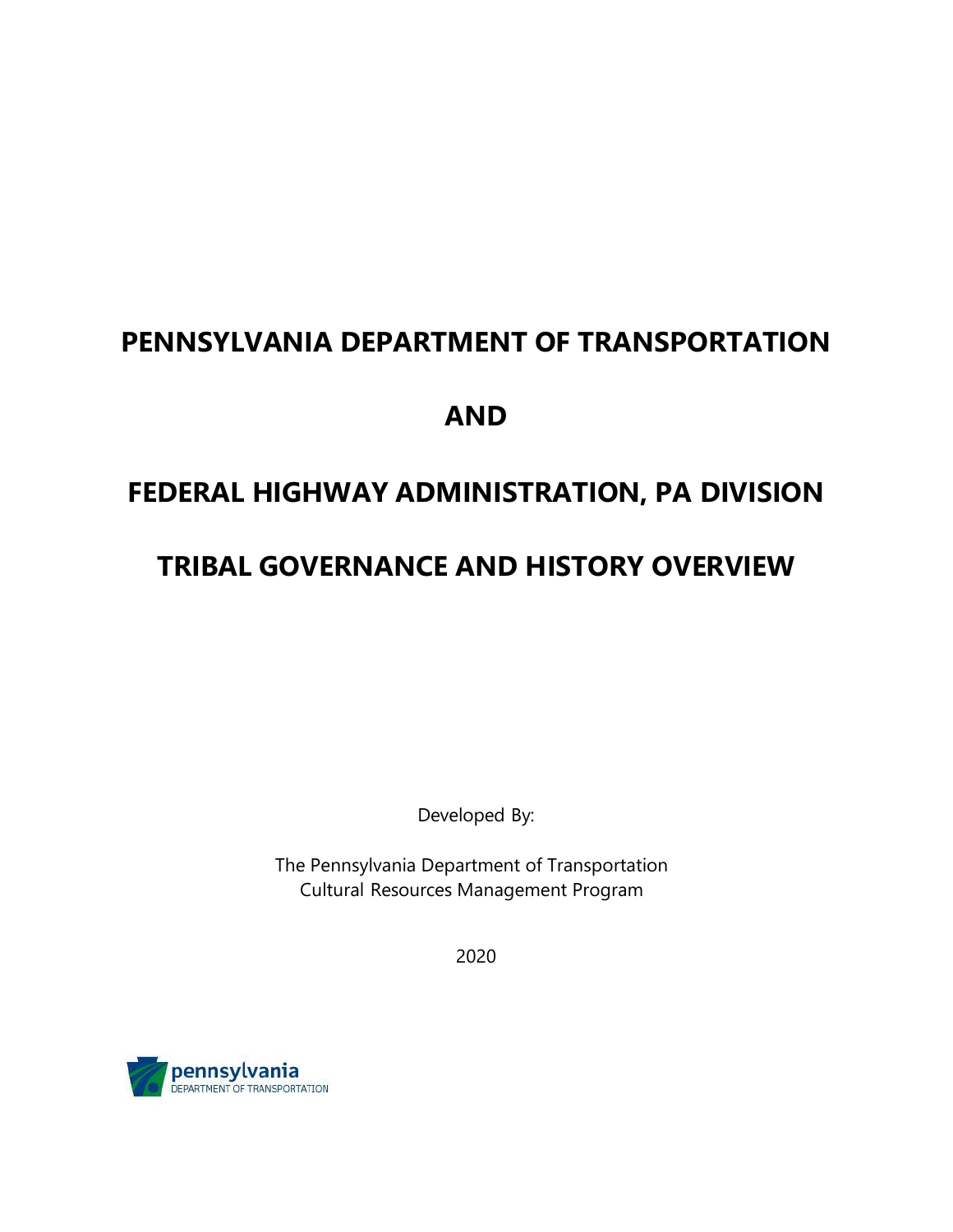## **CONTENTS**

## **PAGE**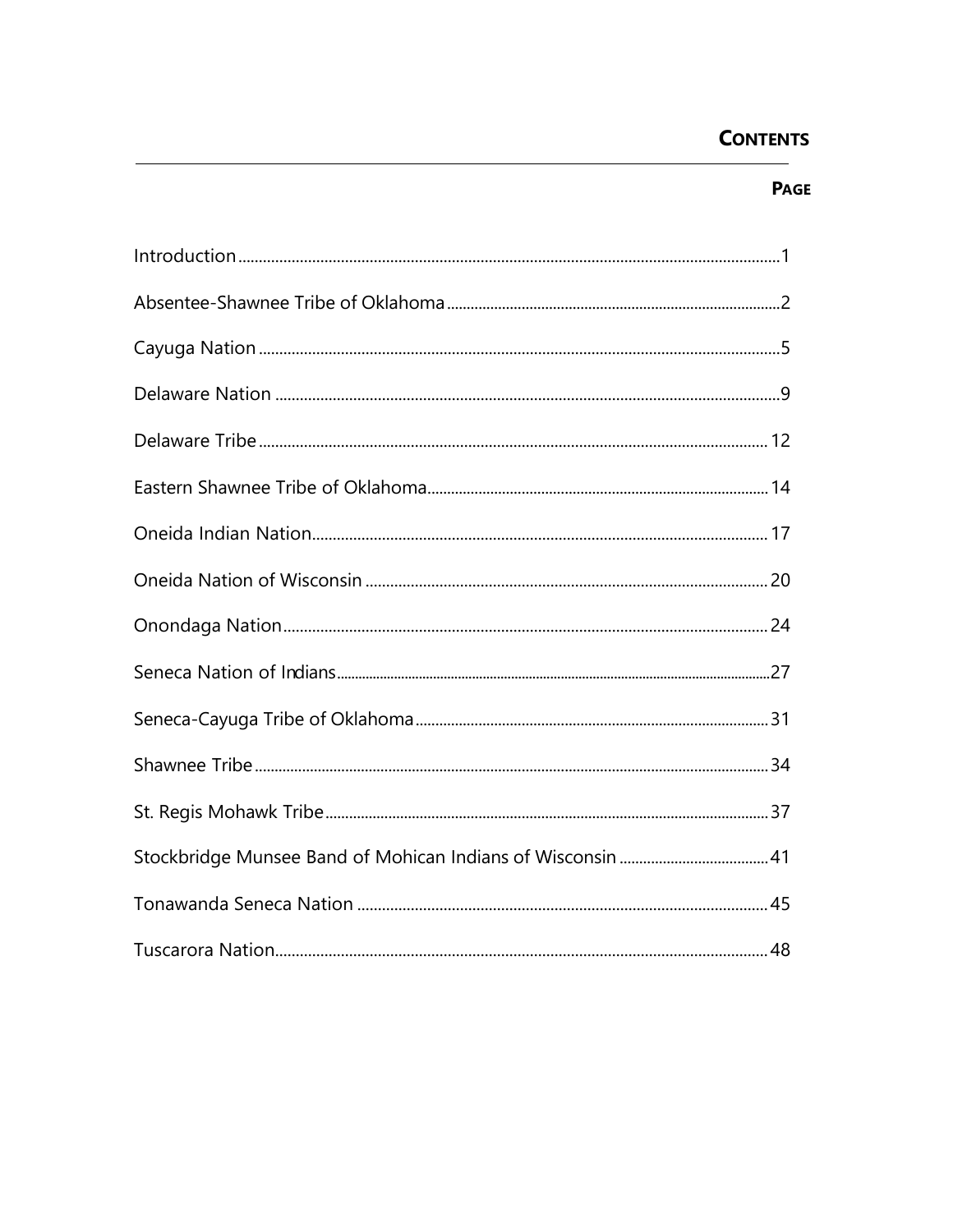## **LIST OF MAPS**

#### **PAGE**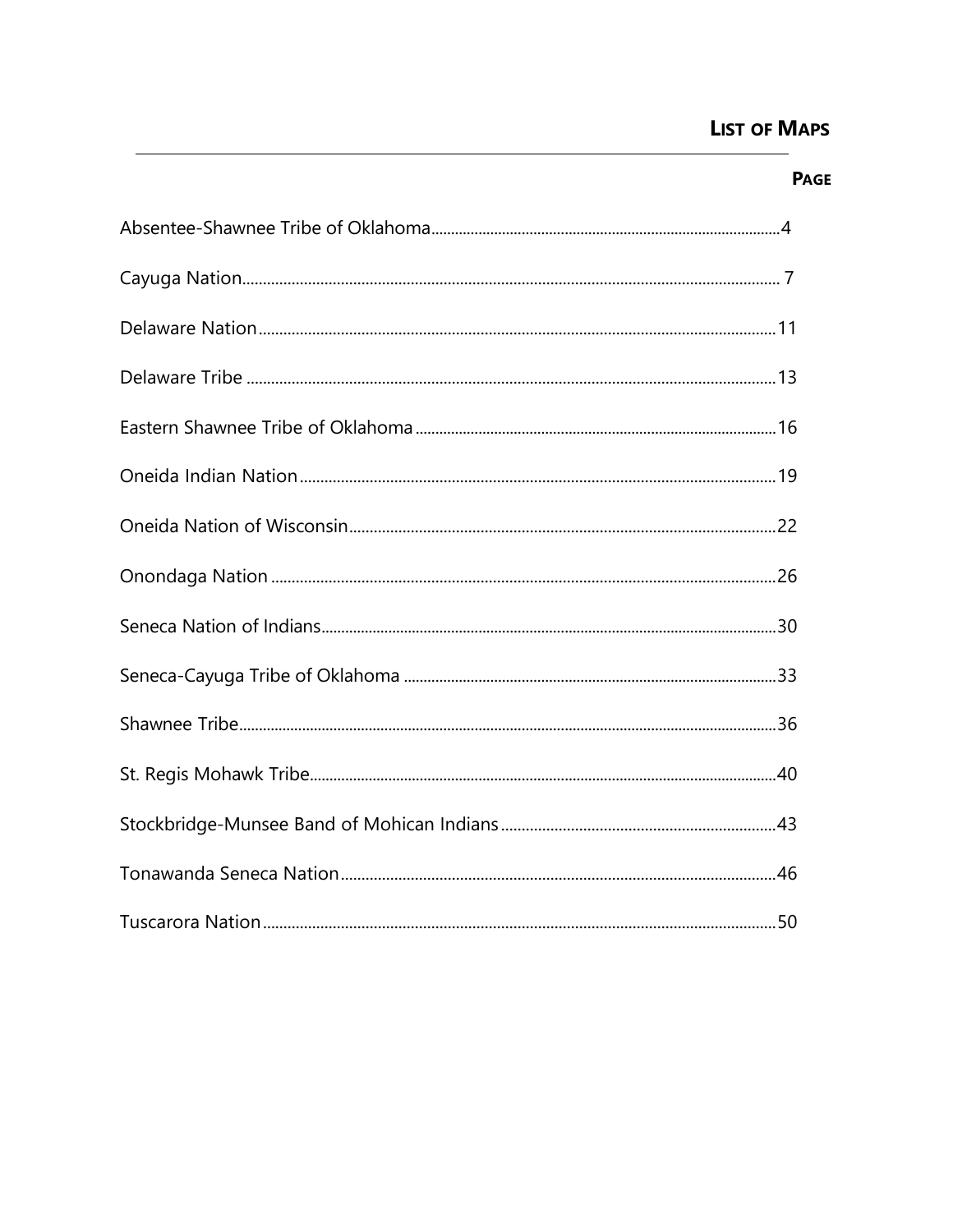## **LIST OF TABLES**

**PAGE**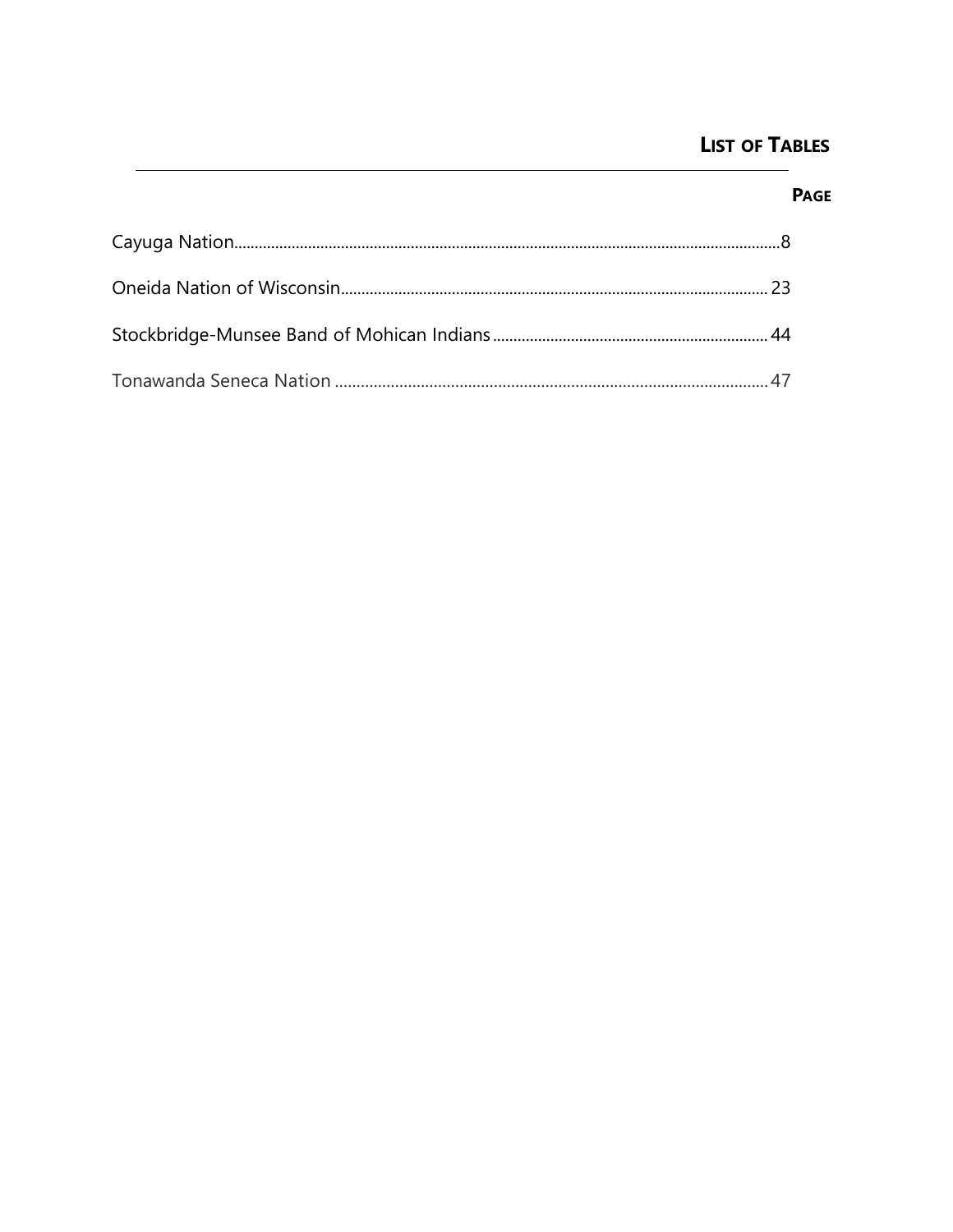## **INTRODUCTION**

In 2013, the Pennsylvania Department of Transportation (PennDOT), incorporated its Tribal Handbook (Publication 591) into Publication 689. Publication 592, the Tribal Handbook Appendix, then, became orphaned and out of context. So, it too was removed from PennDOT's list of official publications. This document, however, retains much of the original text from Publication 592, especially the tribal histories, but with some updating since its publishing in 2006. Information regarding tribal government and tribal histories for example have either been provided by the tribes or extracted for tribal websites. This document is intended as a reference document for PennDOT's on-going effort to incorporate tribal consultation into project delivery, to provide an overview of projects that tribes would like to be coordinated on geographically within the commonwealth, and to accommodate tribal history from their perspective.

Consultation with tribes is delegated to qualified PennDOT archaeologists from FWHA. However, this does not supersede FHWA's legal requirement to consult with tribes as independent sovereign nations on a government-to-government level. PennDOT, on behalf of FHWA, currently consults with 15 federally recognized tribes and nations.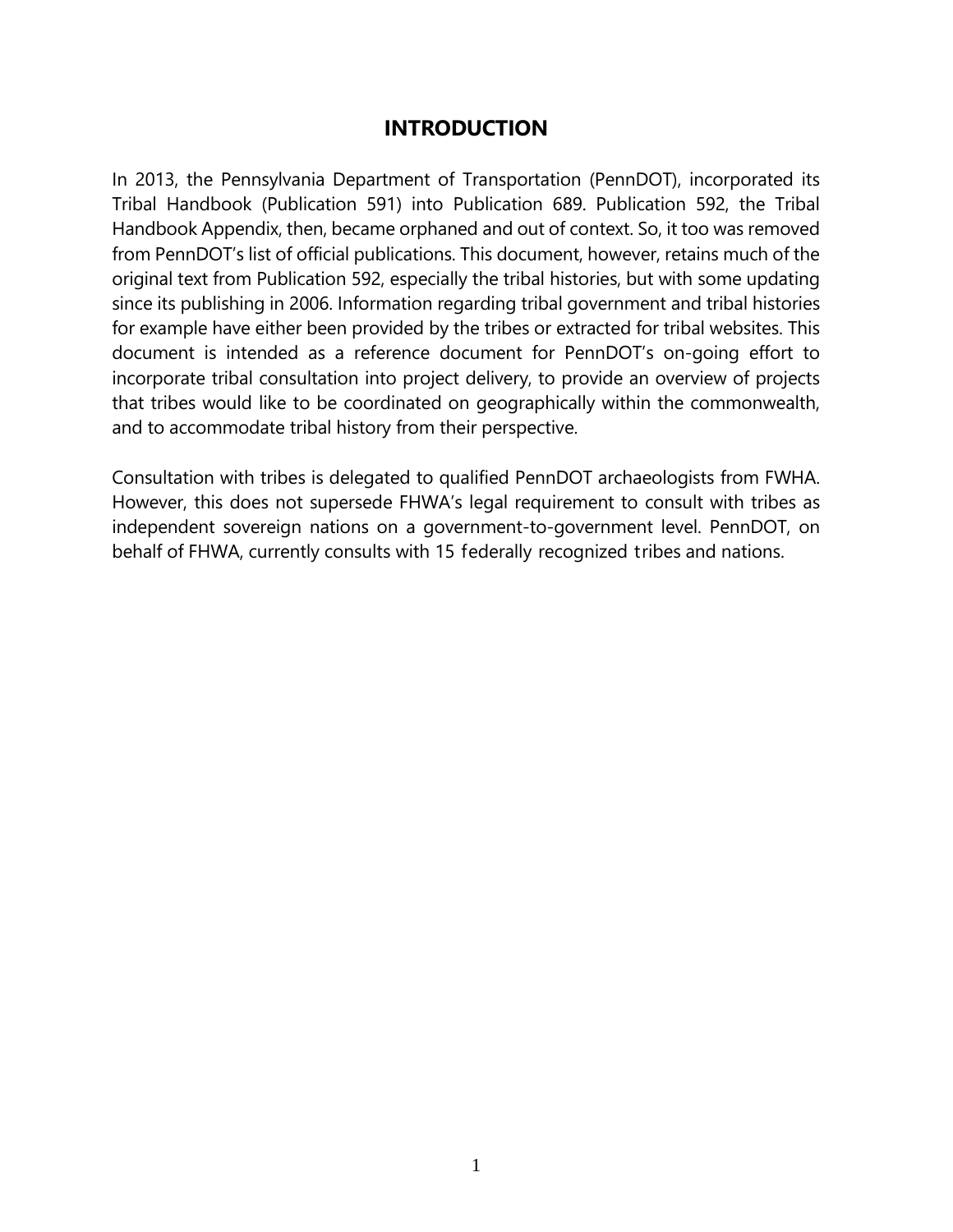## **ABSENTEE-SHAWNEE TRIBE OF INDIANS OF OKLAHOMA**

2025 S GORDON COOPER DRIVE SHAWNEE, OK 74801 PHONE: (405) 275-4030



#### **Government**

The Absentee Shawnee were organized in 1936 as the "Absentee Shawnee Tribe of Indians of Oklahoma" under the Oklahoma Indian Welfare Act. The Absentee Shawnee Tribe possesses all the inherent powers of sovereignty held prior to the Constitution of the United States. The inherent right of self-government precedes the United States Constitution, and the governing body of the Absentee Shawnee has never relinquished any part of this sovereign right. Among the powers of self-government upheld by the actions of the Absentee Shawnee, are the power to adopt and operate a form of government of their choosing, to define the conditions of tribal membership, to regulate domestic relations of members, to levy taxes, to regulate property within the jurisdiction of the Tribe, to control the conduct of membership by legislation and to administer justice.

#### **Cultural Resource Infrastructure**

The Absentee Shawnee Tribe has a Cultural Preservation Department which manages the cultural resources and concerns of the tribe. Within this Department is the Tribal Historic Preservation Office (THPO) which "pursues, evaluates, and determines necessary response for our tribe's areas of interest in aboriginal, historical, and present-day Shawnee lands. These areas cover over twenty-five (25) different states. These states include counties or sites in Alabama, Arkansas, Delaware, Florida, Georgia, Illinois, Indiana, Kansas, Kentucky, Louisiana, Maryland, Michigan, Mississippi, Missouri, New Jersey, New York, North Carolina, Ohio, Oklahoma, Pennsylvania, South Carolina, Tennessee, Texas, Virginia, and West Virginia."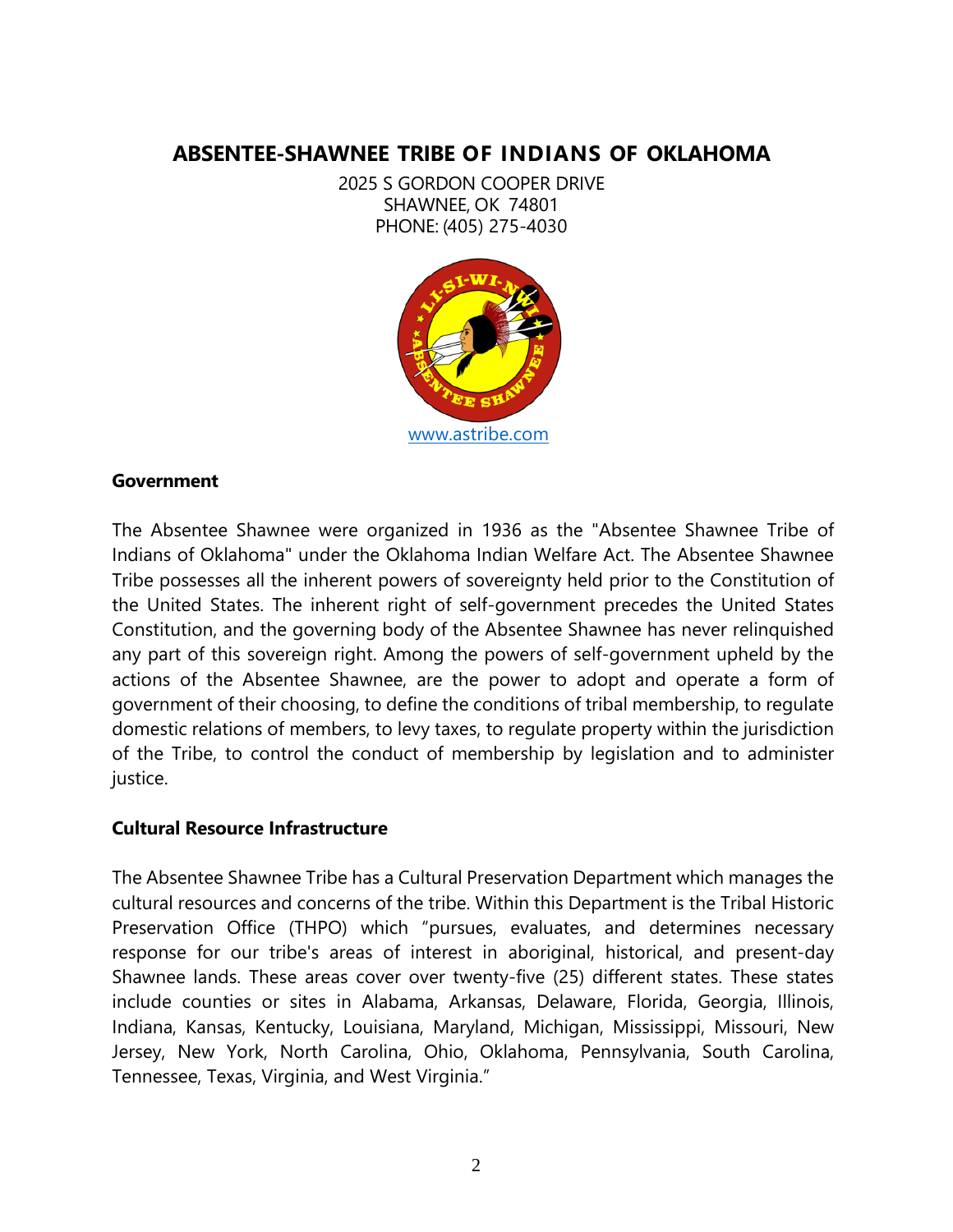#### **Current Territory and Enrollment**

The Absentee Shawnee Tribal Enrollment is supervised by the Secretary's Office and the duties to the Enrollment Department are set forth in the Constitution and the Enrollment Ordinance. The Absentee Shawnee Tribe of Indians of Oklahoma (or Absentee Shawnee) is one of three [federally recognized tribes](https://en.wikipedia.org/wiki/Federally_recognized_tribes) of [Shawnee](https://en.wikipedia.org/wiki/Shawnee) people. Historically Shawnees resided in the [Eastern United States.](https://en.wikipedia.org/wiki/Eastern_United_States) The Absentee Shawnee Tribal headquarters is in Shawnee, Oklahoma and its tribal jurisdiction area includes land properties in Oklahoma in both [Cleveland County](https://en.wikipedia.org/wiki/Cleveland_County,_Oklahoma) and [Pottawatomie County.](https://en.wikipedia.org/wiki/Pottawatomie_County,_Oklahoma) Though it is not a formal division, there is a social separation within its current tribal membership between the traditionalist Big Jim Band, which kept cultural traditions and ceremonies who primarily reside in the Little Axe, Norman area, and the modernist White Turkey Band, which adopted European ways and began to favor modern tendencies, with many families based in the Shawnee area. Regardless of historical viewpoints, the bands cooperate for the future of the tribe.

#### **Cultural History**

"The Shawnee were the southernmost branch of Algonquian with a loose confederacy of four divisions. During the 17th and 18th centuries their territory covered portions of Pennsylvania, Ohio, West Virginia, Kentucky, Tennessee and as far south as Georgia, the Gulf Coast and parts of Michigan and Illinois. Because of their diversity, expansiveness and willingness to work with other tribes, their history is especially difficult to summarize. For 40 years, beginning with the French and Indian Wars in 1756, they were almost constantly at war with the English or Americans.

"In 1793, a large body of Shawnee accepted a Spanish land grant at Cape Girardeau, MO. In 1795, the Treaty of Greenville put an end to the long war in the north and the Shawnee were moved to their territory on the Ohio, Miami, and Auglaize rivers. One part of this group joined the Shawnee at Cape Girardeau. Shawnee warrior and diplomat, Tecumseh, began a movement to unite the eastern tribes against European and American encroachment. During the War of 1812, this "Pan-Indian" movement supported the British. Tecumseh's death is said to have broken the spirit of the Indian tribes who accepted peace terms that limited them to small reservation areas. In 1831 two groups of Ohio Shawnee removed to Kansas and soon thereafter a mixed group of Shawnee and Seneca also moved there. A group of Shawnee that had settled in Texas were forced out and settled around the Canadian River in Indian Territory (Oklahoma). In 1845, a large part of the Shawnee on the Kansas Reservation left and settled along the Canadian River in I.T. In 1854 the Shawnees signed a treaty with the U.S. to sell some lands in Kansas, retaining a much smaller reservation, with the provision that the "Absentee" Shawnee in Oklahoma could occupy these lands if they wished to return. Most of them did not. In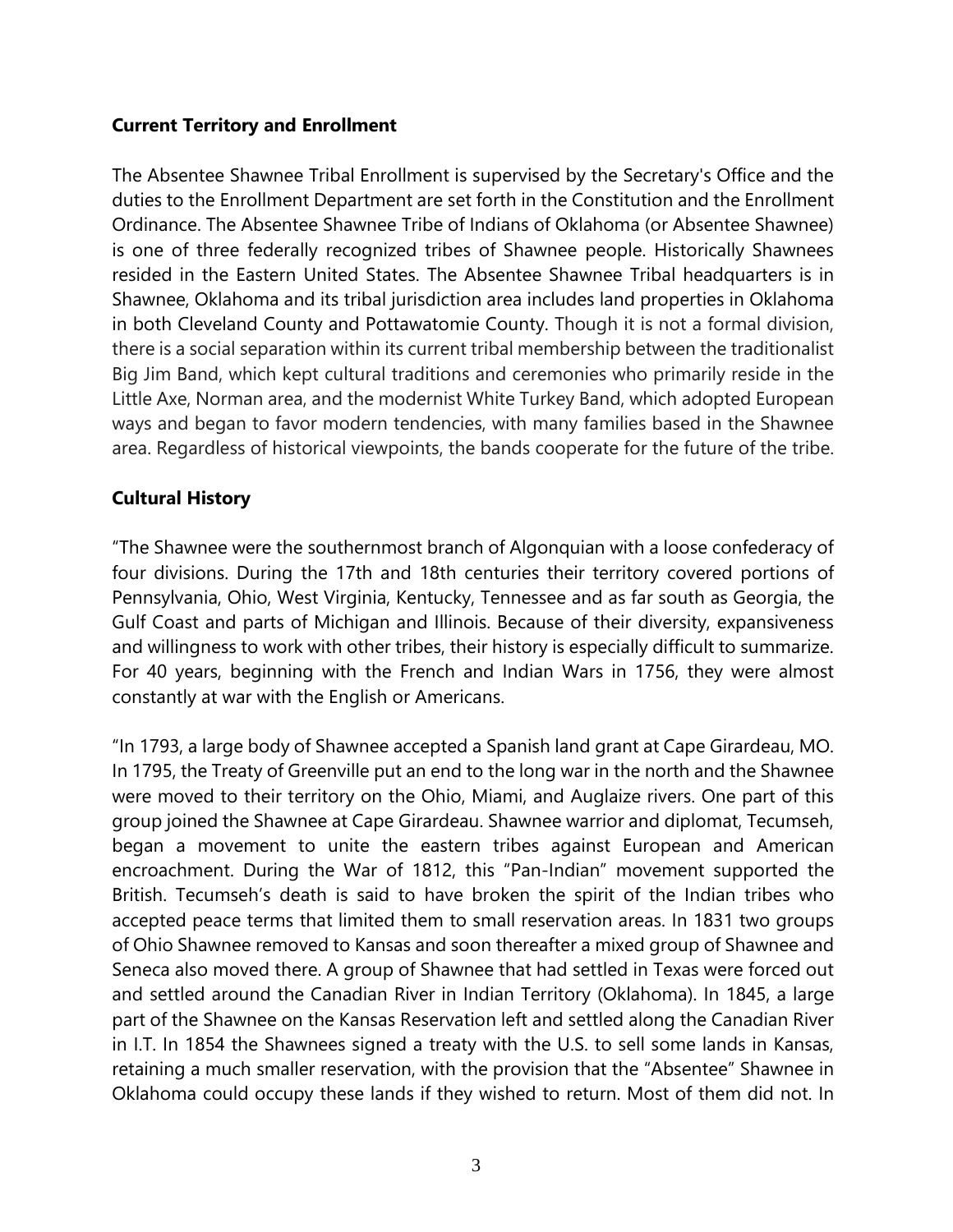1936, The Absentee Shawnee organized a modern government under the Oklahoma Indian Welfare Act."

*Source:* 

Red Earth Inc.: <https://www.redearth.org/sites/redearth/uploads/documents/Flags/AbsenteeShawneeText.pdf>

Oklahoma Historical Society: <https://www.okhistory.org/publications/enc/entry.php?entry=SH016>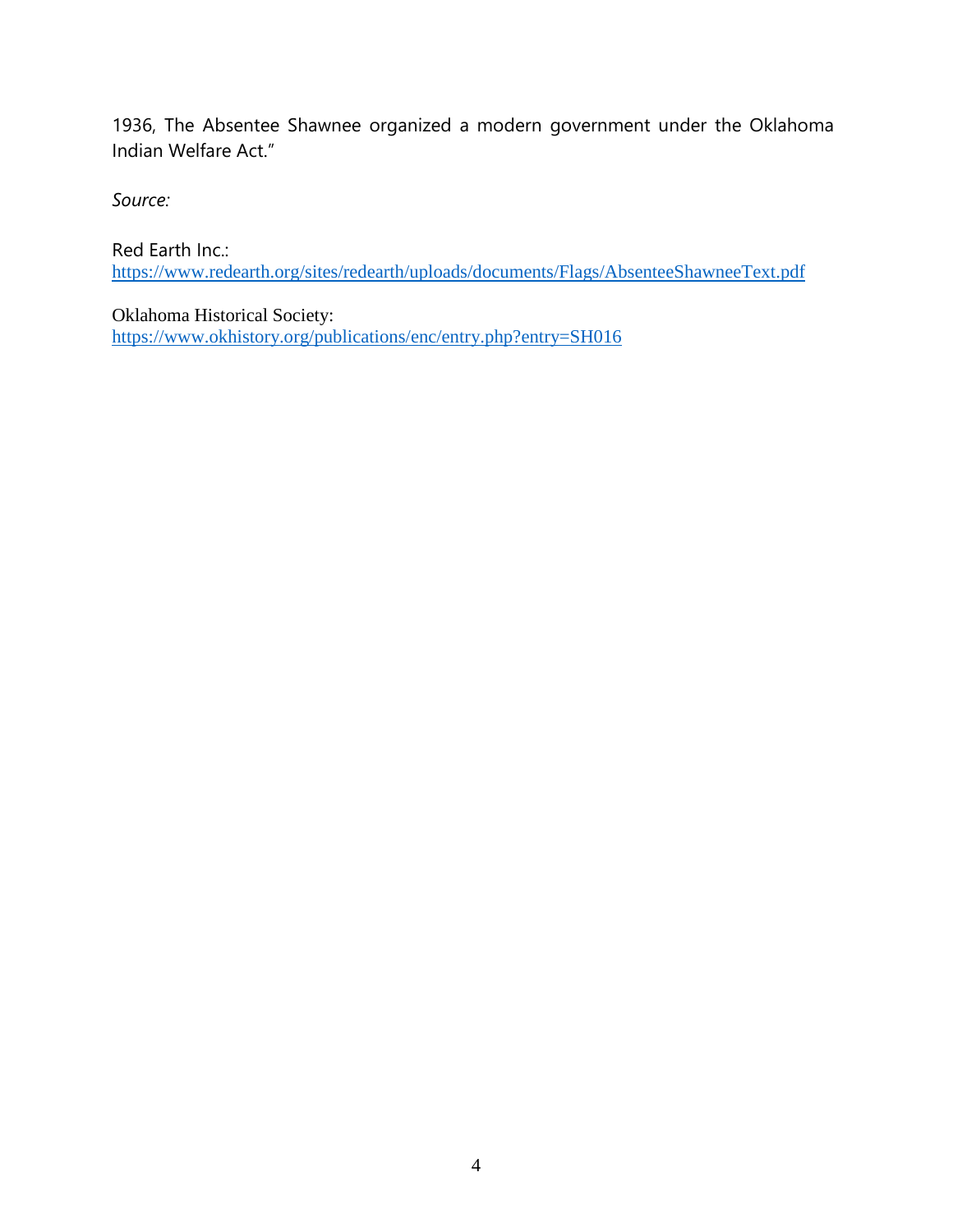## **CAYUGA NATION**

P.O. BOX 803 SENECA FALLS, NY 13148 PHONE: (315) 568-0750 [https://cayuganation-nsn.gov](https://cayuganation-nsn.gov/)



**PEOPLE OF THE GREAT SWAMP**

#### **Government**

The Cayuga Nation government is the traditional Council of Chiefs and Clan Mothers. Additionally, the ten (10) Cayuga chiefs sit on the Haudenosaunee Grand Council. Chiefs from each of the Six Nations meet regularly at Onondaga.

#### **Cultural Resource Infrastructure**

Cultural resources issues are handled by the governmental contact for the Cayuga Nation. Projects located on land historically identified with Cayuga use are strictly the responsibility of the Cayuga. Because the Cayuga and the Seneca to their west shared use of lands and there is no hard boundary between the two, they will often consult on projects located between their boundaries. One of the two nations will then take the lead. A similar consultation will be held for sites located between Cayuga and Onondaga lands, their eastern neighbor.

#### **Current Territory and Enrollment**

"In the 12th century, the Cayuga Nation, along with the Seneca, Onondaga, Oneida and Mohawk Nations united under the Great Law of Peace to form the Haudenosaunee (People of the Longhouse) Confederacy to end inter-tribal fighting and bring a sustainable peace to the land. This structure of government and its constitution influenced the creation of many modern-day constitutions. The Cayuga Nation is made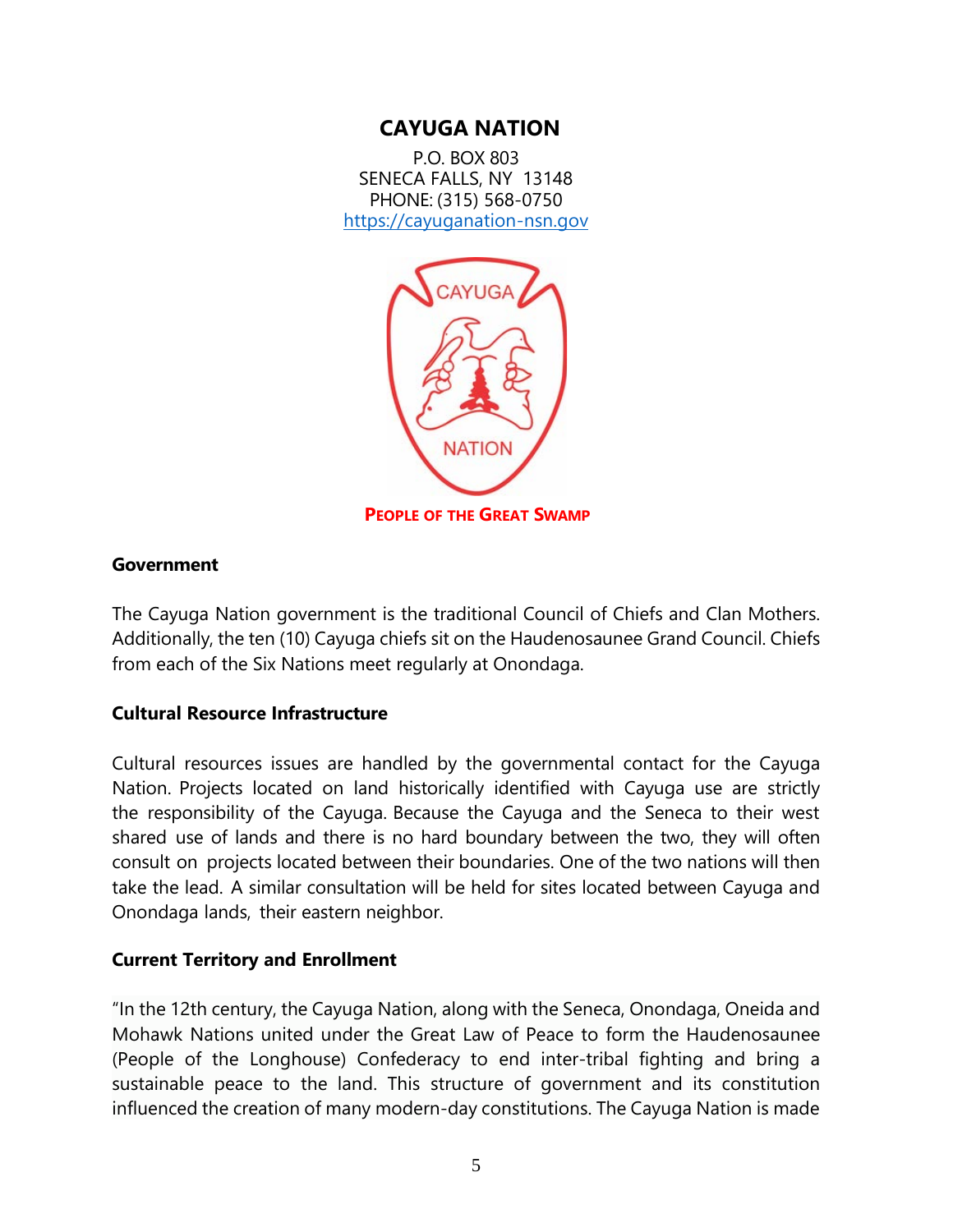up of five clans. These clans signify family lineage and a Cayuga citizen's clan is determined by the clan of their mother. Each of us is a member of one of the five clans – Bear, Heron, Snipe, Turtle and Wolf. Each clan has a Clan Mother, whose role it is to take care of her clan members. Each Clan has Council Representatives who form the decision-making body of the Nation. All was stable until the Revolutionary War. Although the Cayuga Nation remained neutral, it became the target of U.S. military attacks. Cayuga villages were destroyed, and its orchards burned during the campaigns of General Sullivan and Colonel Butler. The Cayugas were forced from their homeland and the land was dispersed in parcels to American soldiers. In November of 1794 it appeared that the wrongful taking of Cayuga land would be made right. The Treaty of Canandaigua was signed between the Sachems of the Confederacy Nations and the United States of America. This Treaty affirmed the Cayuga Nation's rightful reservation as 64,000 acres of sovereign land. Unfortunately, the Treaty was ignored by New York. The Cayuga homeland was not returned to its owners. For the next 250 years the Cayuga Nation pursued its land claim against New York State. In the early 21st century we made the decision to take affirmative action. The Cayuga Nation decided to start reacquiring its land by simply purchasing it.

In 2001, the Cayuga Nation won a land claim decision against the State of New York for \$248 million in damages and 64,000 acres of their traditional territory. The award, however, is currently under appeal by both sides. The Cayuga Nation at this time owns a convenience store and a car wash on the disputed territory.

Every member of each Haudenosaunee Nation is enrolled from the time of birth. The Cayuga Nation follows the mother's side. A Cayuga Mother and all her children will be members of the Cayuga Nation along with the same clan as the mother. The Cayuga Nation does track the genealogy of each member. It goes from the farthest back ancestor up to the present of the enrolled member documented. Today, the Cayuga Nation can go back to the early 1800's when we were at Buffalo Creek, New York.

#### **Cultural History**

"The Cayuga Nation is known as "The People of the Great Swamp". Cayugas are one the original five members of the Haudenosaunee "The People of the Longhouse". The Cayuga Nation's homeland is found in the Finger Lakes Region of a territory now called New York. Cayuga Lake and its northern shores were the primary locations of many villages of the Cayuga people. They are said to be found between their two brothers, the Onondaga (to the east) and the Seneca (to the west). The Cayuga, Onondaga, Seneca, Oneida and Mohawk are the original members of the Haudenosaunee (or Iroquois Confederacy). Their way of life was admired by many of the founding fathers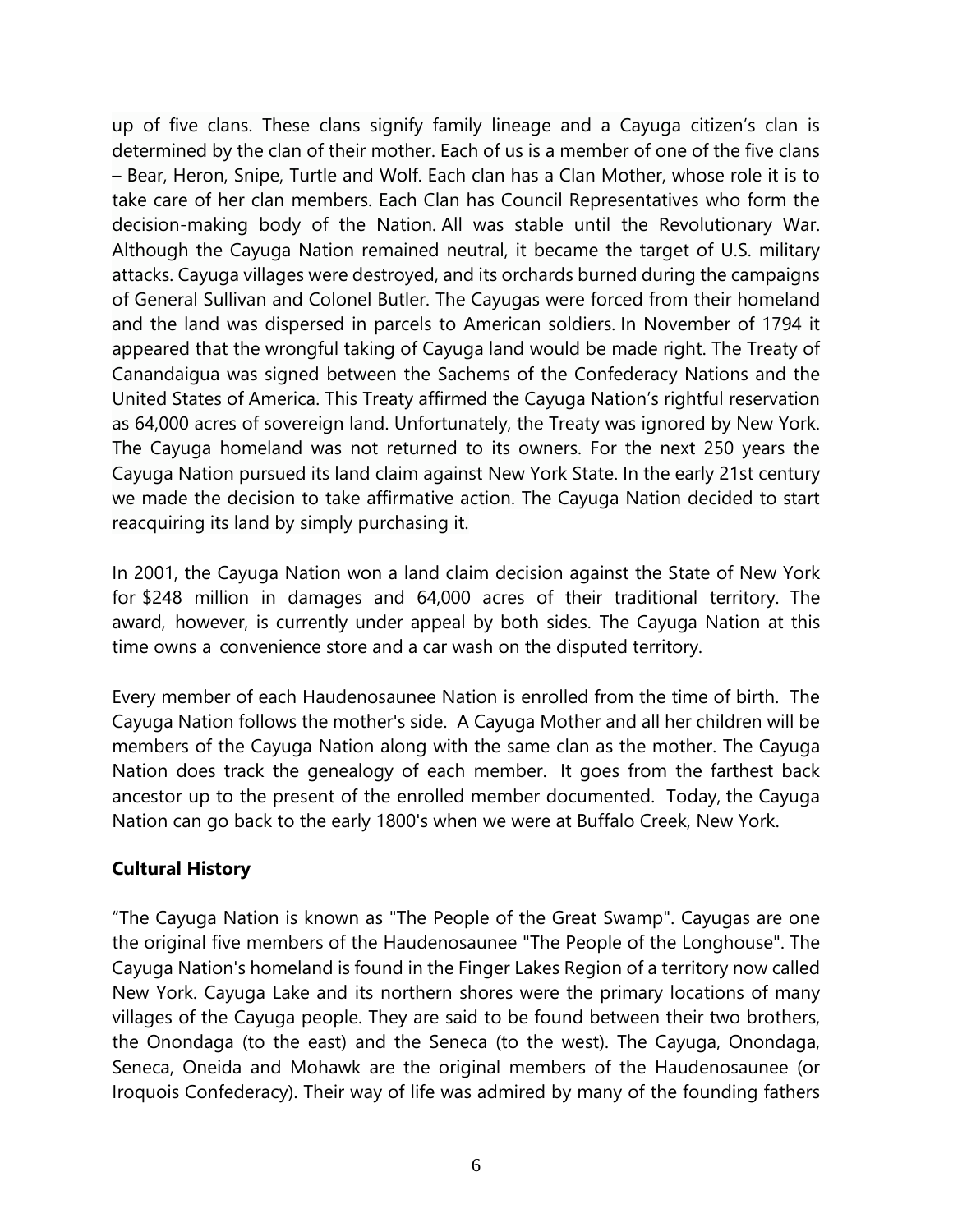of the United States of America. Many governance principles of the Haudenosaunee were installed into the American form of governance. These principles were given to the Haudenosaunee as gifts from the Peacemaker.

"As the American colonists and the British began to war against each other, Cayugas and other members of the Haudenosaunee were caught in the middle of the Revolutionary War. Some were said to be fighting with the British, some with the Colonists and some abstained altogether. Nonetheless, the Cayugas were loyal to their families and to their land. As land encroachments occurred from both sides of the war, Cayugas defended themselves. As war continued to vacillate between the two possible victors, Cayugas could be found on both sides in an effort to be found in a negotiating position for land and peace when the conflict was over.

Following the Revolutionary War, in 1779, General George Washington commissioned General John Sullivan and James Clinton to destroy the Cayugas and other members of the Haudenosaunee. These two Generals led 6,200 troops into many villages and crop fields of the Cayugas and the Haudenosaunee and destroyed them. There was no complete victory over the Haudenosaunee. Although many tribal members and bands of each tribe were scattered (to Ohio, Canada and Buffalo Creek) because of this campaign, there remained a few to negotiate a Treaty with General Washington. Cayugas that relocated to Ohio were later moved to a territory now called Oklahoma. Cayugas that relocated to Canada now reside on the Grand River Reservation at Six Nations. The Cayugas that remained, negotiated with the first president of the United States of America.

"On November 11th, 1794 the Cayuga Nation along with the other members of the Six Nations (or Haudenosaunee) signed the Treaty of Canandaigua. This Treaty established peace between the United States and the Six Nations of the Haudenosaunee. This treaty established peace for needs of the United States, but it also provided for the sovereignty for each Haudenosaunee Nation within its lands. It established explicit Federal Powers of the United States over the state of New York. It grandfathered previous treaties made between the state of New York and Haudenosaunee Nations, but also established jurisdiction over the state of New York as it pertained to Indian Affairs and Indian transactions. This treaty remains in full force today.

"Over a series of illegal land transactions and treaties, the New York State has taken all the lands of the Cayuga Nation. In accordance with the Treaty of Canandaigua and the Constitution of the United States of America, the State of New York neglected to seek Federal approval for these land transactions and claimed powers of the state in Indian Affairs, for which they have none. As a result, the State of New York still claims that the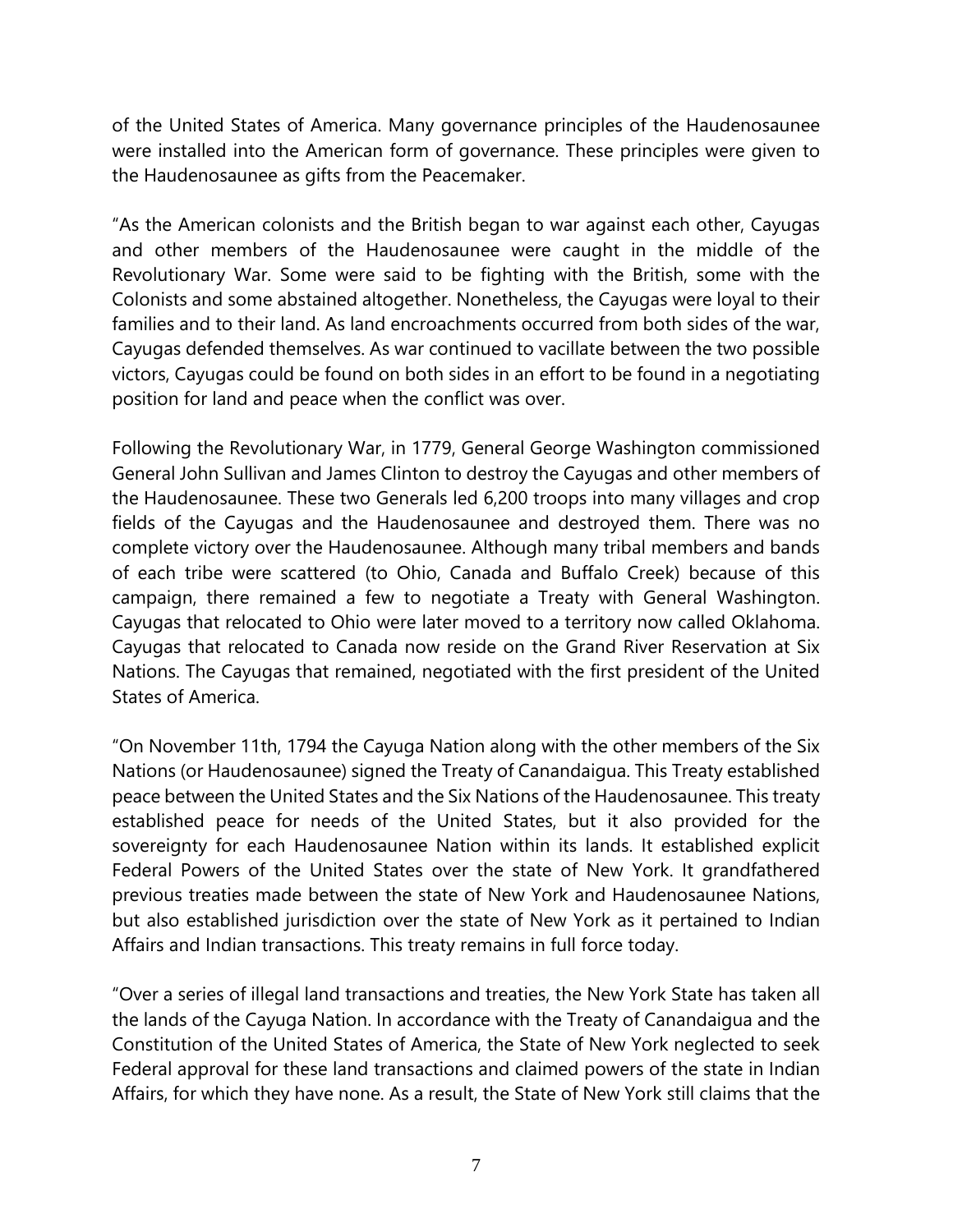Cayuga Nation has no reservation and will not permit the Cayuga Nation free use and enjoyment of a Treaty established reservation. The Cayuga Nation continues to fight for its Treaty Rights today and will continue to seek to have these rights upheld by the State of New York and the United State of America."

*Source:*

Cayuga Nation Tribal History: <http://cayuganation-nsn.gov/tribal-history.html>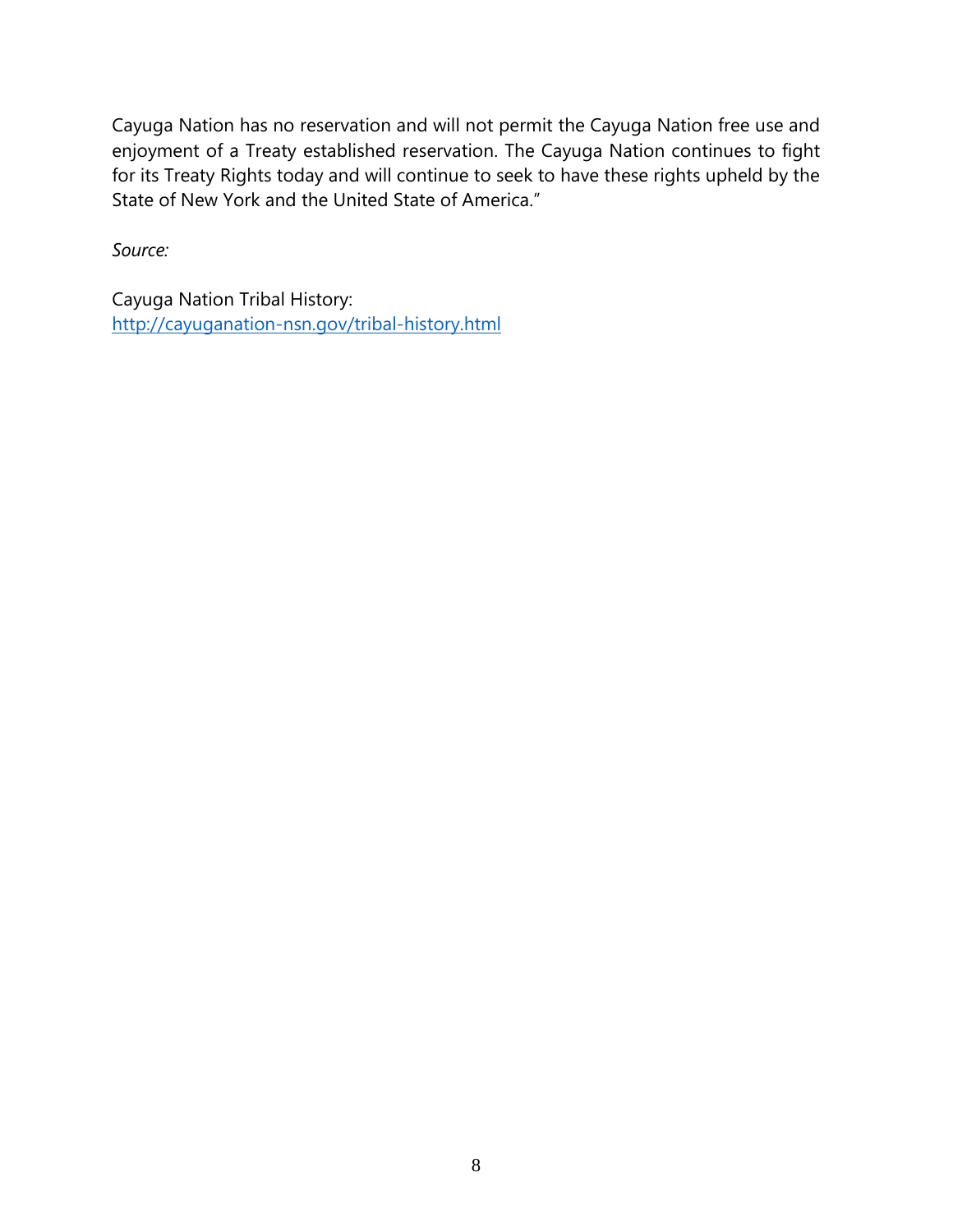## **DELAWARE NATION, OKLAHOMA**

P.O. BOX 825 31064 STATE HIGHWAY 281 BUILDING 100 ANADARKO, OK 73005 PHONE: (405) 247-1177 [www.delwawarenation-nsn.gov](http://www.delwawarenation-nsn.gov/)



#### **Government**

The Delaware Nation is governed by an Executive Committee, which consists of a President, Vice President, Secretary, Treasurer and two Committee Members. Terms of elected officials are "staggered" terms with elections held every two years.

#### **Cultural Resource Infrastructure**

"The mission of the Delaware Nation Historic Preservation Office is to preserve the culture, history, ancestral lands, and sacred sites, objects of cultural patrimony, materials, and objects possessing ongoing cultural significance to the Delaware Nation. Our department conducts meaningful government to government consultation with local, state, federal agencies, and organizations in the Delaware Nation's 18 state area of interest to achieve this goal.

"The Historic Preservation Office of the Delaware Nation is committed to the preservation and protection of our history. Through Section 106 reviews, consultation, and monitoring, we can protect our lands of tribal interest from physical destruction and or damage, our sacred sites such as cemeteries and ceremonial locations, and the flora and fauna of historic importance to our tribe. Our office focuses on the historic oversight of 18 states, 6 of which our oversight encompasses the entire state while we oversee specific counties in the remaining 12 states. Our purpose is to protect archaeological sites which might contain burials and associated funerary objects.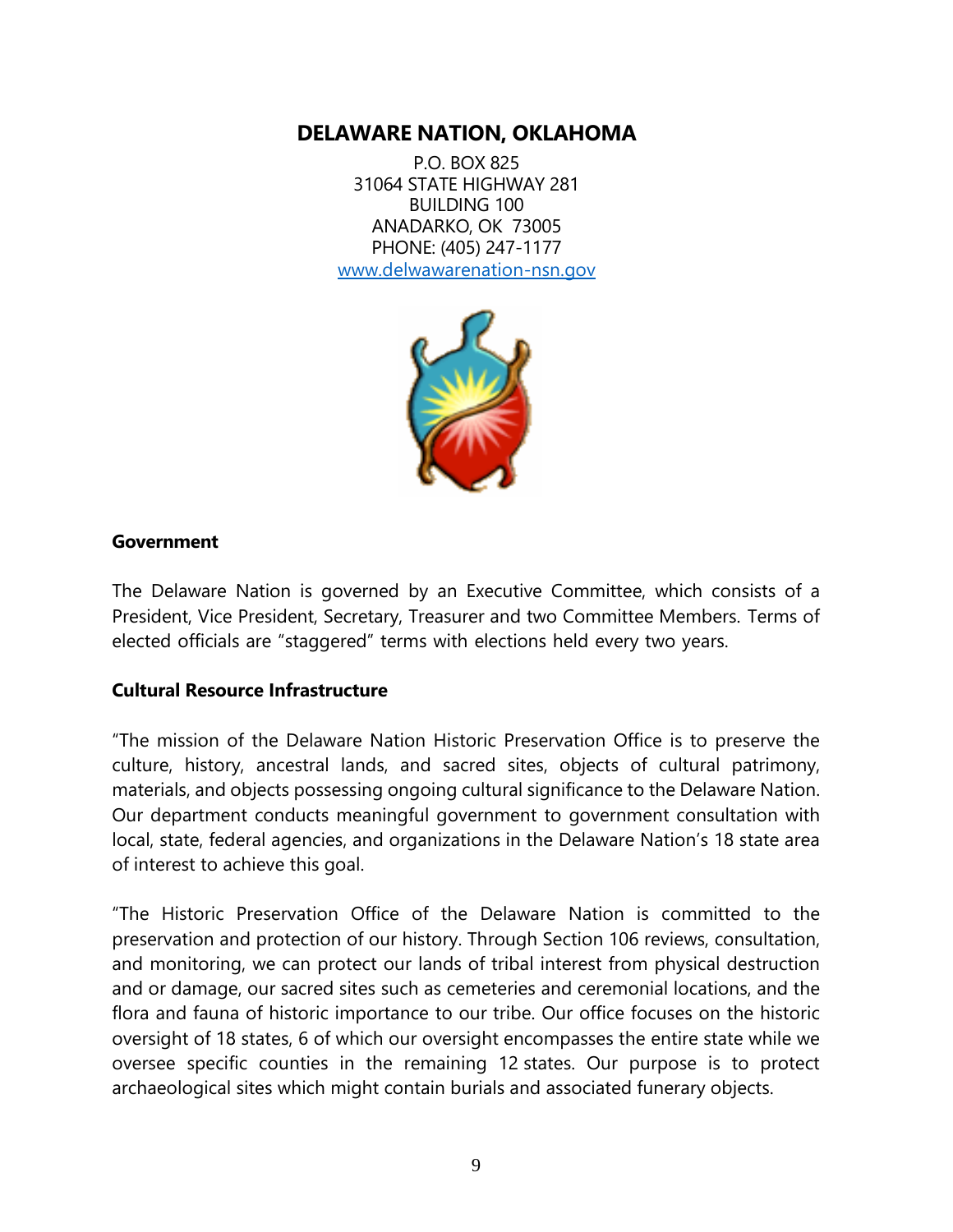It is the mission of the Delaware Nation's Historic Preservation Office to protect, preserve, and perpetuate our story so future generations may continue to pass on the rich history and culture of the Delaware people. The programs under the guidance of the Department are: Section 106 reviews of all federal projects, our Archives, Library, Museum & Gift Shop."

#### **Current Territory and Enrollment**

The Delaware Nation headquarters are located in Anadarko, Oklahoma (Caddo County); which is the home for seven Native American tribes. On April 21, 1973 they passed their Tribal Constitution and changed their name from "the lost tribe" or "Absentee Delaware Tribe" to the Delaware Tribe of Western Oklahoma. In 1984, they moved into their new tribal offices located approximately two miles north of Anadarko, Oklahoma. On November 13, 1999, their name was again changed to the Delaware Nation. As of 2011, the Delaware Nation had 1,440 enrolled members, of which 859 lived in Oklahoma. Per the Delaware Nation constitution, a member must have a blood quantum of  $1/8<sup>th</sup>$  to join the tribe.

#### **Cultural History**

"The long history of the Lenni Lenape, or Delaware people as we are now known, reaches far back before the arrival of the Europeans. Since much has been lost over time, it is perhaps best to begin in the forested waterways of the Hudson River Valley. Ranging from ". . . the states of New Jersey and Delaware, that part of southeastern Pennsylvania lying between the Susquehanna and Delaware rivers, and the southeastern part of New York state west of the Hudson" (Weslager 1972: 33), the Delaware people today can be found in small enclaves across the U.S. and Canada. The largest populations reside mainly in Oklahoma and Ontario, Canada, with families and individual tribal members scattered across North America. Perhaps as frontier artist George Catlin noted in First Artists of the West, George Catlin Paintings and Watercolors (Troccoli 1993: 52), in describing the Delaware character and reaction to the continuous push into unknown lands; "No other tribe on the continent has been so much moved and jostled about by civilized invasions; and none have retreated so far, or fought their way so desperately, as they have honourably and bravely contended for every foot of the ground they have passed over." The Absentee Delaware, "absentee" being a description we were given early on, broke away from the main body of the tribe shortly after the American Revolution. European promises of the inclusion of a 14th state, an Indian state, were made as enticement to sign the first treaty in 1778 between the fledgling United States and the Indians. Of course, no Indian state was ever declared and by 1782 continued expansion of the frontier and the violence often erupting from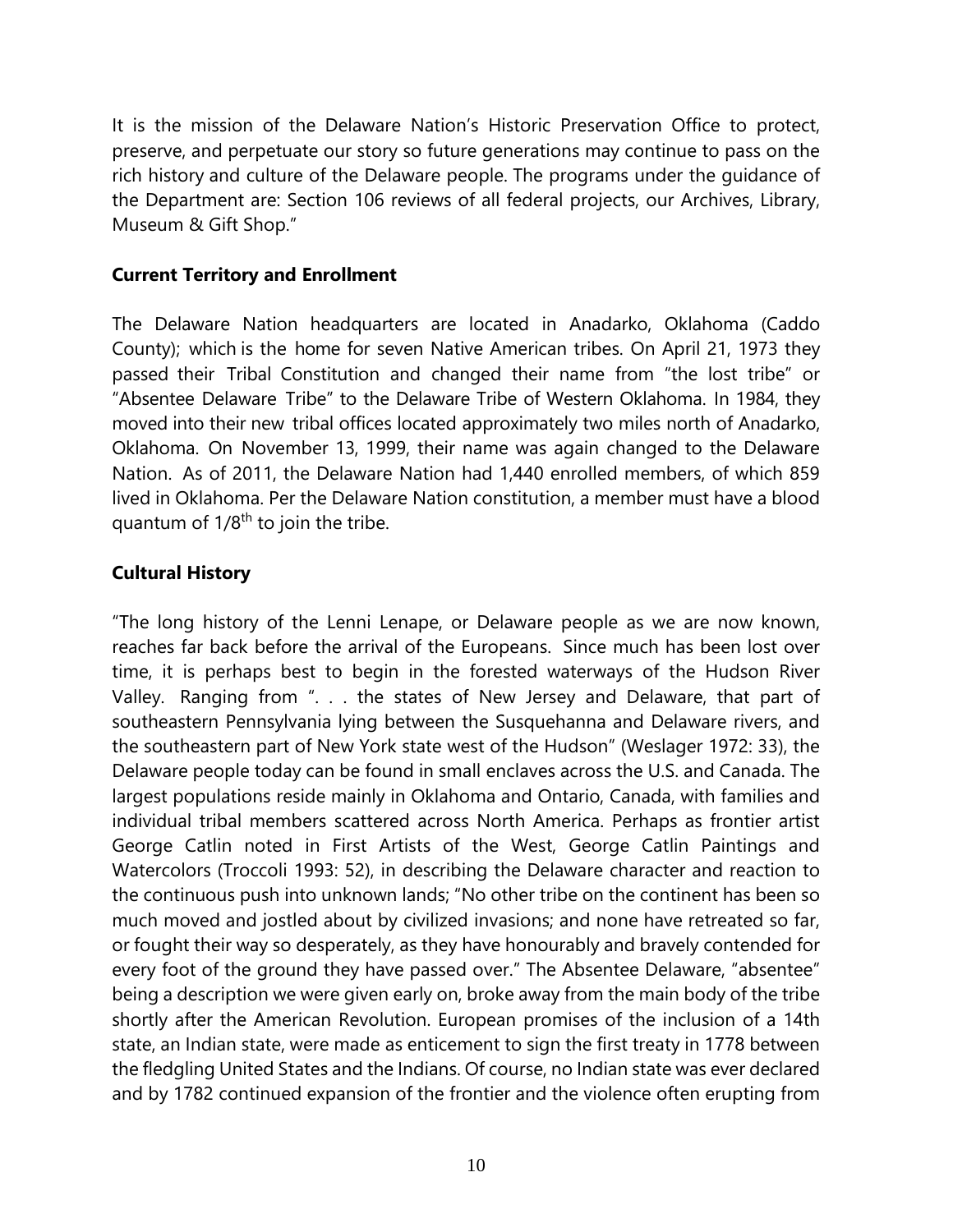that expansion, compelled the Absentee Delaware to move beyond the borders of the newly formed United States into Spanish territory west of the Mississippi River (Hale 1987:1).

"In 1793, the Delaware were given a land grant from the Bron de Carondelet, Governor General of Louisiana, which they would share with the Shawnees. This tract of land was located northwest of present-day Cape Girardeau, Missouri, along a drainage known as Apple Creek. After 1815, the Cape Girardeau Delaware (Absentee Delaware) continued south and southwest into Arkansas and the Indian territories while the main body of the tribe continued to reside in Ohio prior to entering into treaties which would bring about their relocation to southwest Missouri along the White River. After the Cape Girardeau group began moving south, they would splinter into three groups; one group residing along the northeast Texas border, others near present day Nacagdoches, Texas, and the third group near present-day Byars, Oklahoma in McCurtain County. These Delaware, along with other bands seeking a place to live, would find themselves removed from Texas three times before eventually settling on Wichita allotments in the Anadarko, Oklahoma are (Hale 1987: 2-5). Known until the late 20th century as the Absentee Delaware, then the Delaware Tribe of Western Oklahoma, we are now the federally recognized, Delaware Nation.

"The Delaware creation story tells us one day the rain came, and the People prayed to our Creator as the waters rose. The Creator directed the People to a large hill and told them to camp upon it. As the rain continued to fall the water began to pool and rise around them, so they moved to the very top of this hill. As the water crept up toward them wetting their feet, the hill began to tremble and shake. Rising up with the People upon its back was the great Taakox, or turtle, who had been hiding beneath the hill for many years. Taakox saved the Delaware people and they survived upon his back until the waters receded. In the book, *Turtle Tales: Oral Traditions of the Delaware Tribe of Western Oklahoma,* Martha Ellis tells the story of how we came to this continent, often referred to by Northeastern and Canadian Indian people as Turtle Island;

"My mother used to say, we came from another island (I guess I will say), not in this…She said, 'We crossed, we had to go way up in the North Pole, and the ocean was all frozen.' They had to go that way. So, these Delaware did have plenty to eat on, but they ran out of food right in the middle. So, they started eating whatever, they were so hungry. Finally, they got on this side and that is all I know. My mother was telling us. That's all." The Walum Olum (red score) is our recounting of "where we come from." Recorded in what are known as mnemonic glyphs (somewhat similar to Egyptian hieroglyphs), these stories were traditionally shared through storytelling and at some point, an individual decided to record the stories onto wooden strips. The assumption by late 19th and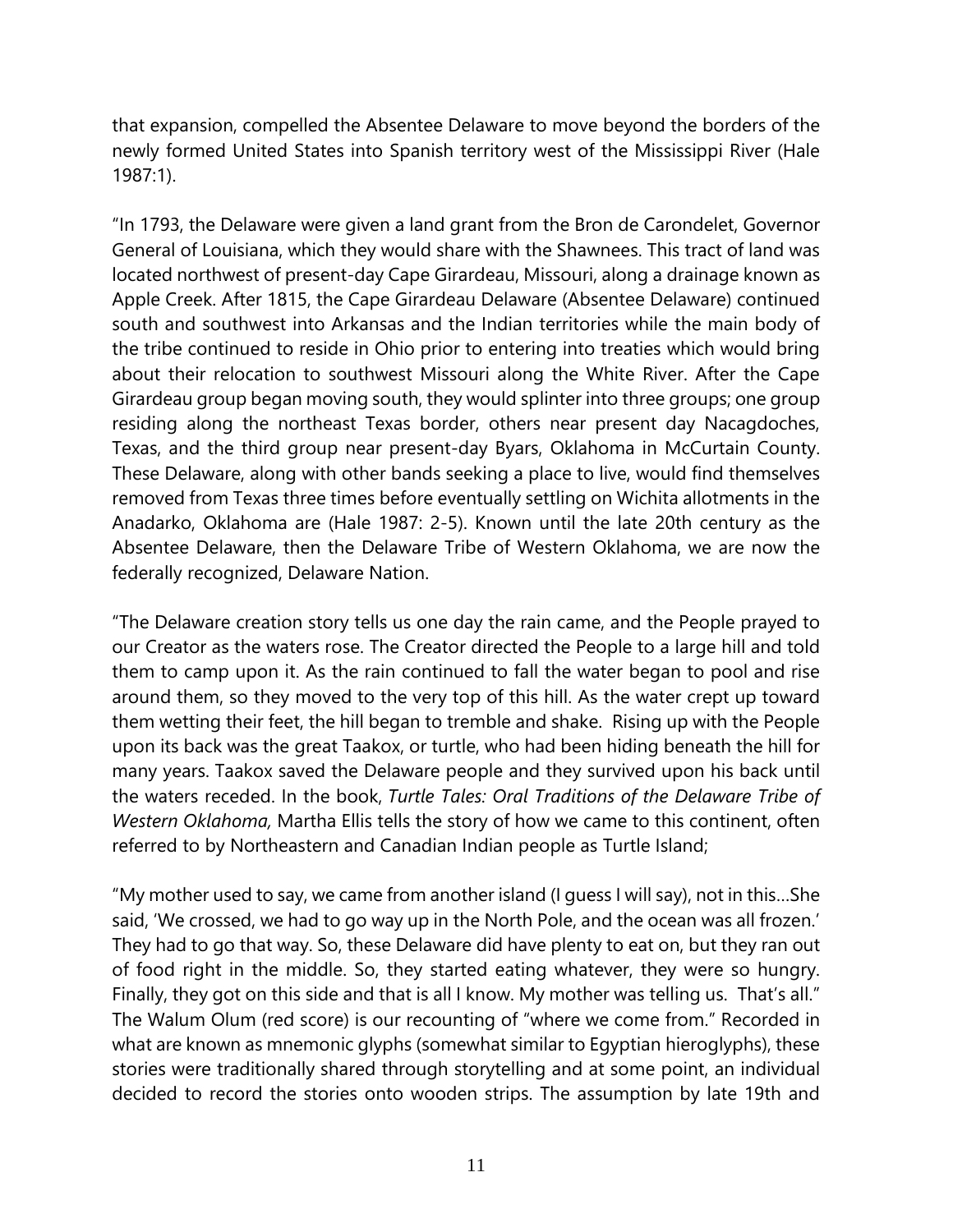early 20th century interpreters of the Walum Olum is that the oral tradition was passed down from one person to another although if this selection were based upon clan, family or other means remains unknown.

"The part which intrigues is within what is called Book Three of the Walum Olum in verses fifteen through seventeen: "All of them said they would go together to the land there, all who were free . . . the Northerners were of one mind and the Easterners were of one mind; it would be good to live on the other side of the frozen water. Things turned out well for those who stayed at the shore of water frozen hard as rocks, and for those at the great hollow well" The mnemonic glyphs were interpreted in the late 19th century by Dr. Daniel G. Brinton, and from his interpretation the Walum Olum suggests two groups of people decided to leave their homelands in what is now modern day Siberia moving across the once frozen Bering Strait southward across the Yukon until arriving at the head waters of the Mackenzie and Columbia Rivers. There one group would move southeasterly over the subsequent generations eventually arriving at Namaesi Sipu, or the Mississippi River. As the first inhabitants of what is now the northeastern United States, the Waopanachke or Lenni Lenape, were known as the grandfathers addressing other tribes within the Algonkian family as their grandchildren. The kinship ties among the tribes comprising the Algonkian group considered the Delaware to be the oldest existing tribe among them which suggests we were the first to occupy the region. According the Walum Olum not all the Delaware people moved into the four rivers area but one group remained along the eastern bank of the Mississippi while another group remained west of the river. From the Delaware who settled in the northeastern part of our continent would come our three clans; the Munsee (Wolf Clan), the Unami (Turtle Clan) and the Unalachtigo (Turkey Clan)."

Source:

Delaware Nation History: <https://www.delawarenation-nsn.gov/history/>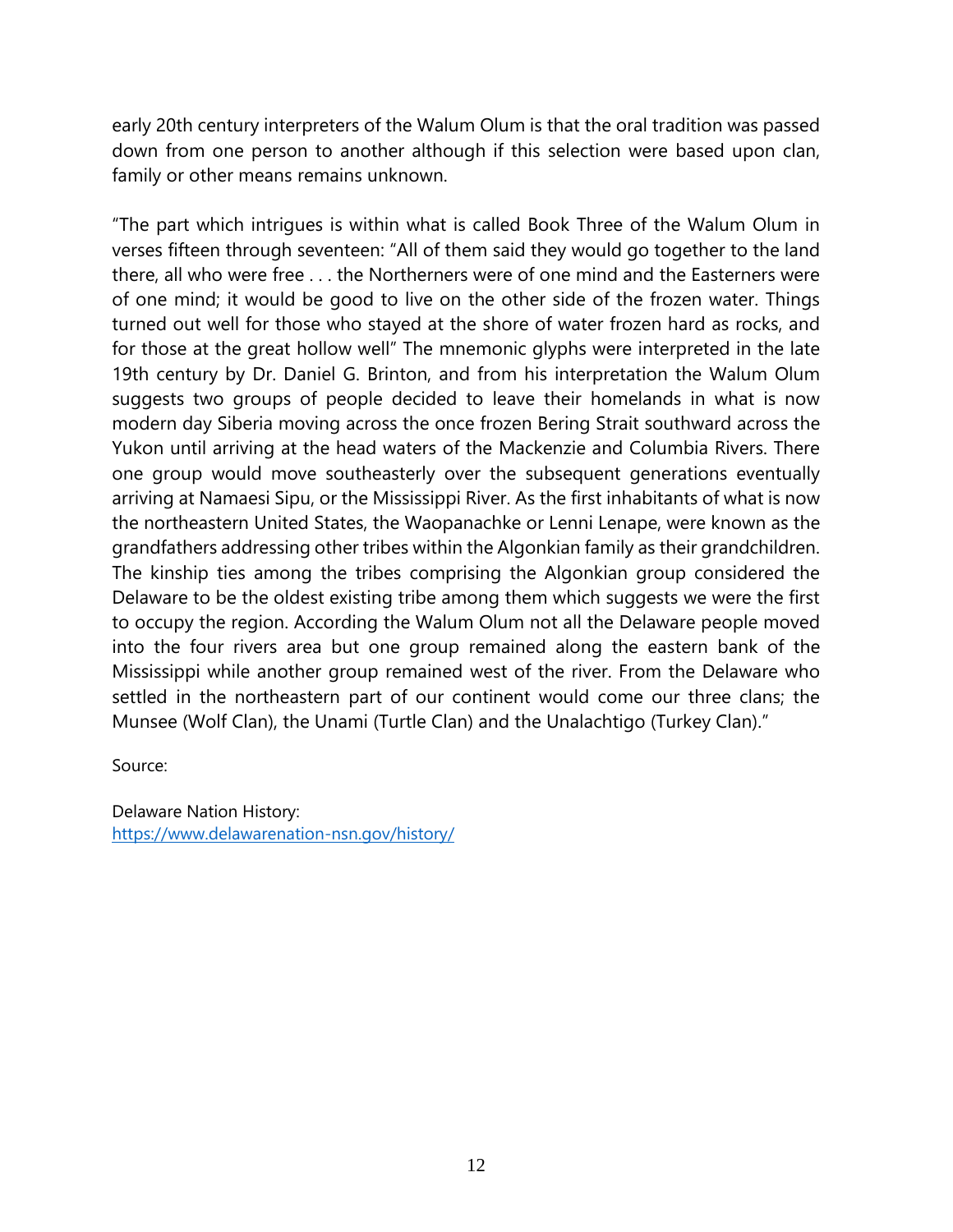## **DELAWARE TRIBE OF INDIANS**

5100 TUXEDO BLVD BARTLESVILLE, OK 74006 PHONE: (918) 337-6590 [www.delawaretribe.org](http://www.delawaretribe.org/)



#### **Government**

The Delaware Tribe is composed of tribal council consisting of six members and the chief. Additionally, the Tribe has a trust board also composed of six members, and a chairman. The council and trust board are support by an administrative staff and tribal committees, and a tribal court.

#### **Cultural Resource Infrastructure**

"The mission of the Delaware Tribe's Historic Preservation Office (DTHPO) is to ensure the protection and preservation of cultural and historic resources that are significant to Delaware tribal heritage. Because of the Delaware Tribe's unique removal history, much of our heritage resources are either Delaware-affiliated archaeological sites and cemeteries located in the Midwest and Northeast or are in the many Delawareaffiliated museum collections that are housed in curation facilities throughout the same region.

#### **Current Territory and Enrollment**

In 2004, the Delaware Tribe, also known as the Eastern Delaware, lost federal recognition when the Cherokee Nation disagreed with the Bureau of Indian Affairs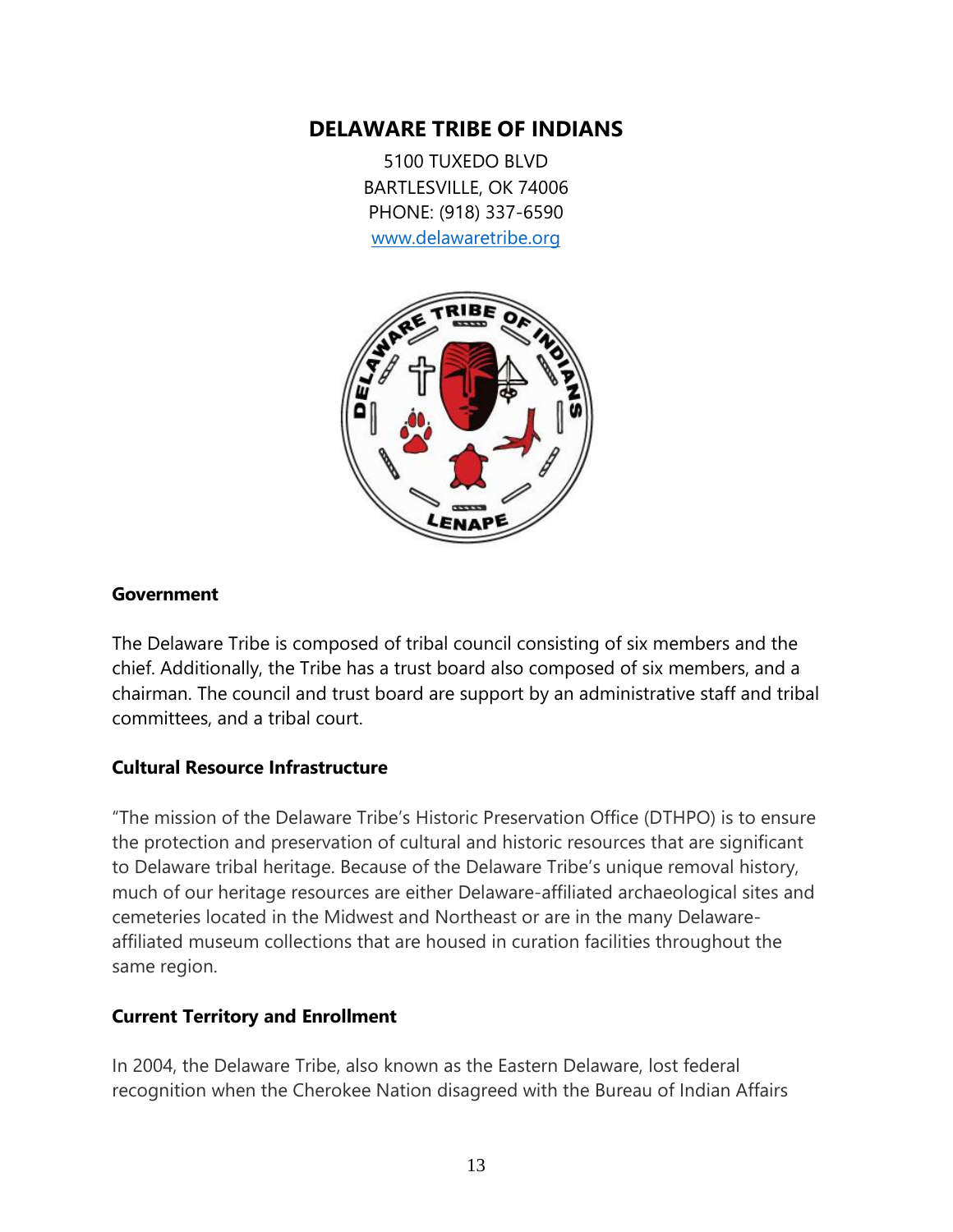(BIA) decision to re-recognize the tribe. However, by 2008 the two tribes had resolved their differences and in 2009, under the authority of the Oklahoma Indian Welfare Act, the BIA formally re-recognized the tribe again.

Currently, the Tribe determines membership based on lineal descent not blood quantum. Persons seeking membership must provide proof of lineal descent based on the 1906 tribal rolls from Indian Territory.

## **Cultural Background**

"The name DELAWARE was given to the people who lived along the Delaware River, and the river in turn was named after Lord de la Warr, the governor of the Jamestown colony. The name Delaware later came to be applied to almost all Lenape people. In our language, which belongs to the Algonquian language family, we call ourselves LENAPE (len-NAH-pay) which means something like "The People." Our ancestors were among the first Indians to come in contact with the Europeans (Dutch, English, & Swedish) in the early 1600s. The Delaware were called the "Grandfather" tribe because we were respected by other tribes as peacemakers since we often served to settle disputes among rival tribes. We were also known for our fierceness and tenacity as warriors when we had to fight, however, we preferred to choose a path of peace with the Europeans and other tribes.

"Many of the early treaties and land sales we signed with the Europeans were in our people's minds more like leases. The early Delaware had no idea that land was something that could be sold. The land belonged to the Creator, and the Lenape people were only using it to shelter and feed their people. When the poor, bedraggled people got off their ships after the long voyage and needed a place to live we shared the land with them. They gave us a few token gifts for our people's kindness, but in the mind of the Europeans these gifts were actually the purchase price for the land.

"Our Delaware people signed the first Indian treaty with the newly formed United States Government on September 17, 1778. Nevertheless, through war and peace, our ancestors had to continue to give up their lands and move westward (first to Ohio, then to Indiana, Missouri, Kansas, and finally, Indian Territory, now Oklahoma). One small band of Delaware left our group in the late 1700s and through different migrations are today located at Anadarko, Oklahoma. Small contingents of Delaware fled to Canada during a time of extreme persecution and today occupy two reserves in Ontario (The Delaware Nation at Moraviantown and The Munsee-Delaware Nation)."

Source: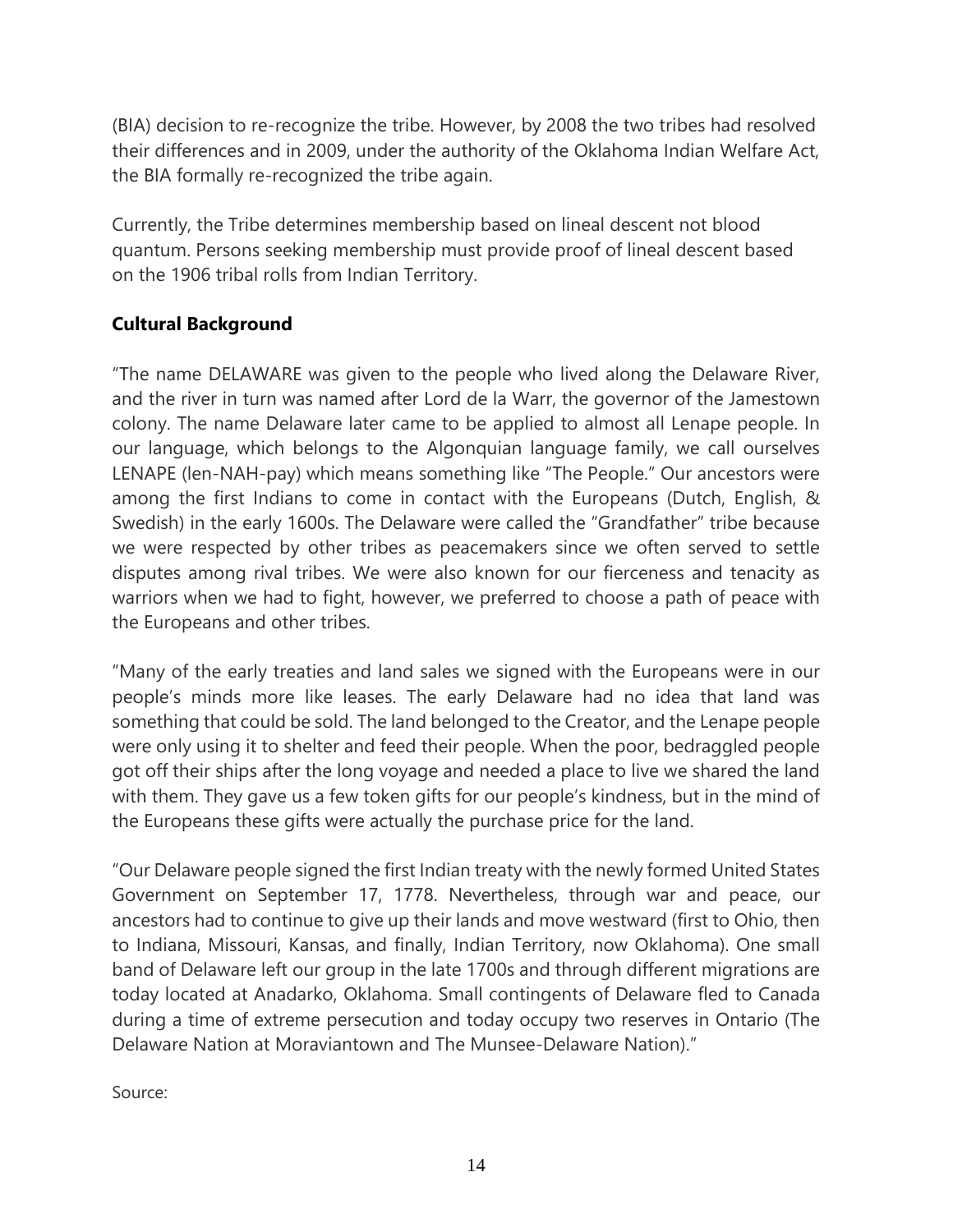Delaware Tribe: [www.delawaretribe.org/home-page/about-the-tribe/](http://www.delawaretribe.org/home-page/about-the-tribe/)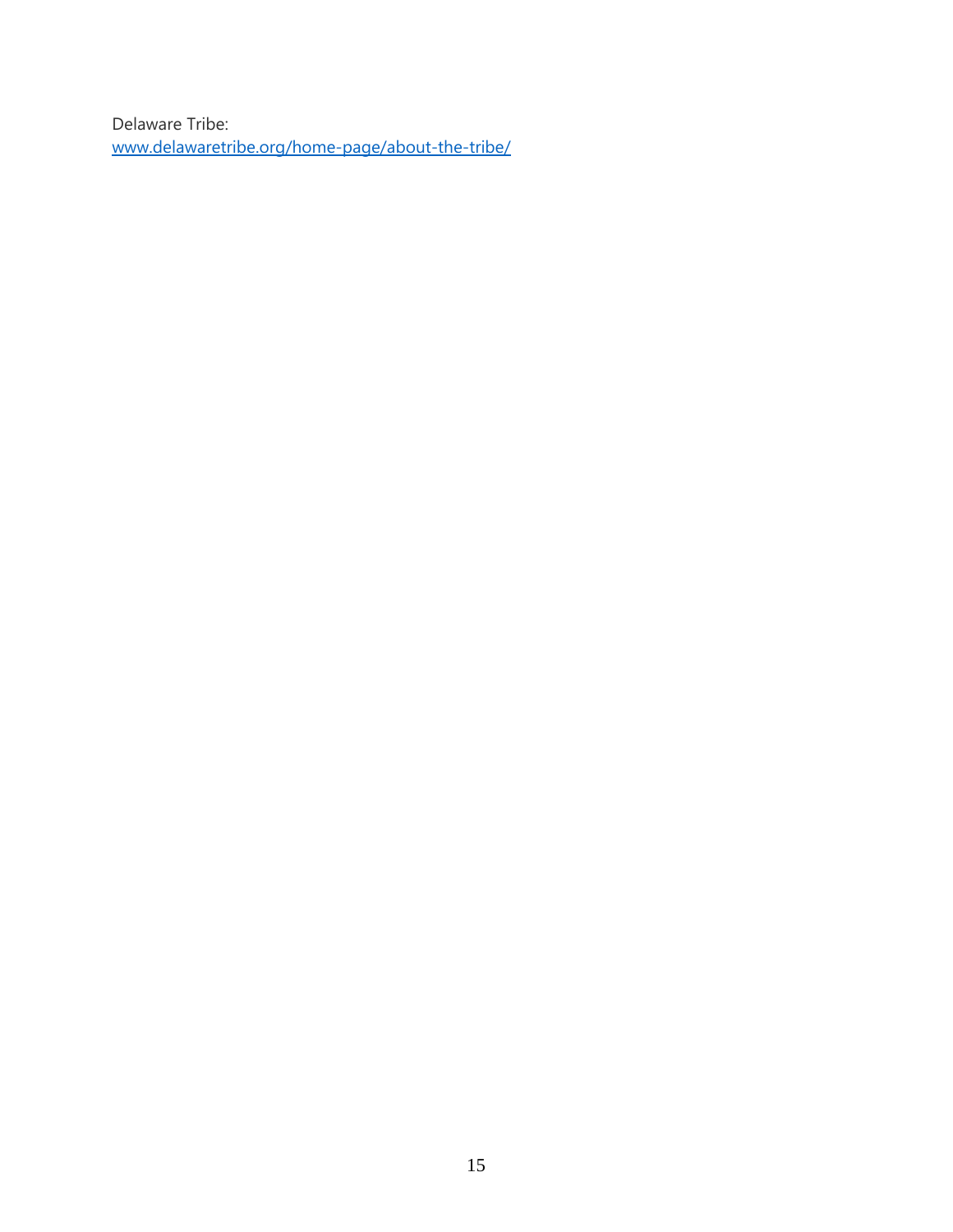## **EASTERN SHAWNEE TRIBE OF OKLAHOMA**

12755 S. 705 Road Wyandotte, OK 74370 PHONE: (918) 666-2435 [www.estoo-nsn.gov](http://www.estoo-nsn.gov/)



#### **Government**

The modern Constitution of the Eastern Shawnee Tribe of Oklahoma establishes a multibranch structure for tribal government. The Executive Branch is represented by the tribal Chief. The Legislative Branch consists of a six-member Business Committee. All these positions are elected by the citizens of the tribe. The positions rotate election cycles and allow four-year terms. Term limits do not apply. All Judicial Branch issues are settled by the Court of Federal Records (CFR). [The Tribal Constitution](https://www.estoo-nsn.gov/wp-content/uploads/2019/03/Constitution.pdf) was ratified by a vote of the Eastern Shawnee people on April 4, 1994. The document was amended March 2, 1999.

#### **Cultural Resource Infrastructure**

Cultural resource issues are handled by the Tribal Historic Preservation Office.

#### **Current Territory and Enrollment**

The tribe is federally recognized, reorganized under the authority of the Oklahoma Indian Welfare Act of 1936, and governed under a constitution which was ratified on December 22, 1939. The Eastern Shawnee Tribe is led by the Business Committee. The committee is comprised of the chief, second chief, secretary, treasurer, and three council members.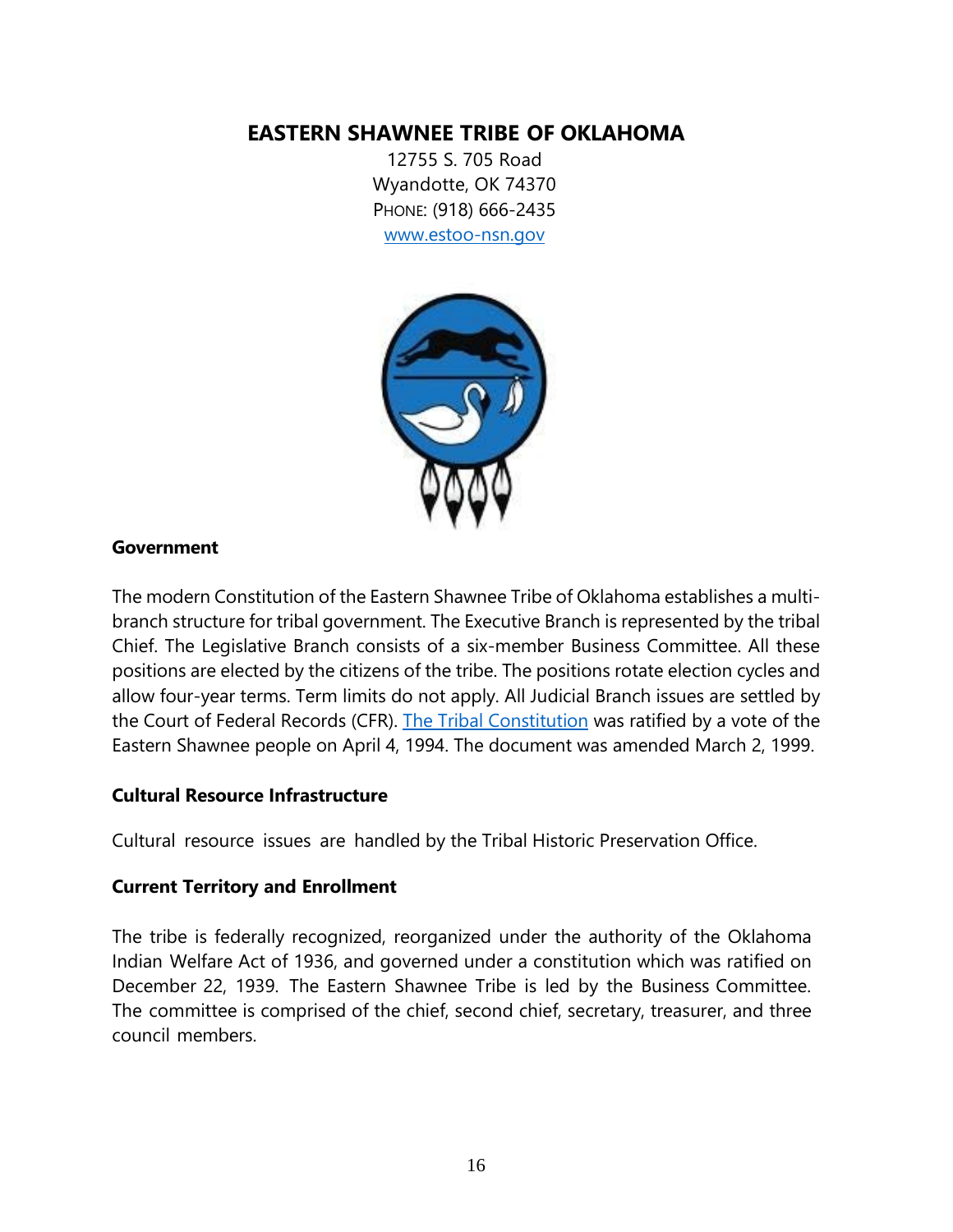Tribal headquarters for the Eastern Shawnee Tribe of Oklahoma are in Ottawa County, Oklahoma. There are approximately 3,550 enrolled members of the tribe currently. Membership in the tribe is based on lineal descent, not blood quantum.

#### **Cultural History**

"The Eastern Shawnee Tribe of Oklahoma is one of three (3) federally-recognized Shawnee tribes: the Eastern Shawnee on the Oklahoma-Missouri border near Wyandotte, OK; the Absentee Shawnee near Shawnee, OK; and the Shawnee Tribe in Miami, OK. These three tribes were recognized as autonomous nations during the Indian removal era. Prior to that, most archaeologists and historians agree their original homeland was the middle Ohio Valley, between modern Louisville, Kentucky, and West Virginia.

"The Shawnees once lived throughout the region east of the Mississippi River. The areas of their occupation centered around today's states of Alabama, the Carolinas, Delaware, Illinois, Indiana, Kentucky, Michigan, Pennsylvania, Tennessee, & the Virginias. Their historic geographical territories were mountainous regions, dense forests, and scattered prairies. Because of their geographic location and the focus of the subsistence pursuits, the Shawnee People are generally known as Eastern Woodlands Indians. Their loss of their homeland has given the Shawnee the reputation of being wanderers, but this was by necessity, not choice.

"They were a highly mobile, wide-ranging, nomadic people who lived in traditional dwellings of the Shawnee called Wigiiwa. Their men were known as hunters and warriors and their women as planters and gatherers. During the summer the Shawnee gathered into villages of bark-covered long houses, with each village usually having a large council house for meetings and religious ceremonies. In the fall they separated to small hunting camps of extended families. Many important Shawnee ceremonies were tied to the agricultural cycle: the spring bread dance at planting time; the green corn dance when crops ripened; and the autumn bread dance to celebrate harvest.

Shawnee men were famous for their ferocity in battle. They fought against the British, the French, the U.S., and even against other Indian tribes. One of the greatest warriors and leaders among the Shawnee Indians was Tecumseh. Tecumseh was a celebrated Shawnee chief, born in 1768 at the Shawnee village of Piqua on Mad River. His father had died at the Battle of Point Pleasant in 1774 and fearing the encroaching white settlers, many Shawnees, including Tecumseh's mother, moved westward first to Indiana, then Illinois, and finally to Missouri. Tecumseh was eleven years old at the time and was left to be raised by his older sister Tecumapease and his eldest brother Chiksika.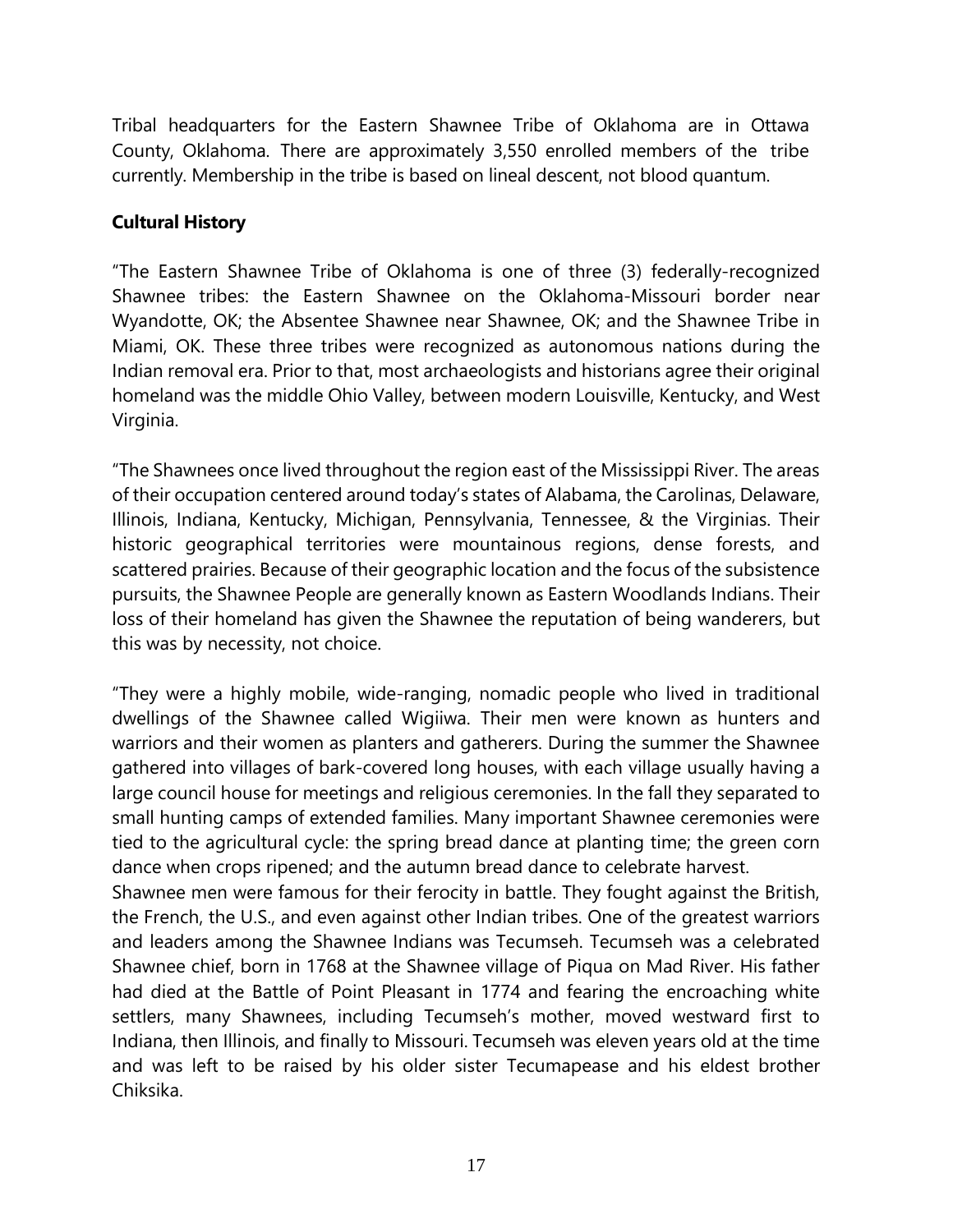"Chiksika trained Tecumseh to become a warrior and at the age of 14 he engaged in his first military encounter with an army led by George Rogers Clark in 1782. Tecumseh panicked and fled from the battlefield. Humiliated and disappointed in himself he was determined to never run again. He quickly grew into a brave warrior and eventually a Shawnee leader.

"In 1795 most tribes living in Ohio signed the Treaty of Greeneville giving up all of their land except the northwestern corner of present-day Ohio. Not all Indians agreed with their Tribe's actions, including Tecumseh. Tecumseh decided that the best way to stop white settlers from advancing onto their lands was to form a confederacy of Indian tribes west of the Appalachian Mountains. He believed that no single tribe owned the right to turn land over to the whites; and if the Indians united together they would have a better chance against the Americans and keeping what was rightfully theirs. Tecumseh visited many tribes west of the mountains between Canada and the Gulf of Mexico, trying to convince them to unite together. With the help of his brother, Tenskwatawa (The Prophet), and his proclamation of his visions from the Master of Life, the Shawnee Indians' primary god, many natives agreed to join the two brothers at Prophetstown, a village the two had established in 1808. William Henry Harrison, governor of the Indiana Territory, learned of the growing numbers of Indians in Prophetstown. In 1811 Harrison led his army toward the village, and while he lost more men in this battle, known as the Battle of Tippecanoe, the Americans held their ground at the end of the day.

"This defeat weakened Tecumseh's efforts, but during the War of 1812 he and his remaining followers allied themselves with the British in hopes that if the British won they would return the Indians' homeland to them. Tecumseh died in one of the most important battles of the war, the Battle of the Thames in 1813. The English-Indian force met an American army led by William Henry Harrison where the British soldiers ran from the battlefield leaving Tecumseh and his 600 warriors to continue on their own. Tecumseh's death signified the end of united Indian resistance against the Americans. European-American encroachment crowded Shawnee lands causing one band to migrate to Missouri – later known as the Absentee Shawnee. Around 1813 the progenitor group of the Eastern Shawnee Tribe came into being. This group was known as the Lewistown Band of Shawnee, after the Band's leader Qua-ta-wa-pea. He was known by the Americans as Colonel Lewis. The Lewistown Band of Shawnee was granted a reserve is western Ohio in 1817. The Lewistown Reserve was shared with an independent band of Seneca Indians, who had previously split from the Six Nations of New York and Canada (Iroquois Confederation) and allied themselves with the Shawnee. Three reservations were granted to the Shawnee remaining in Ohio by the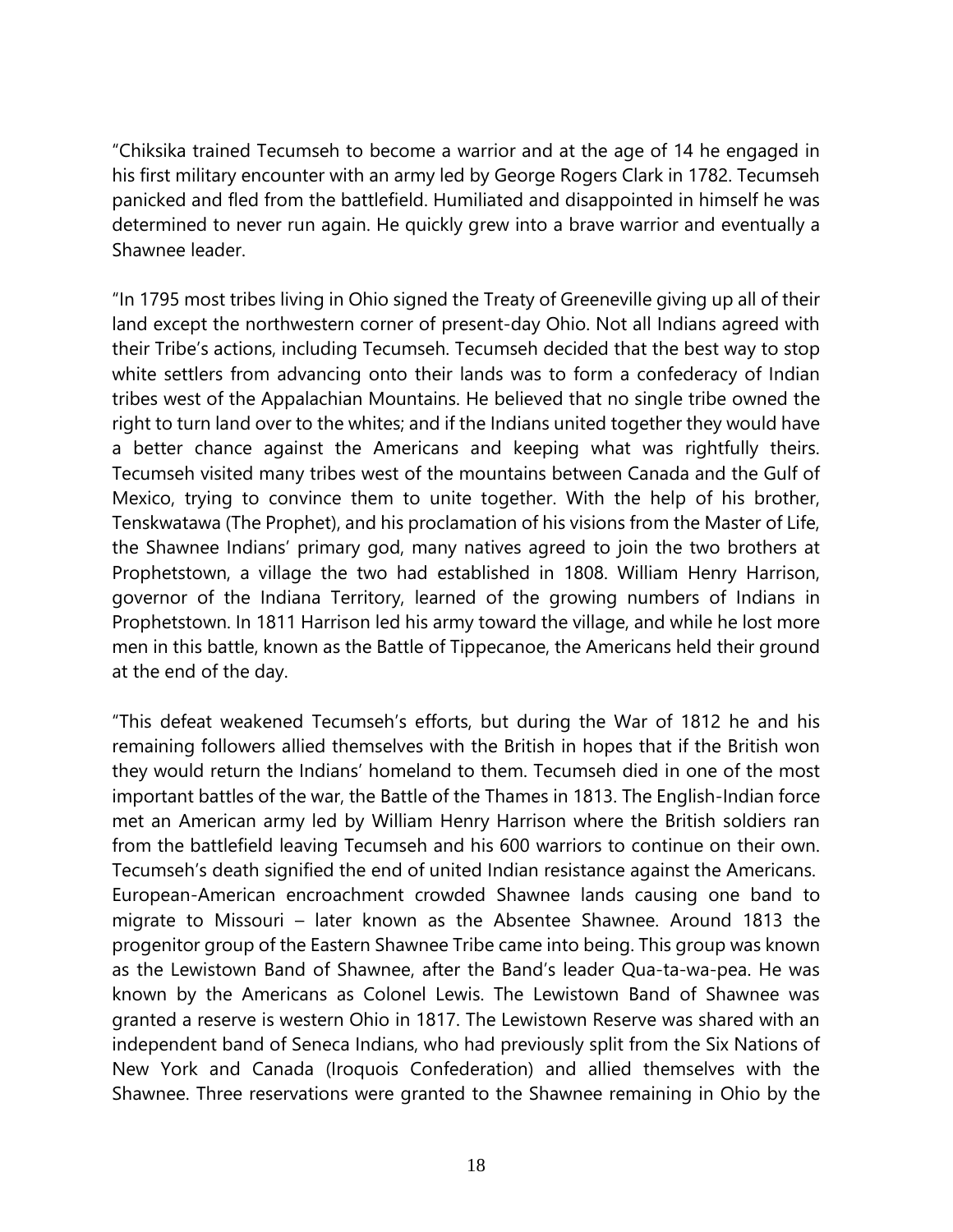Treaty of Fort Meigs (1817): Hog Creek, Wapakoneta, and Lewistown. Divisions of Shawnee who remained in the Ohio valley region endured many battles involving the loss of lands and culture."

*Sources:*

Eastern Shawnee History: <https://history.estoo-nsn.gov/>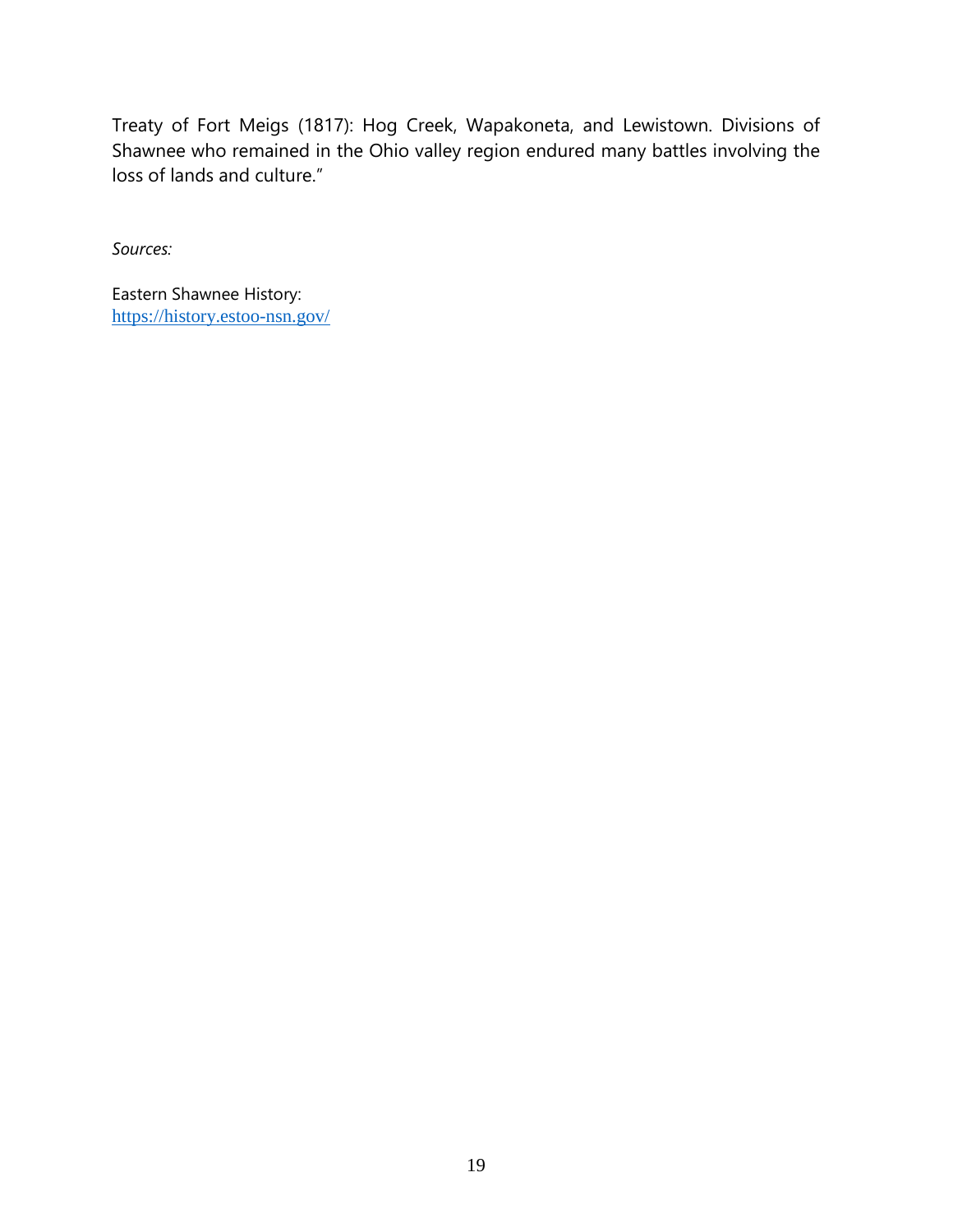## **ONEIDA INDIAN NATION**

2037 Dream Catcher Plaza ONEIDA, NY 13421 PHONE: (315) 829-8900 [www.oneidaindiannation.com](http://www.oneida-nation.net/)



#### **Government**

"Oneidas are a matrilineal society – clan and Nation Membership come from the mother. Each clan chooses representatives to the governing body, the Nation Council. According to tradition, male council members are responsible for daily decisions while Clan Mothers make long-term decisions. Tradition also requires Nation leaders and Members to consider the impact on the next seven generations when making decisions. The Nation is headed by a federally recognized Representative."

#### **Cultural Resource Infrastructure**

The Oneida Indian Nation today does not have the resources to devote to active consultation in Pennsylvania nor do they have an officially recognized tribal historic preservation office, although they do have an historic preservation specialist to handle Section 106 inquiries and consultation. However, they remain interested in transportation projects within the Commonwealth and prefer to stay in communication with FHWA and PennDOT. Their interests are confined to the Susquehanna River Valley. Any decisions on consultation may have to be taken before the Council, which meets weekly.

#### **Current Territory and Enrollment**

"Currently, the Oneida Indian Nation consists of approximately 1,000 enrolled Members, about half of whom still live on their homelands. Through ingenuity, tenacity and hard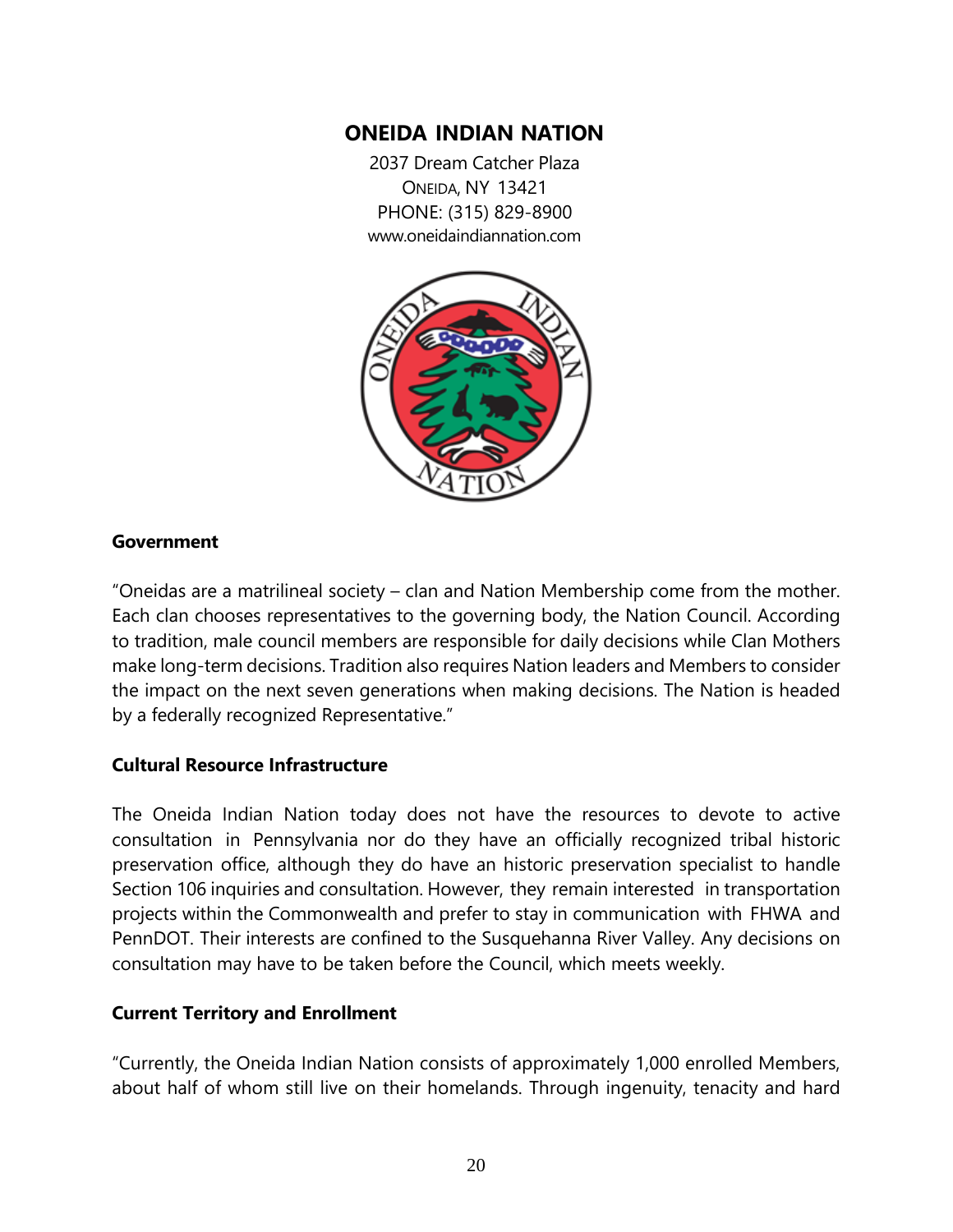work, the Oneida people have created a wealth of new opportunities and hope for their Nation and the Central New York region. While holding fast to its traditions and culture, the Nation now enjoys a level of prosperity, through the success of its enterprises, that provides housing, education, health and cultural services to its Members."

## **Cultural History**

"In the beginning, this place was only darkness and water until the time when a woman fell from the sky world. Water creatures dwelling here, concerned for the woman's safety, created this land as a platform for the woman with turtle agreeing to hold the land upon his back, which became known as Mother Earth. Thus, begins the ancient Oneida creation story, expressing the Oneidas' understanding of how they came into this world. The traditional homelands of the Oneida reached throughout central New York.

"The Oneida Nation has traditionally been matriarchal, with women being responsible for choosing the leaders. Clan Mothers held a significant position and had the power to select and depose of chiefs.

"Oneidas fought bravely at major battles of the Revolutionary War on the side of colonies. Ten years later, through the paramount 1794 Treaty of Canandaigua, the Oneidas received special protection for their lands, which included many acres in Oneida County and continued recognition of the Nation's sovereignty. The Oneidas' agreement varied from that accorded other nations of the Confederacy, due to the Oneidas' alliance with the United States from its inception. This treaty is held sacred by the Oneidas and is commemorated by the yearly allocation of treaty cloth to Oneida Members from the federal government. To the Oneidas, the treaty cloth is continued affirmation that the agreement between the United States and the Oneida Nation remains intact.

"Unfortunately, through a series of "treaties" orchestrated by New York State immediately following the Revolutionary War, the Oneidas' homeland decreased from 6 million acres to a mere 32 acres. In the 1830s a large number of Oneidas relocated to Wisconsin or Canada. This exodus was preceded by individual Oneidas selling lands which belonged to the Oneida Nation -- land which individual members had no right to sell. Another Oneida agreed to move north into Ontario in the 1840s. However, many Oneidas refused to abandon their ancestral land for any price and in 1848 approximately 200 Oneida remained in New York State on their lands, which by 1976 consisted only of 32 acres of tribal land, or at the Onondaga Reservation.

"Years of poverty followed for the Oneidas who kept the sacred fire of the homeland burning. Today, the Nation is reacquiring its ancestral homelands in Oneida and Madison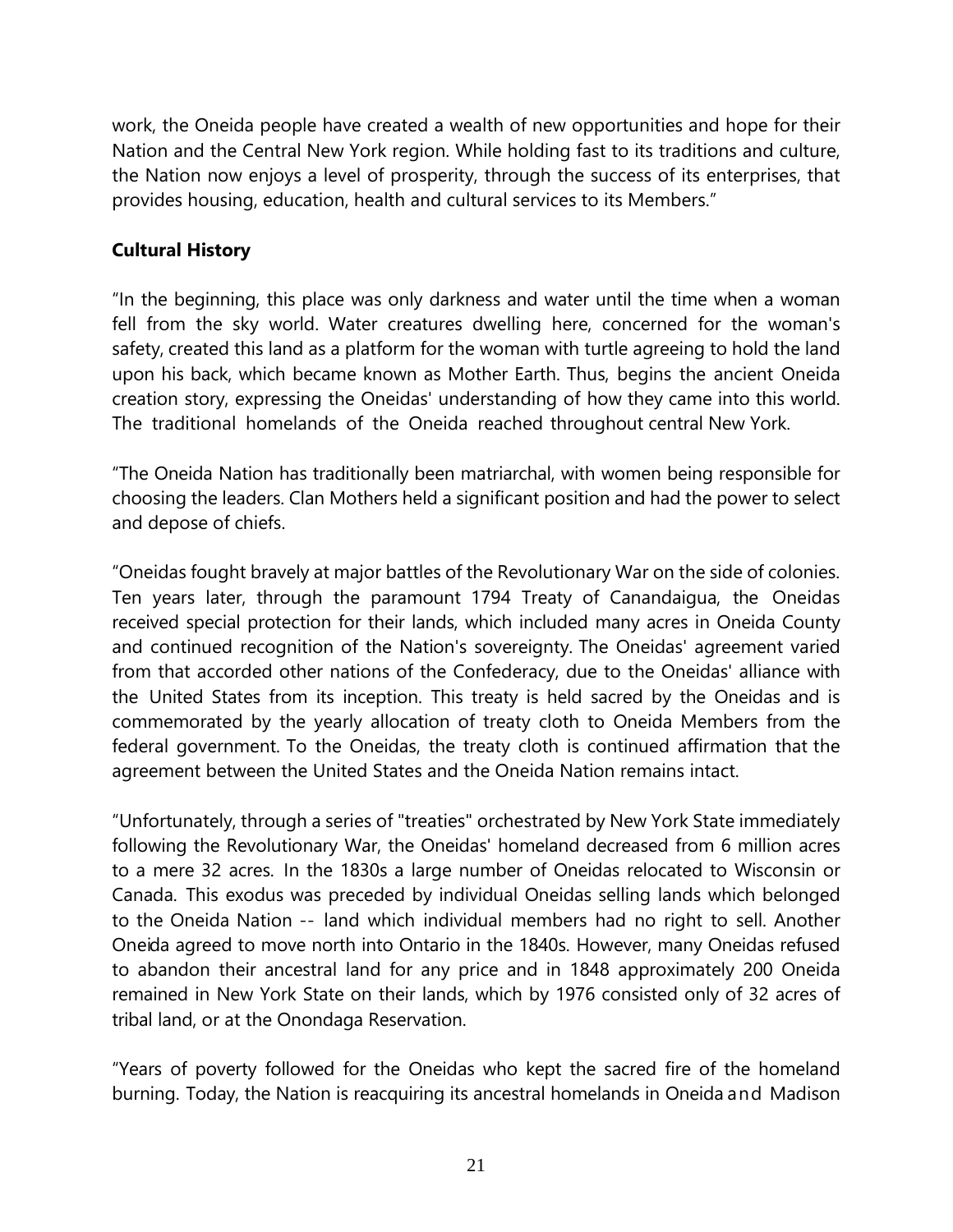counties. In two separate decisions dated 1974 and 1985, the Supreme Court ruled the New York State treaties were illegal and that the Oneida Indian Nation could seek to redress these illegal acts.

"Today, the Oneida Indian Nation operates Turning Stone Casino, a tourism destination that draws 3 million people to Oneida County annually. The Oneida Indian Nation is a major force behind the economic rebound in Oneida County and the Mohawk Valley. In an area decimated by business and military base closings, the Nation is offering Oneida County and its citizens an economic revival."

*Sources:*  Oneida Nation History: http//www.oneida-nation.net

Campisi, Jack. "Oneida" in Handbook of North American Indians. Bruce Trigger, ed. Vol. 15, pp 481-490. Smithsonian Institution, Washington, D.C. 1978.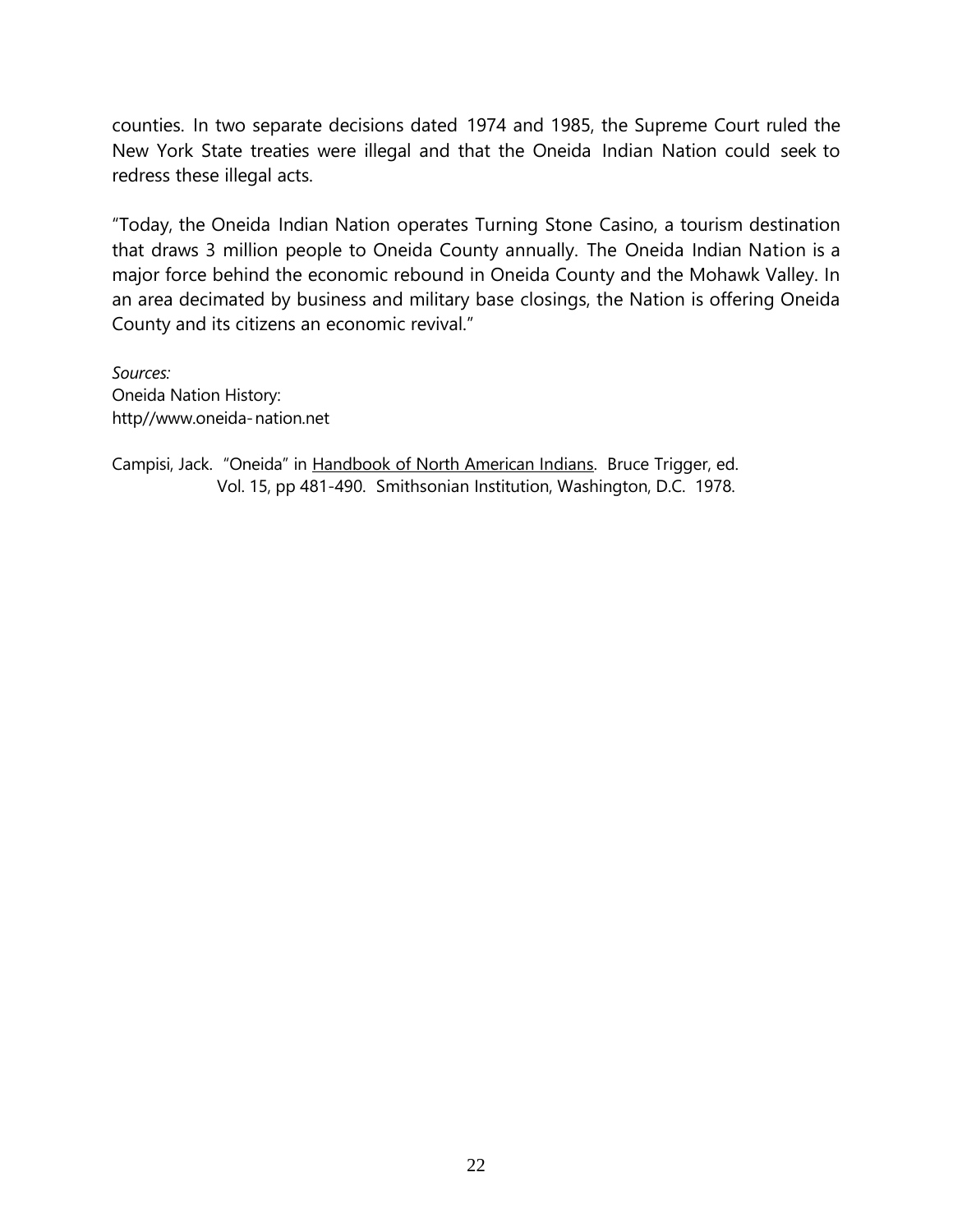## **ONEIDA NATION**

P.O. BOX 365 N7210 Seminary Road ONEIDA, WI 54155 PHONE: (920) 869-2214 [WWW.ONEIDA-NSN.GOV](http://www.oneida-nsn.gov/)



#### **Government**

The Oneida Nation constitution of 1936 established an elected General Tribal Council to lead the tribe in Wisconsin. The Oneida Nation has six Divisions of Operations: compliance, development, enterprise, gaming, government services, and internal services. The Oneida Cultural Museum and Tribal Historic Preservation Office fall under the government services division.

All members of the Oneida Nation in Wisconsin over the age of 21 are part of the General Tribal Council which meets twice a year to review and discuss tribal business. The Oneida Business Committee is authorized by the General Tribal Council to oversee daily tribal operations. The Business Committee consists of nine members, each elected to a three-year term. The Committee includes a Chairperson, Vice Chairperson, Treasurer, Secretary, and five Council Members.

#### **Cultural Resource Program Infrastructure**

The Oneida Nation of Wisconsin has an appointed Tribal Historic Preservation Officer (THPO) who holds responsibility and authority for the cultural resources of the tribe in place of the SHPO of that state. The THPO is also responsible for cultural resources of interest to the Oneida Nation of Wisconsin in Pennsylvania.

"The THPO is funded by a National Park Service Grant and administered by the Tribal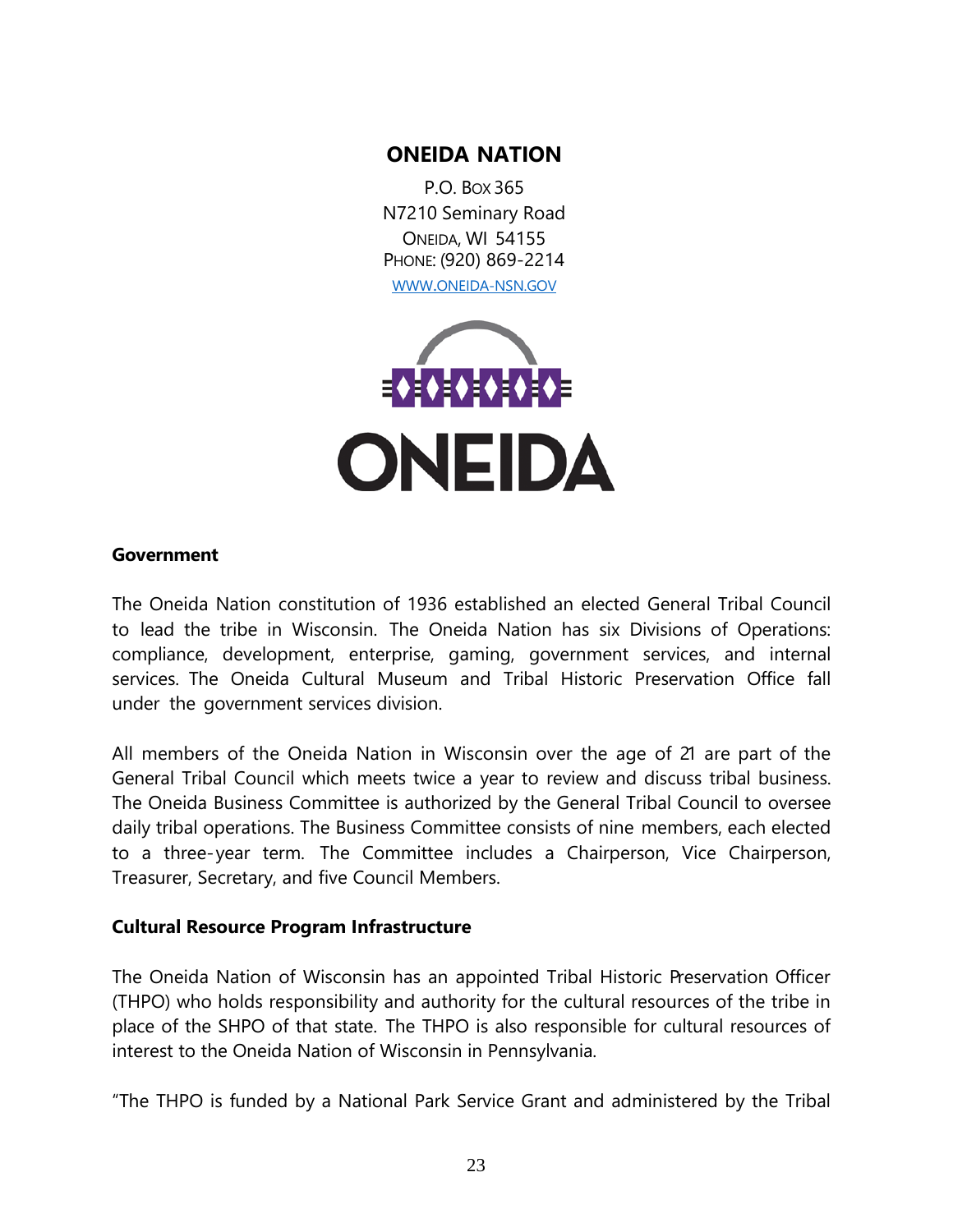Historic Preservation Office. It is located within the Culutral Heritage Department. In 2003, our department became the 35<sup>th</sup> tribe to have the same status as the state-level Historic Preservation Office capacity."

#### **Current Territory and Enrollment**

Today, the Oneida Nation in Wisconsin includes over 14,900 registered members. Oneida land holdings in Wisconsin equal 16,689 acres in both Brown and Outagamie counties, just west of Green Bay.

Enrollment into the tribe requires at least ¼ blood quantum of Oneida, plus meeting the certain other requirements as identified in the tribal constitution and bylaws.

#### **Background**

The Oneida are one of the six nations of the historic Haudenosaunee Confederacy (League of the Iroquois). For centuries prior to the American Revolution, the Oneida Nation controlled millions of acres of dense forests, beautiful lakes and rivers abundant with game and resources that provided their people with prosperous livelihoods.

Oneida villages were constructed of multi- family longhouses which were protected by surrounding palisades. Within these walls dwelled entire communities complete with sophisticated agricultural beds. The Oneida Nation has traditionally been matriarchal, with women being responsible for choosing the leaders. Clan Mothers held a significant position and had the power to select and depose of chiefs. Rights to property, names and titles were held by Oneida women. Upon marriage, the husband moved into the longhouse of the wife and lived with her family. By that same token, their children were born into the clan of their mother.

After the period of European contact, the Revolutionary War and the formation of the United States, the Oneida were continually pressured and harassed out of their traditional homelands. Oneida villages were burned and pillaged by the British Army as well as armies from the 13 colonies during the Revolutionary War. Through treaties in 1785 and 1788, the Oneida Nation had yielded 5.3 million acres of land within the state of New York. The state of New York and various land companies contrived to remove the Iroquois from their homelands, especially the Oneida whose land was in direct route of the Erie Canal. In the 1820's a portion of the Oneida lead by a strong Christianized faction were coerced into leaving their homelands and settled in what is now Wisconsin. Land was purchased from the Menominee in 1820, but the size of the granted land was reduced by the federal government, and then reduced again in 1838. Between 1822 and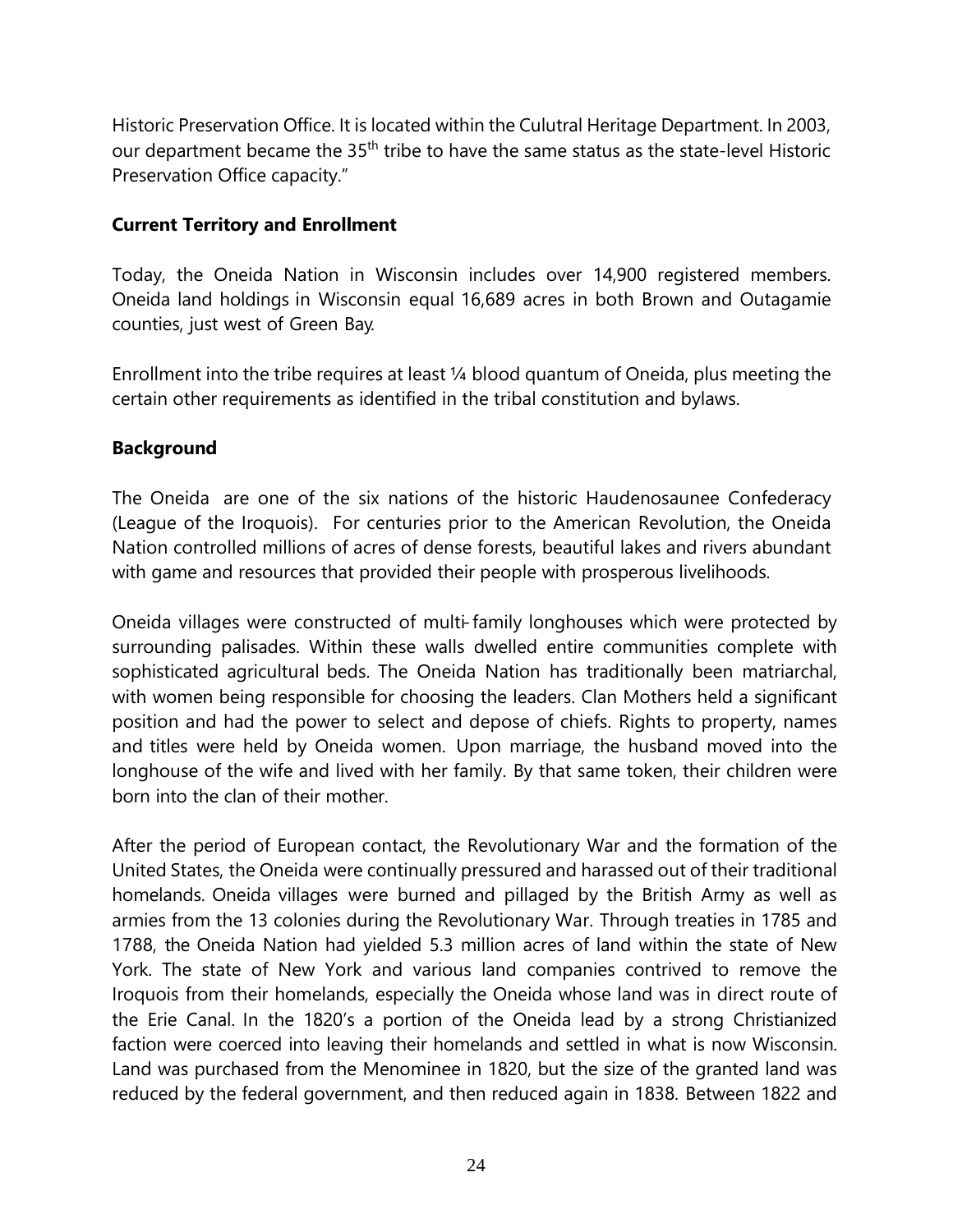1838, 654 Oneida's had moved to Wisconsin.

The Oneida lost much of their territory from the Dawes Act of 1887 until only a few hundred acres remained by 1929. Following the Indian Reorganization Act in 1934, the Oneida established their constitution in 1936 which calls for an elected democratic government which continues to lead the Oneida Nation in Wisconsin to this day. They began to reclaim their lost lands in 1937 when they bought back 1,270 acres of land and placed it in governmental trust for the tribe. Small pieces of land were reclaimed throughout the 20th century, and in 1985 a Supreme Court ruling entitled all Oneida, collectively, to a 250,000 acre- land claim in Central New York. Later, a seven- year lawsuit levied by two adjoining counties and the city of Green Bay challenging the jurisdiction of the Oneida Nation and its boundaries was thrown out of court. The action enabled the Oneidas to retain their sovereign right to regulate their lands. Finally, proceeds from gaming have enabled the Oneida to reacquire nearly 25% of the original reservation in Wisconsin. Long-term goals of the Oneida include the purchase and recovery of all original reservation lands.

*Sources:*

Oneida Nation [http//www.oneidanation.org](http://www.oneidanation.org/)

Campisi, Jack. "Oneida" in Handbook of North American Indians. Bruce Trigger, ed. Vol. 15, pp 481-490. Smithsonian Institution, Washington, D.C. 1978.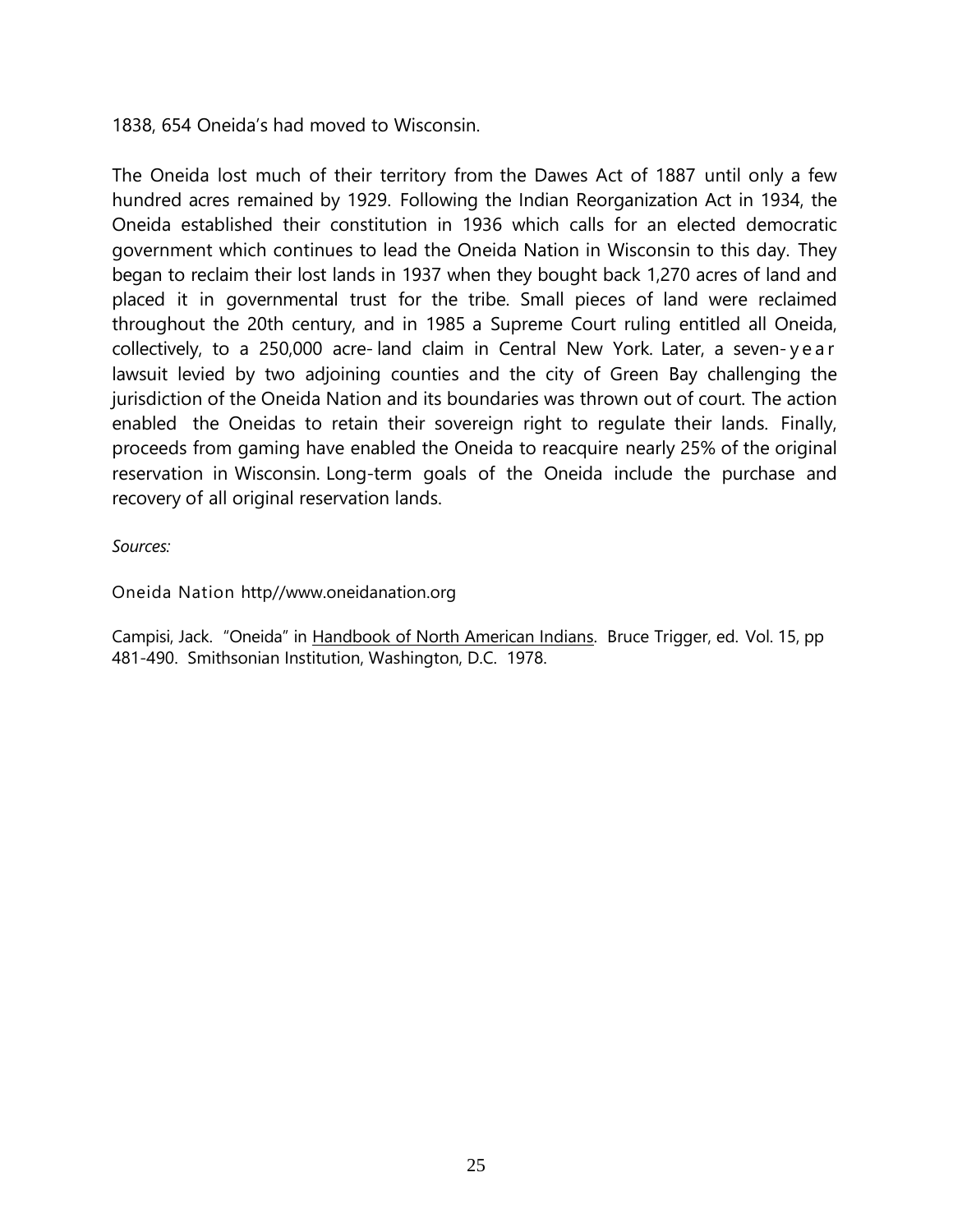## **ONONDAGA NATION**

4040 Route 11 NEDROW, NY 13120 PHONE: (315) 469-0302 [WWW.ONONDAGANATION.ORG](http://www.onondaganation.org/)



*PEOPLE OF THE HILLS*

#### **Government**

"The Nation is governed by a [Council of Chiefs,](http://www.onondaganation.org/government/chiefs/) selected in accordance with its timehonored democratic system. In the same vein, many Onondagas practice traditional ceremonies and adhere to religious philosophies and social customs that long predate contact with Western civilizations. Aspects of this ideology have been incorporated into America's legal system, as well as into its culture. Personal and societal consideration of the Seventh Generation is but one example of a Haudenosaunee world view that has informed, enhanced and enlightened American and other national cultures."

#### **Cultural Resource Infrastructure**

All cultural resources and environmental issues are being addressed by the Faithkeeper for the Nation. Formal decisions may need to be taken to the Onondaga Council as well. The Council meets weekly, but preparation time is needed before the council reaches any decision.

Telephone and paper correspondence are preferred.

#### **Current Territory and Enrollment**

Today, the Onondaga Nation consists of a 7,300-acre territory just south of Syracuse, on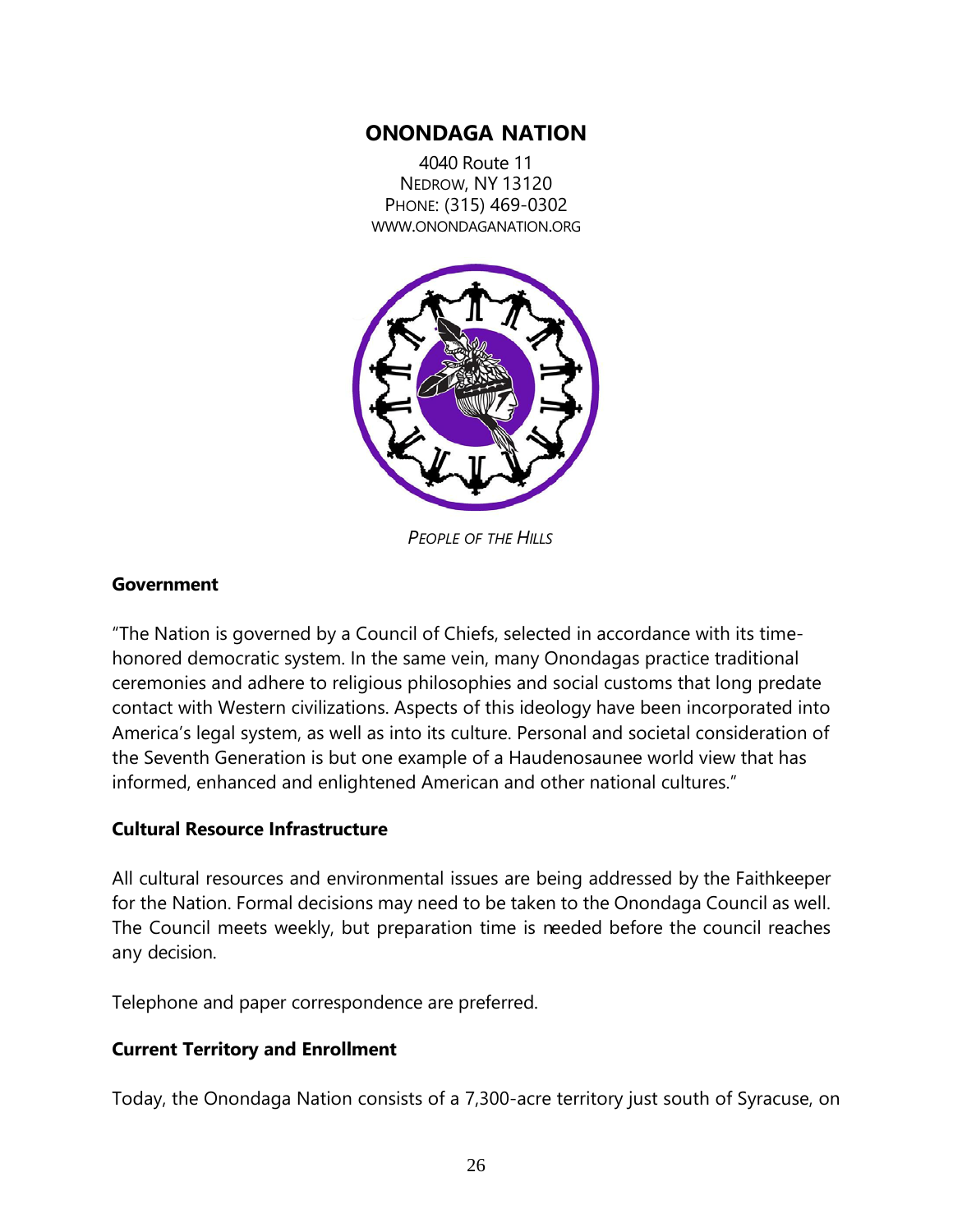which it maintains its sovereignty and operates outside the general jurisdiction of New York State. The enrolled membership of the Onondaga Nation is approximately 1,540. Onondaga Nation territory includes 7,300 acres and is located about five miles south of Syracuse, in Onondaga County, New York. The Onondaga have an on-going land claim against the State of New York for 100 square miles of land in central New York.

#### **Cultural Background**

At the center of the Haudenosaunee Confederacy, both geographically and conceptually, the Onondaga Nation is the Keeper of the Council Fire. This means that the Grand Council meets at Onondaga on a regular basis and that some authority as an arbitrator is granted to the Onondaga chiefs. The Onondaga homelands were located in central New York State around the eastern Finger Lakes region. In the past, Onondaga generally kept two villages, one large village which held Grand Council meetings, along with one smaller village.

Onondaga participated in the early fur trade and the political alliances this entailed along with the other eastern tribes. At the time of the Revolutionary War different factions within the tribe supported different sides. After the war some of the tribe chose to move into Canada and live on the Six Nations reservation with other Haudenosaunee. The Onondaga who did not move either remained on their homelands or settled at Buffalo Creek along with some Seneca and Cayuga. The Onondaga had ceded all but 100-square miles of their land to the state of New York in 1788; these lands were sold off in pieces over the next few decades and by 1822 they retained only 7,300 acres of land.

The Chiefs and Clan Mothers at Onondaga still sit and meet today in the Longhouse. The names and titles of the men and women that the Peacemaker set in place are still used to identify their leaders. At Onondaga, Tadadaho (chief of chiefs) and the other Onondaga chiefs still sit and discuss and make decisions for the benefit of the Onondaga people. When the United States first formed, President George Washington made an agreement of peace and friendship as nation to nation and a wampum belt was made. From that day in the late18th century, the Onondaga Chiefs, Clan Mothers, and people have maintained this relationship of an equal and separate nation from the United States.

*Sources:* 

Onondaga Nation History: http/[/www.onondaganationschool.org/history.htm](http://www.onondaganationschool.org/history.htm)

Blau, Harold, Jack Campisi, and Elisabeth Tooker. "Onondaga" in Handbook of North American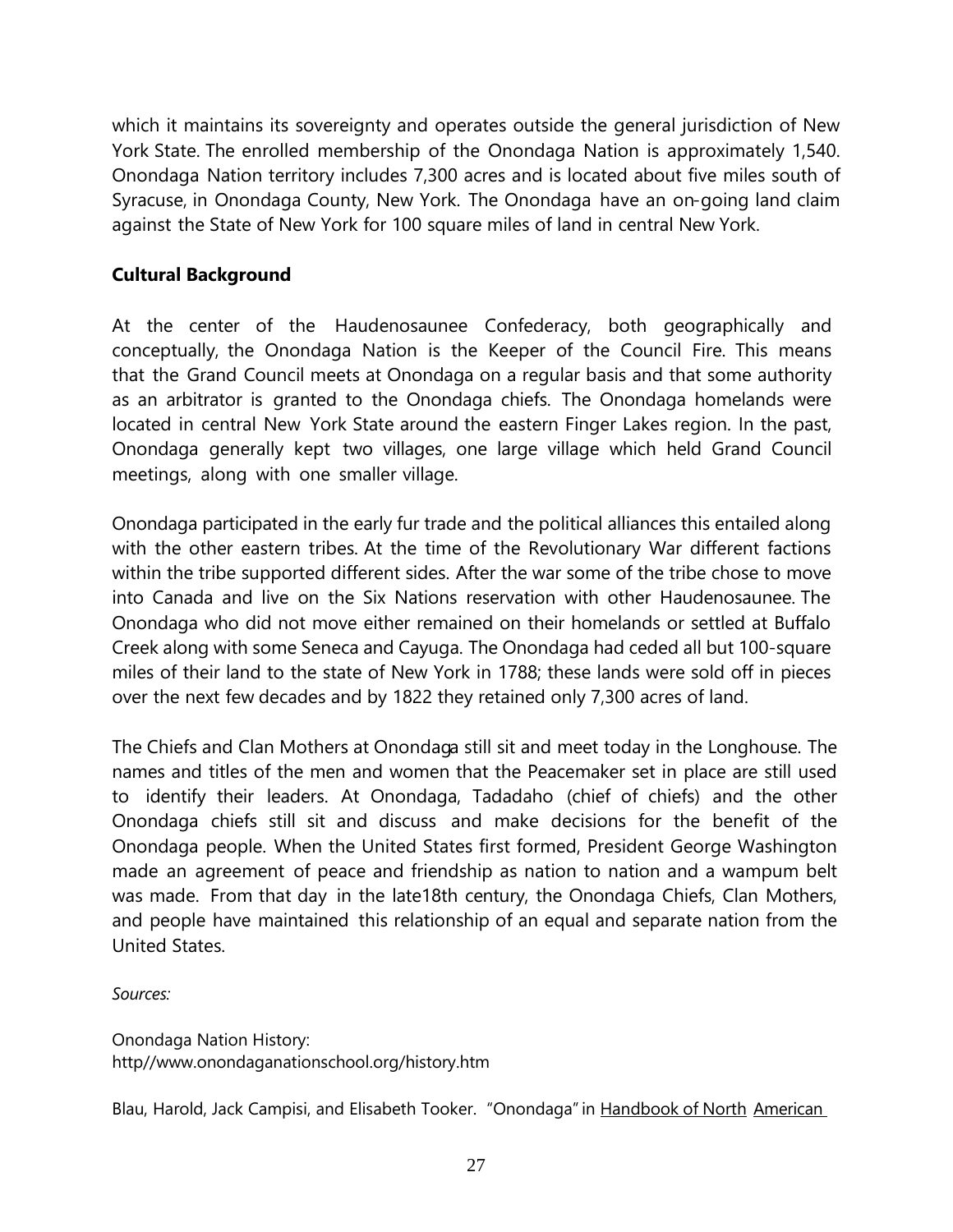Indians. Bruce Trigger, ed. Vol. 15, pp 491-499. Smithsonian Institution, Washington, D.C. 1978.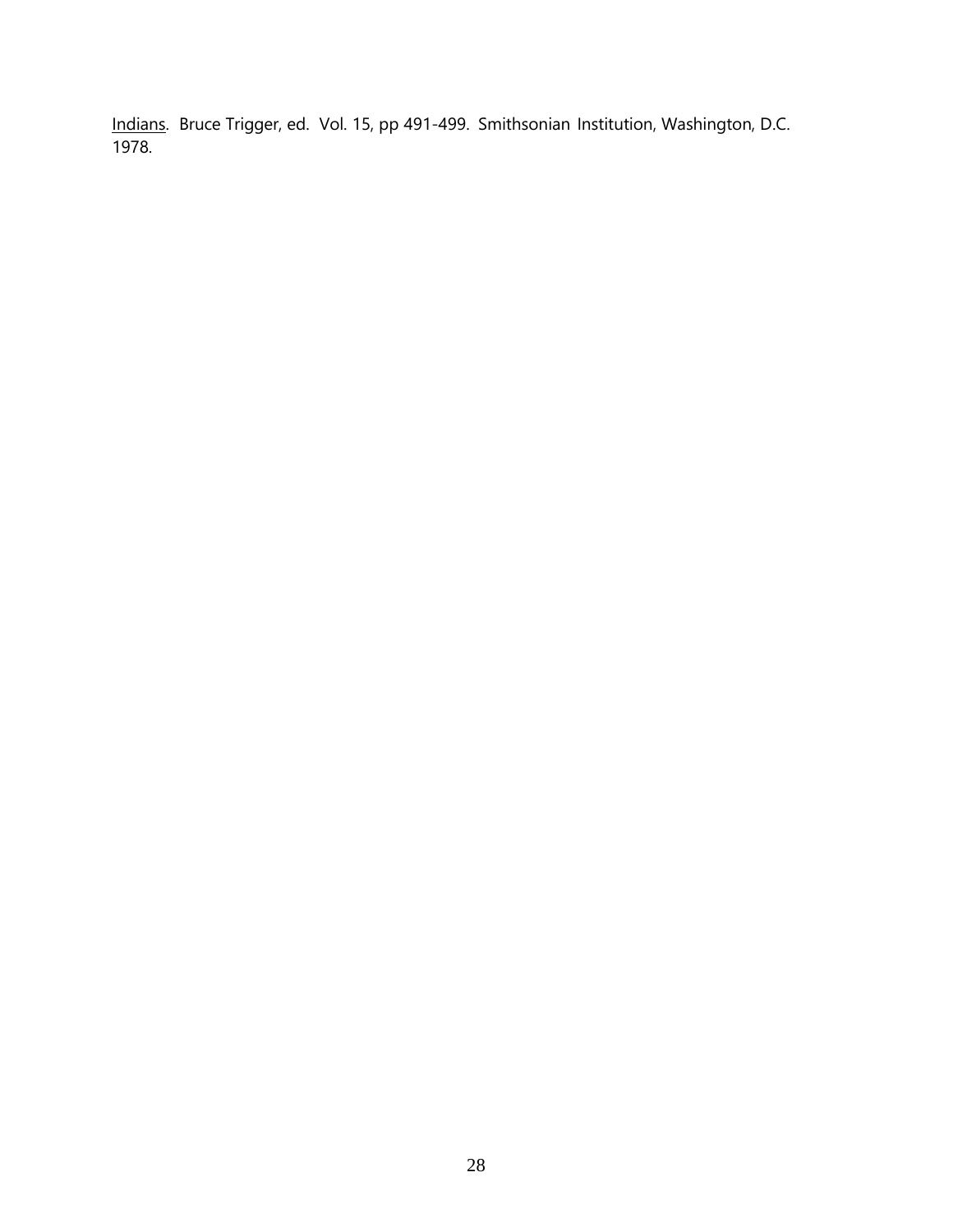## **ST. REGIS MOHAWK TRIBE**

412 STATE ROUTE 37 AKWESASNE, NEW YORK 13655 PHONE: (518) 358-2272 [WWW.SRMT-NSN.GOV](http://www.srmt-nsn.gov/)



#### G**overnment**

There are three governments within the territory of Akwesasne. The oldest is the traditional Mohawk Nation Council of Chiefs. The second is the elected St. Regis Mohawk Tribal Council. The third is the elected Mohawk Council of Akwesasne which was created in 1899 by Canadian legislation and the Department of Indian Affairs.

The Mohawk Nation Council of Chiefs views all of the lands of Akwesasne and all original Mohawk lands after the 1794 Treaty of Canandaigua as being one geopolitical territory. The St. Regis Mohawk Tribal Council views its area of political authority as being within Mohawk lands south of the Canada-United States Border, whereas the Mohawk Council of Akwesasne views the lands north of that border as being its area of political jurisdiction.

New York State and the United States Bureau of Indian Affairs view the St. Regis Mohawk Tribal Council as the recognized government of the aforementioned territory south of the international boundary. Similar governmental elements of Canada view the Mohawk Council of Akwesasne as being the legitimate representative of the Mohawk community north of the international boundary. However, the Mohawk Nation is recognized as one of the historic founding nations of the Haudenosaunee (Six Nations Confederacy or Iroquois Confederacy). Those Native nations and individuals who maintain allegiance to the Confederacy recognize the Mohawk Nation Council, as do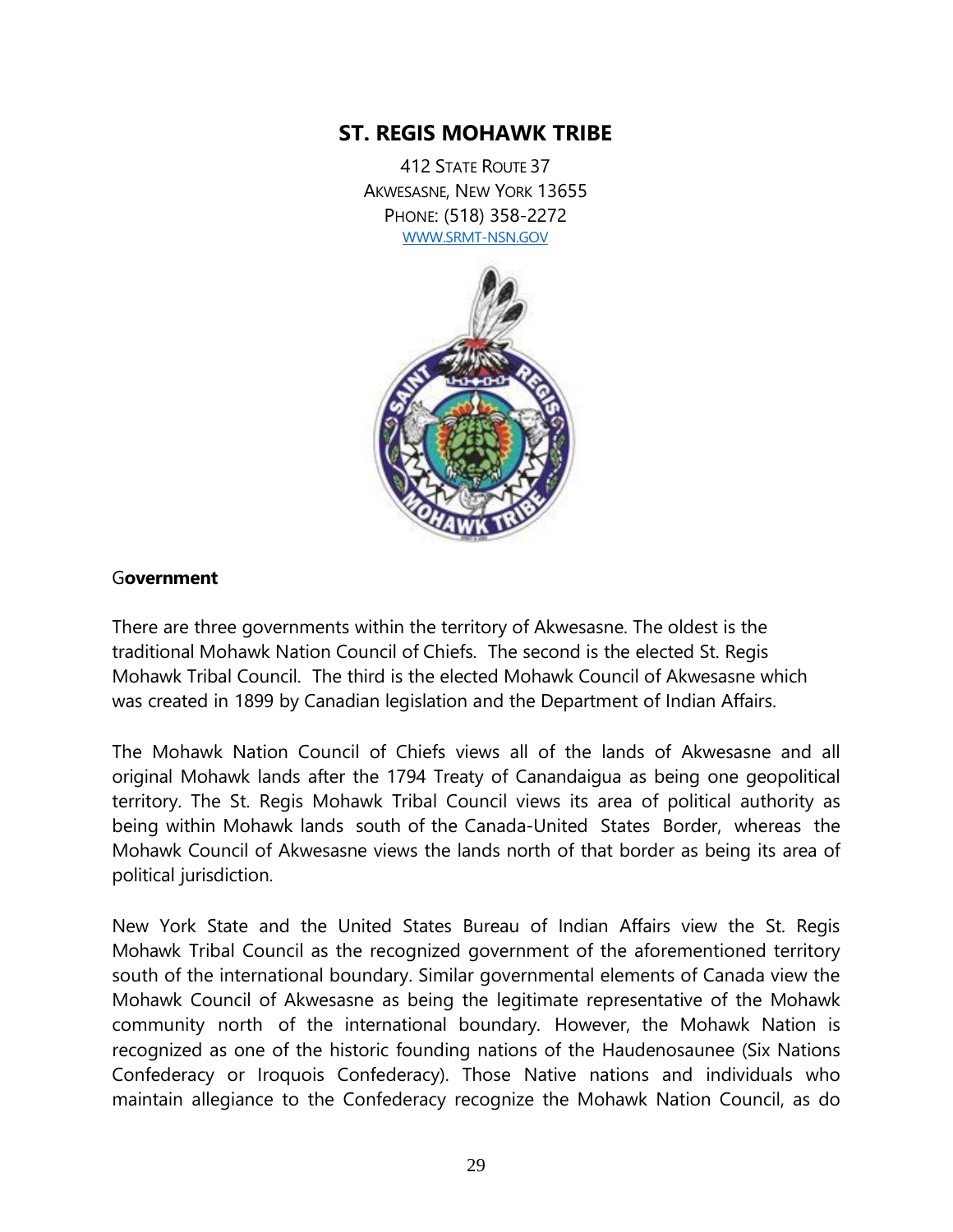other Native nations traditional in nature. The Mohawk Nation Council, through the Grand Council at Onondaga, issues passports which have international recognition.

The St. Regis Mohawk Tribal Council is a three chief, federally recognized system that elects a new Chief each June; in terms of government-to-government correspondence, confirmation of the current head chief may be necessary each June.

#### **Cultural Resource Infrastructure**

The office consists of the Tribal Historic Preservation Officer. The direct supervisor of the office is one of the Chiefs of St. Regis Mohawk Council. Decisions on formal consultation will be brought to the Council which meets weekly. Issues concerning repatriation, reburial, and treatment of remains may be brought to the Haudenosaunee Cultural Resource Protection Program (HCRPP) and/or the Haudenosaunee Standing Committee on Burial Rules and Repatriation (HSCBRR) which meets towards the end of each month. Traditionally, formal decisions and discussions by the council are held in the winter; it may take longer to get a decision in the summer months.

Regular mail, email and telephone correspondence are all acceptable.

## **Current Territory and Enrollment**

The Mohawk territory of Akwesasne contains lands in both the State of New York and Canada. That portion of the community within New York State consists of 14,000 acres in Franklin and St. Lawrence Counties, just east of Massena, New York, all of which are tribally owned.

The United States portion of the population is approximately 4,500; the total population of the community is approximately 12,200.

## **Cultural Background**

The Mohawk are the traditional Keepers of the Eastern Door. The Mohawk were originally established in the middle of the Mohawk Valley in present-day New York. Their position along the critical water route of the Hudson River placed them directly in the path of the beginnings of the European fur trade. Their involvement in this trade gave them considerable influence over neighboring Indian nations. In the 1600s records indicate that the Mohawk lived in three main villages which were moved every few decades as resources in one area were depleted. The population was less than the Seneca Nation but greater than the other nations of the Confederacy. Frictions occurred between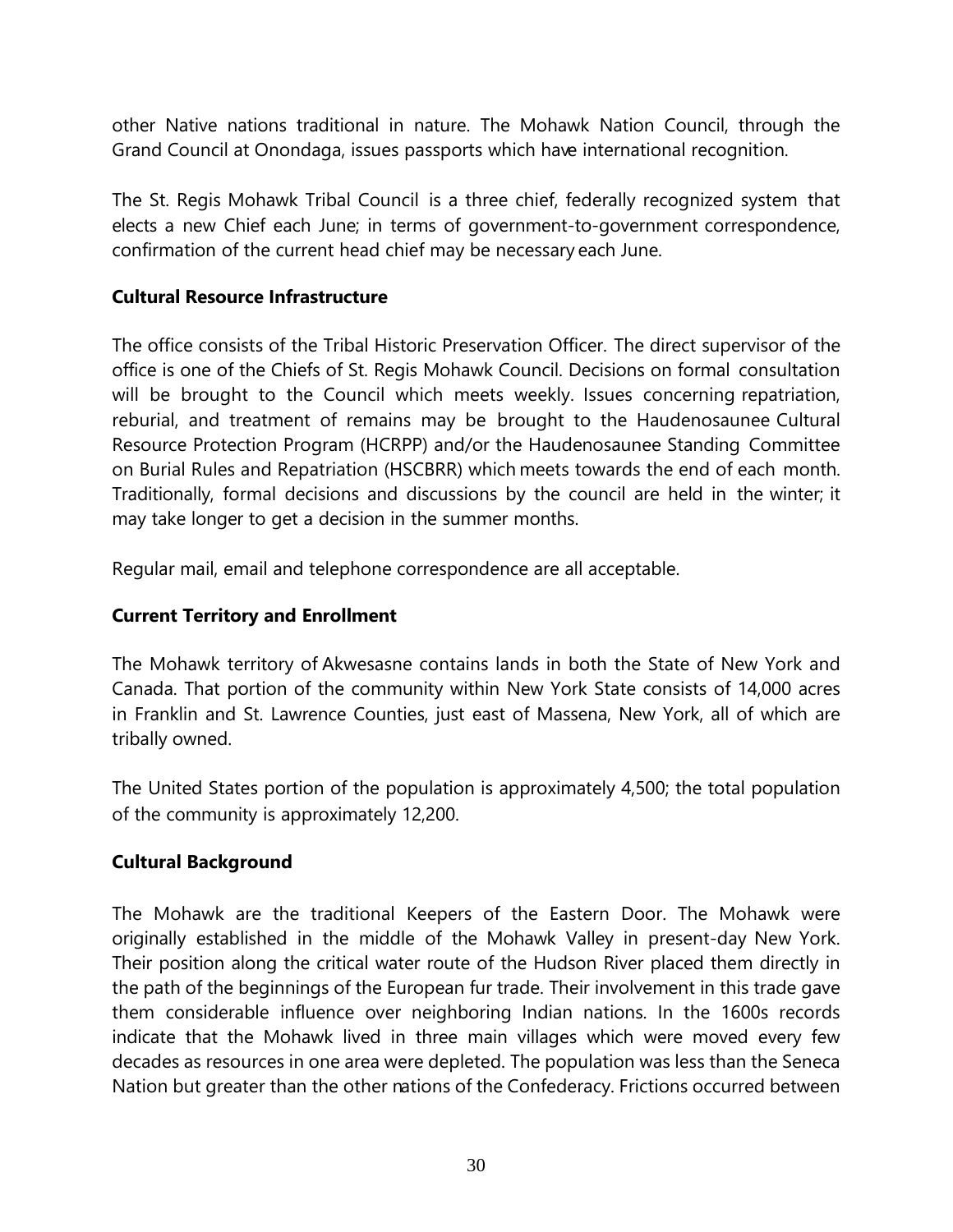the Mohawk, European traders, and surrounding non-Confederacy tribes in the pursuit of the fur trade which led to a series of small "wars" in the mid-1600s. Mohawk people have used the St. Lawrence River area as fishing and hunting grounds since prehistoric times frequently traveling between the river and the Mohawk Valley. In the mid-1700s a number of Iroquois settlements grew and were established in the north, including one at Saint Regis around 1747 or in the mid-1750s. After the Revolutionary War, settlement in the Mohawk Valley was no longer possible. The Mohawks that had not previously moved north settled on the Grand River in Ontario and in communities along the St. Lawrence River in Ontario and Quebec.

The international border between Canada and America was placed directly through Mohawk lands. This border was basically ignored until the St. Regis Mohawks Tribal elected system of government was established in 1802. Without constant cooperation, between the all levels of government in the area, jurisdictional issues can be quite cumbersome.

## **Culture/Traditions**

The Mohawk people are known for their family loyalty and matrilineal clan system, their eloquence as public speakers, their skill as craftsmen and as expert ironworkers. The Mohawk language is spoken by community residents. However, because the strong influence of the English language is overwhelming the younger generations, the survival of the language is dependent on the concerted effort of the Mohawk people. Traditional Mohawk ceremonies are still held by the people of the Longhouse. Christianity is also deeply rooted in the community.

The Mohawk people have endured many hardships over the years and still stand strong as a Nation preparing for the future.

#### *Note*

\* On March 31, 2006 the **St. Regis Mohawk Tribe** stated in a letter that they no longer wished to be consulted on Federal-Aid projects in Pennsylvania at this time. They did however still wish to be informed when archaeological materials are uncovered that are Mohawk in origin. Because of this wish the information about the St. Regis Mohawk Tribe is still included in this document.

#### *Sources:*

Fenton, William N. and Elisabeth Tooker. "Mohawk" in Handbook of North American Indians. Bruce Trigger, ed. Vol. 15, pp 466-480. Smithsonian Institution, Washington, D.C. 1978.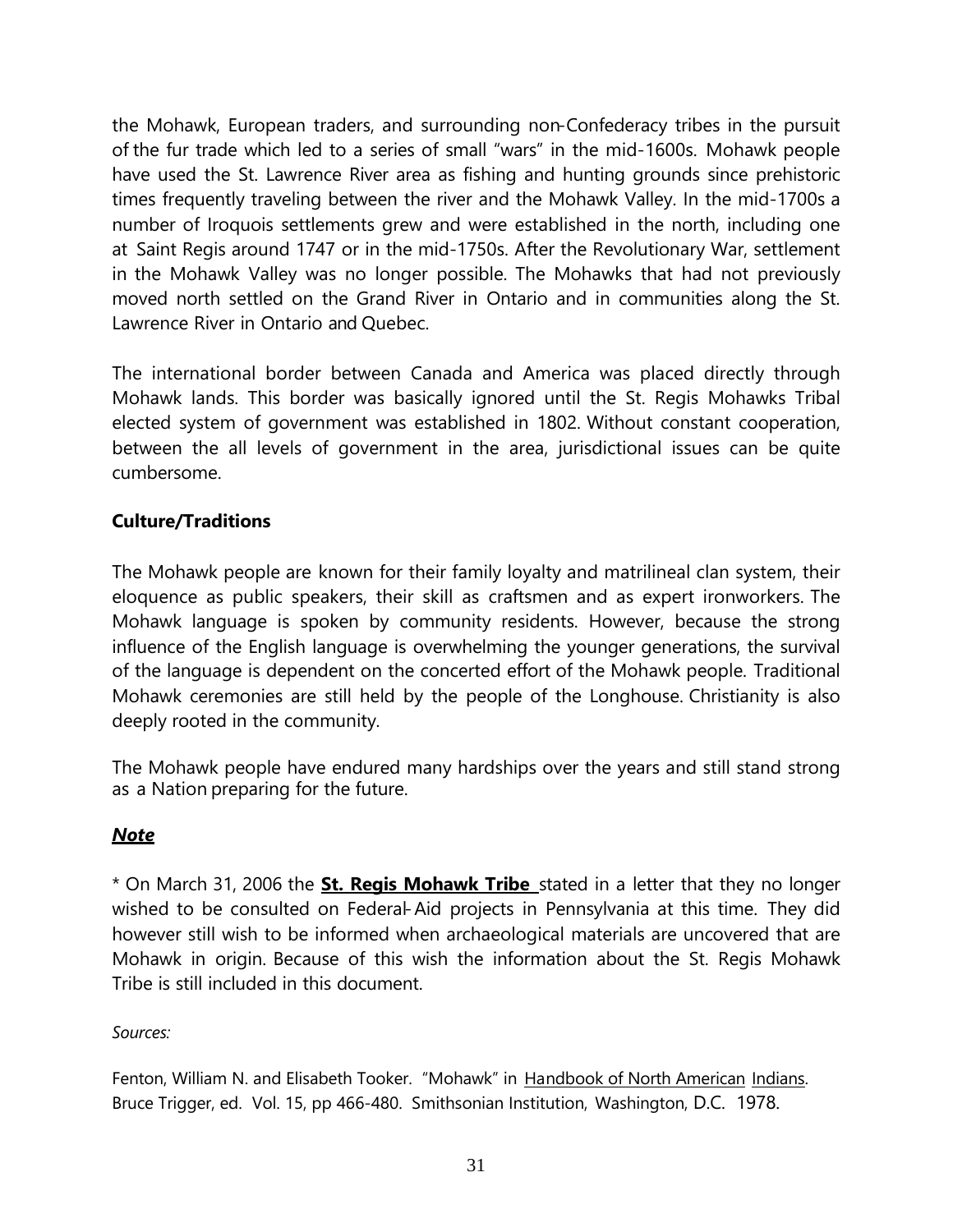## **SENECA NATION OF INDIANS**

90 O:hi'yoh Way Salamanca, NY 14779 PHONE: (716) 945-1790 [WWW.SNI.ORG](http://www.sni.org/)



#### **Government**

The Seneca Nation of Indians (SNI) came into formal existence in 1848 when they established a constitution with elected officials. The constitution provides for an Executive Branch, a Legislative Branch, and a Judicial Branch. The Executive Branch is comprised of the President, Treasurer, and Clerk, who are elected every two years. The Legislative Branch (or Tribal Council) is comprised of 16 members; eight from the Cattaraugus Reservation (CIR), and eight from the Allegany Reservation (AIR), who are elected for 4-year staggered terms. A listing of the current President, Treasurer, Clerk and Councilors can be found at [www.sni.org/gov.html.](http://www.sni.org/gov.html)

#### **Cultural Resource Infrastructure**

The SNI has an established Tribal Historic Preservation Officer (THPO) who holds responsibility and authority for the cultural resources of the tribe in place of the SHPO. The THPO is also responsible for cultural resources of interest to the Seneca Nation in Pennsylvania. The THPO may need to consult with various other groups depending on the circumstances to come to a formal decision.

Some of the cultural resources available to the Seneca people include the Seneca-Iroquois National Museum (SINM), located on the AIR, and two branches of the Seneca Nation Library, located on both the AIR and CIR. The Seneca-Iroquois National Museum houses cultural treasures which serve to instruct the viewing public in the prehistoric, historic, and contemporary life of the Seneca and Iroquois people.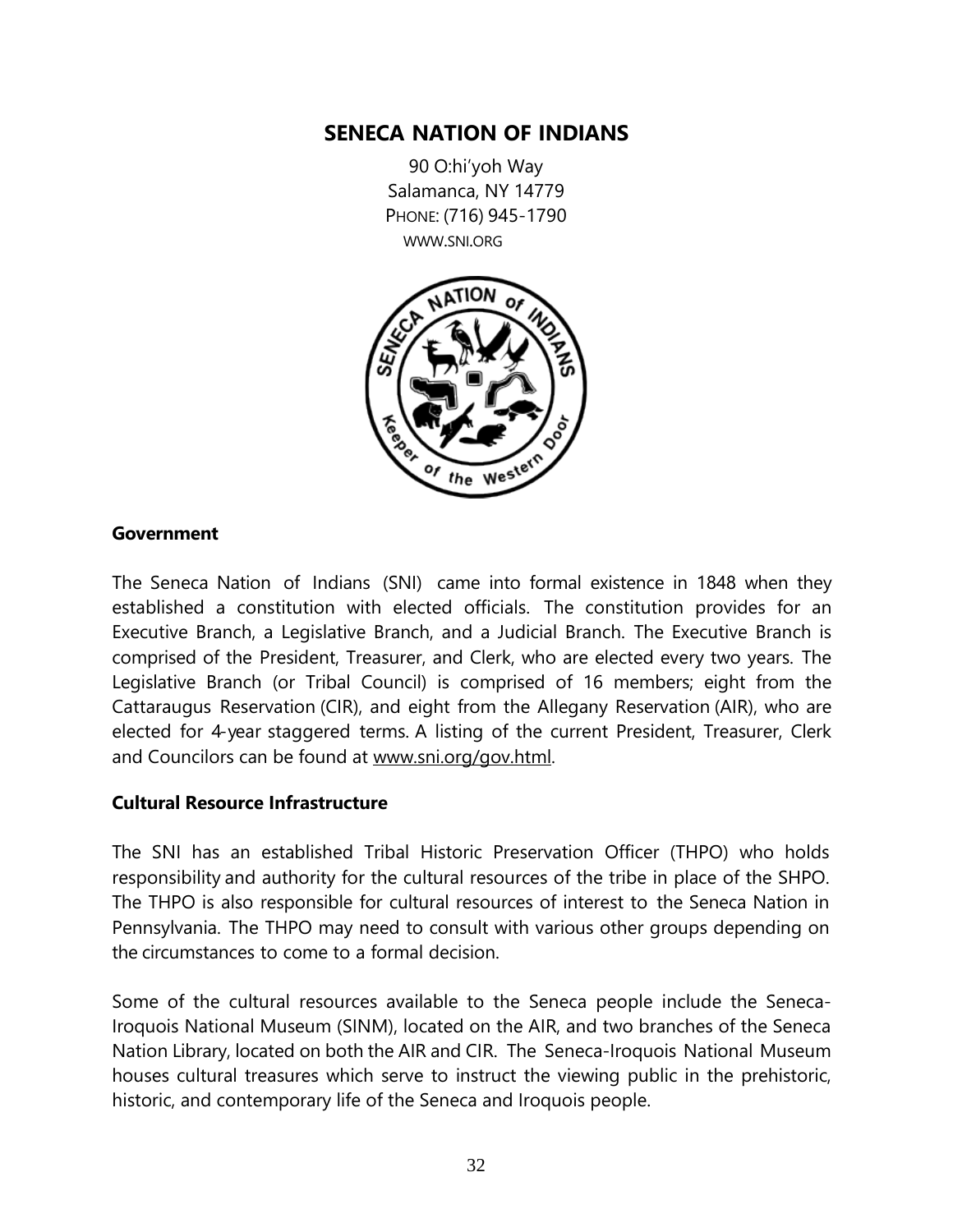## **Current Territory and Enrollment**

The (SNI) occupies lands set aside for it in the Canandaigua Treaty of 1794. SNI lands consist of three reservations:

1) Cattaraugus Indian Reservation (CIR) - approx. 21,618 acres in Cattaraugus, Erie and Chautauqua Counties;

2) Allegany Indian Reservation (AIR) - originally included 30,469 acres of land in Cattaraugus County, of which some 10,000 acres were inundated by the Kinzua Reservoir when the Army Corps of Engineers built the Kinzua Dam in 1964.

3) Oil Springs Reservation - one square mile of land, including access to Cuba Lake, on the border of Allegany and Cattaraugus Counties.

Within the external boundaries of the SNI Allegany Reservation are five congressionally created villages (some of which are now incorporated into towns or have become cities, such as the City of Salamanca), which are Tribal lands that are, by and large, leased to non-Tribal members. The congressional villages are unique in that they were created by an act of Congress in the mid-1800's rather than being created under State law, as are other municipalities.

The Tribal membership is approximately 6,400. Approximately 3,000 members live on the reservations, with about 2,000 Tribal members living on the Cattaraugus Reservation and about 1,000 members living on the Allegany Reservation.

## **Background**

The Seneca Nation are the traditional Keepers of the Western Door and, along with the Mohawk, have always been the largest nation, in terms of membership, of the Haudenosaunee Confederacy. Their traditional homelands encompassed the region between the Genesee River and Canandaigua Lake, and often the tribe hunted beyond this region. Trade and warfare would take the Seneca far beyond this area in the 1600s and 1700s, deep into Pennsylvania and beyond. Historically, the Seneca typically established two primary villages, one in the west portion of their homeland and one in the east.

The Seneca were actively involved in the European fur trade and generally allied with the French, although allegiances often changed among traders through the turbulent seventeenth and eighteenth centuries. The Seneca worked to control as much of the Native trade routes and contracts as they could during those times. Although they tried to remain neutral, they were drawn into the Revolutionary War just as every other tribe would be. As other Haudenosaunee did, some of the Seneca chose to move onto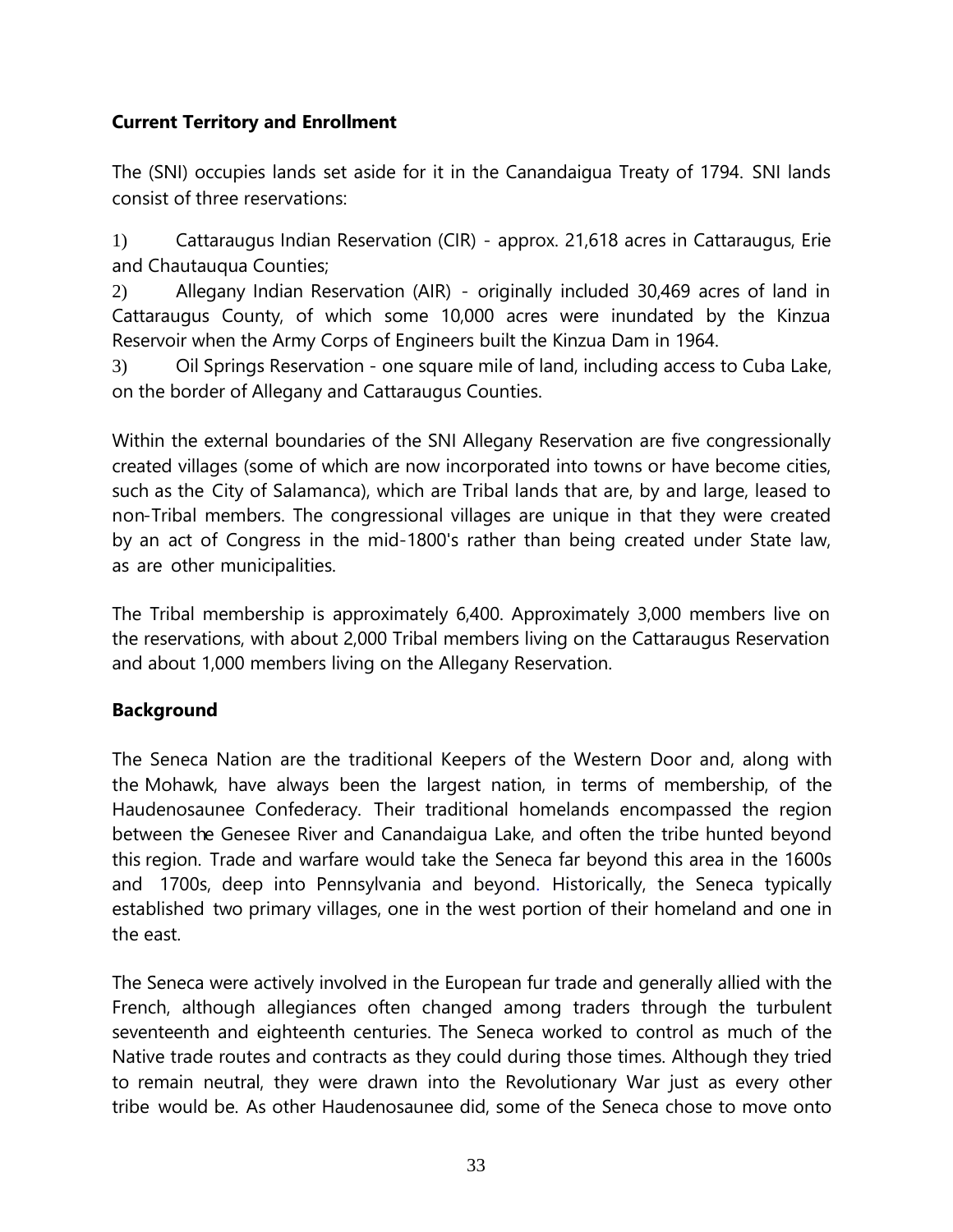the Six Nations reserve to the north after the war. Most Seneca stayed, and reservation lands were marked out by the Treaty of Canandaigua in 1794. That and later treaties eventually determined four reservations for the Seneca which included Buffalo Creek, Tonawanda, Cattaraugus and Allegheny.

The Buffalo Creek and Tonawanda lands were sold by a faction of chiefs through a treaty in 1842 which the majority of Seneca opposed. After that sale, a few Seneca agreed to move west to Kansas and the rest remained on the reservations, those at Tonawanda fighting to retain rights to their reservation.

The governments at Cattaraugus and Allegheny changed dramatically in 1848. In that year the Seneca petitioned the US government to distribute tribal annuities not through the chiefs but to the heads of families. The two groups of Seneca adopted a written constitution on December 8, 1848 which called for three branches of government, including an elected president. This change in government split ties between the Cattaraugus and Allegheny Seneca versus the Tonawanda Seneca. After 1848, there existed two political Seneca entities.

*Sources:*

Seneca Nation of Indians [http//www.sni.org](http://www.sni.org/)

Abler, Thomas S., and Elisabeth Tooker. "Seneca" in Handbook of North American Indians. Bruce Trigger, ed. Vol. 15, pp 505-517. Smithsonian Institution, Washington, D.C. 1978.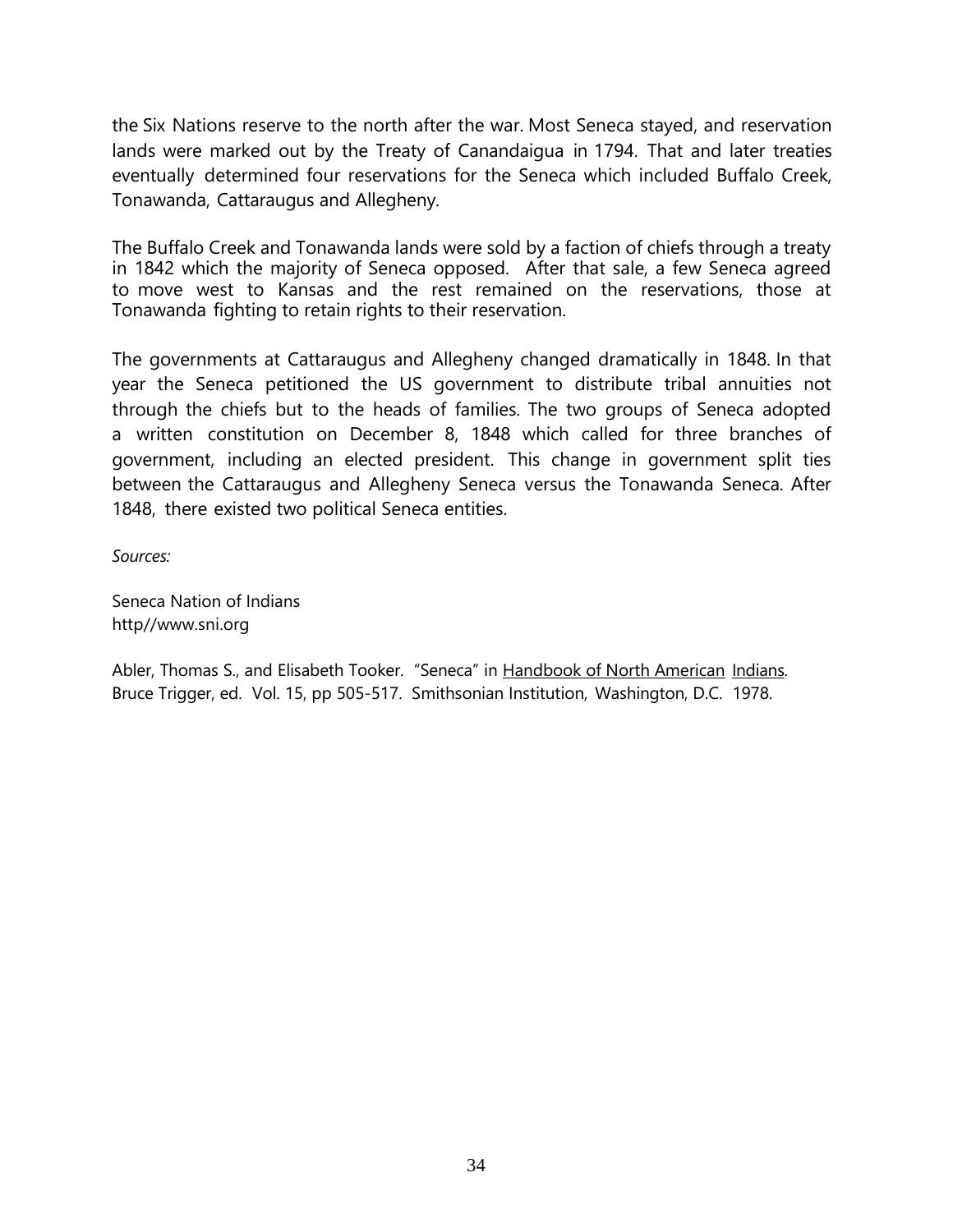## **SENECA-CAYUGA NATION**

PO BOX 453220 23701 S. 655 RD Grove, OK 74355 PHONE: (918) 787-5452 [www.sctribe.com](http://www.sctribe.com/)



#### **Government**

The Seneca-Cayuga Tribe of Oklahoma reorganized politically in 1937 under the Oklahoma Indian Welfare Act and established governance by a Business Committee. The committee is comprised of seven members including the chief, second chief, secretary/treasurer, and four council members.

#### **Cultural Resource Infrastructure**

Cultural resource issues for the Seneca-Cayuga Tribe of Oklahoma are addressed by the historic preservation officer and the environmental director, who also consult with the head of the Business Committee (chief). The historic preservation officer and the environmental director are the only staff devoted to cultural resources full-time. Formal decisions are brought to the Business Committee which meets on the  $1<sup>st</sup>$  and 3<sup>rd</sup> Tuesday of each month. Allow for at least a week of preparation time and a full docket on the part of the committee which may require up to a month to address a decision.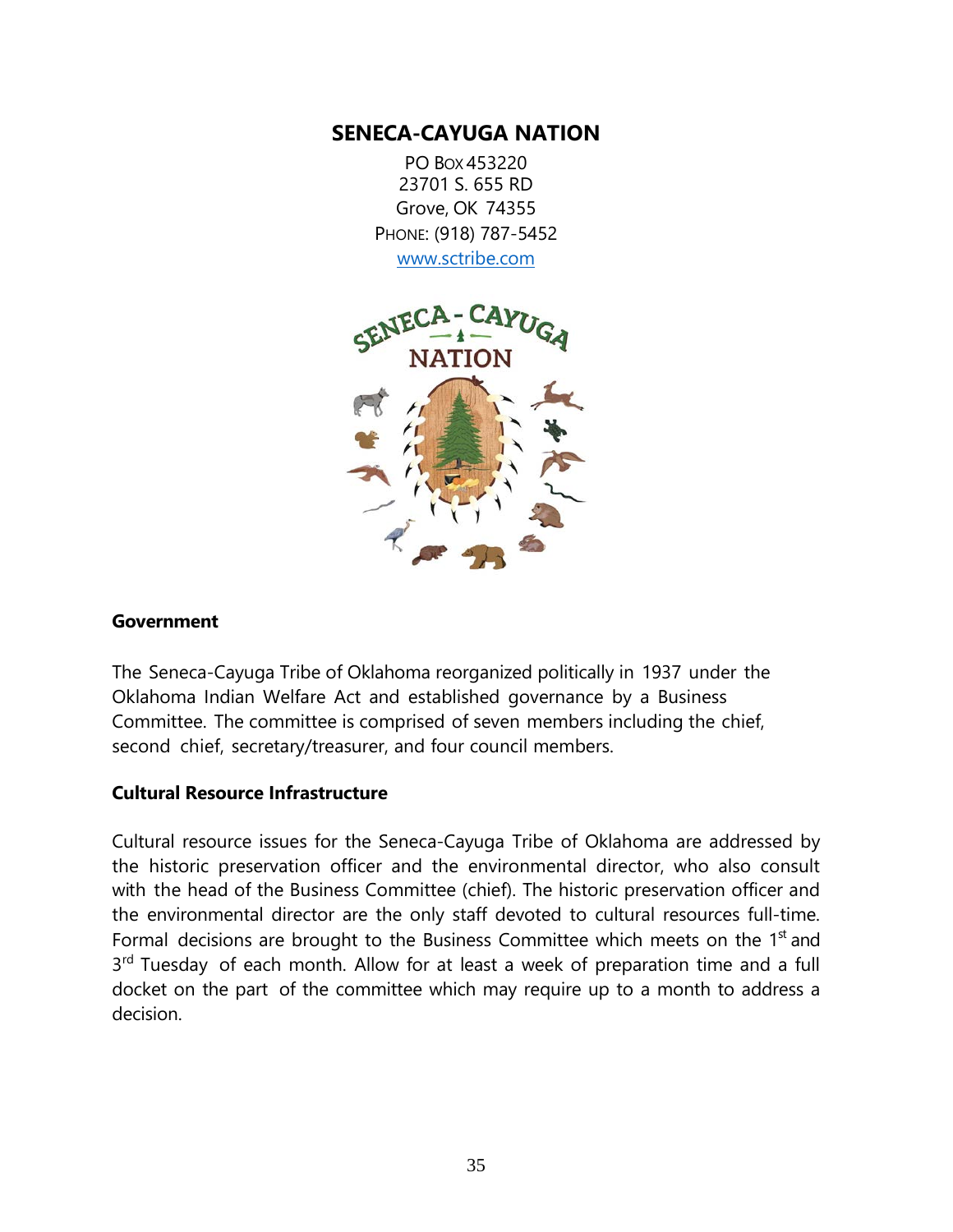#### **Current Territory and Enrollment**

The Seneca-Cayuga Tribe of Oklahoma currently has approximately 5,000 members enrolled. The majority of the members live throughout Ottawa County, Oklahoma.

The Seneca-Cayuga Tribe of Oklahoma land holdings are scattered throughout Ottawa and Delaware Counties in northeast Oklahoma. The Tribal land holdings consist of approximately 1310 acres held in Trust; 300 acres held in fee-simple status; and 22 acres, of undivided fractionated interest lands held in trust with other Tribes with in the Miami Agency Bureau of Indian Affairs jurisdiction. The Seneca-Cayuga Tribe of Oklahoma, has purchased a 229-acre farm in their ancestral home area in New York where they hope to build a casino.

#### **Background**

Pressures from land sales and treaties forced groups of Cayuga, Seneca, Onondaga, Oneida and Mohawks, as well as smaller groups, to move from their New York homelands starting in the late  $18<sup>th</sup>$  century. Many of these people began to move into the Ohio area and were recorded initially living among the Wyandot in a village near Sandusky, Ohio. By the end of the  $18<sup>th</sup>$  century, the Ohio Iroquois were somewhat independent of Confederacy controls. From 1807 to 1817, Cayuga from the Buffalo Creek Reservation moved into Ohio to join with the Seneca there. Two reservations were created in Ohio for the Iroquois living there in 1818, one around Sandusky and one near a mixed group of Seneca and Shawnee that were established at Lewistown. The group of Seneca and Cayuga at Sandusky were forced out in 1831 and the Seneca and Shawnee at Lewistown in 1832 to move south and live on land in Indian Territory. This reservation was located partially within lands held by the Cherokee at the time. The lands of the Sandusky Seneca were separated from Cherokee Territory in 1832, along with the lands held by a mixed group of Shawnee and Seneca who had migrated to the area separately around the same time, to create the "United Nation of Seneca and Shawnee". In 1846 other Cayuga relocated from New York to Kansas and by 1849 most of those had joined the western band in Indian Territory. In 1867, a treaty was signed with the US government, which separated the Shawnee from the Seneca that had settled with them to become the Eastern Shawnee; the Lewistown Seneca joined the Sandusky Seneca to combine their reservations. A band of Cayuga from Canada then joined the Seneca in Oklahoma in 1881. A portion of the reservation was allotted in 40- to 160-acre tracts after the passage of the Dawes Act in 1887. The remainder of the Seneca-Cayuga territory in Oklahoma was either sold to the 372 members of the joint tribe as land allotments in 1902, set aside as a "ceremonial" area, or declared "surplus" and sold outright to non-tribal members. By 1974, only approximately 1,000 acres were tribally owned, tribal headquarters today are located in Miami, Oklahoma and tribal members live throughout the county.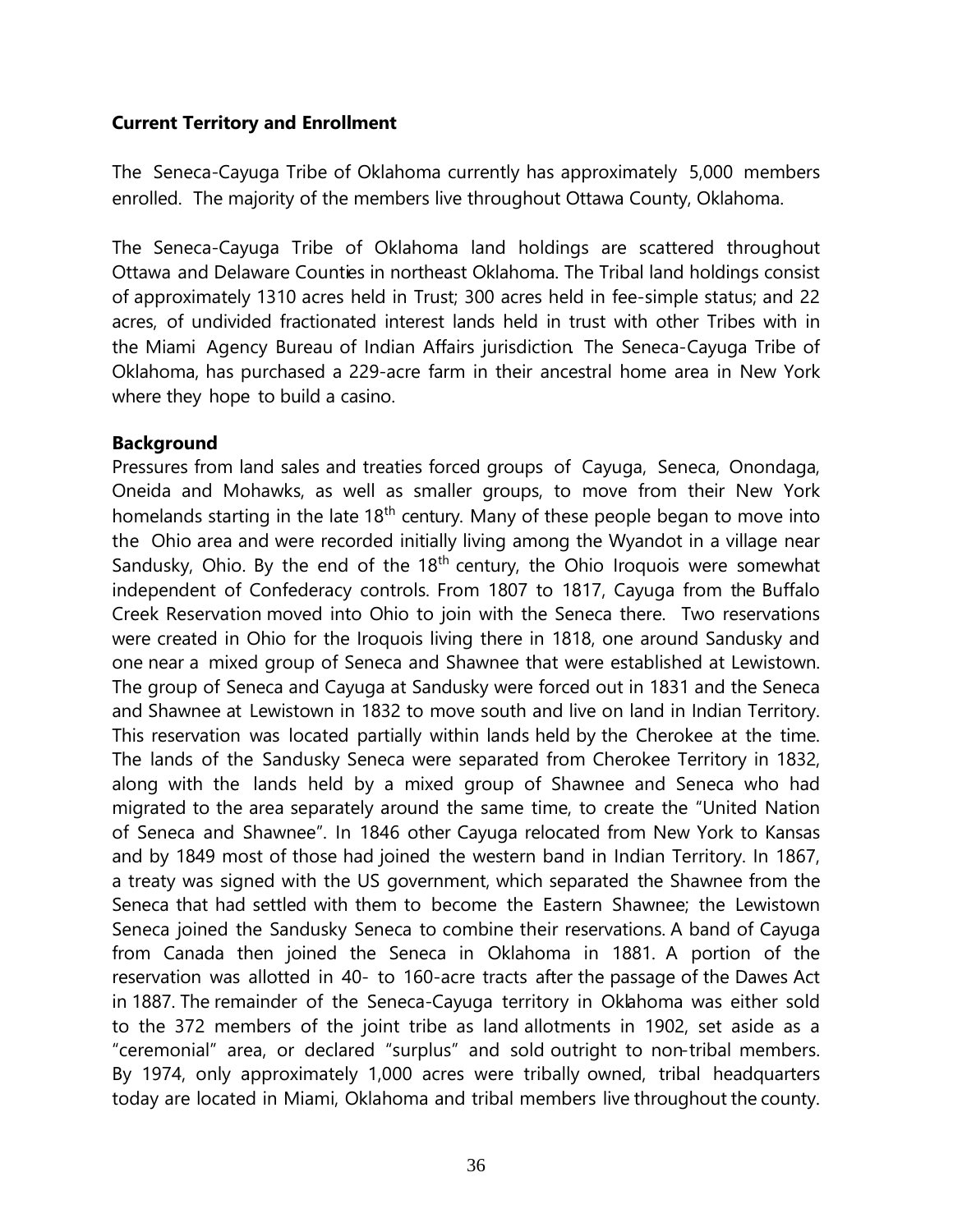## **Culture/Traditions**

The Seneca-Cayuga Tribe of Oklahoma follows the cultural traditions of our ancestors in the Longhouse way. A ceremonial calendar is followed year round and the Seneca and Cayuga languages are used today.

Sources: http/[/www.eighttribes.org/Seneca-cayuga/](http://www.eighttribes.org/Seneca-cayuga/)

Sturtevant, William. "Oklahoma Seneca-Cayuga" in Handbook of North American Indians. Bruce Trigger, ed. Vol. 15, pp 537-543. Smithsonian Institution, Washington, D.C. 1978.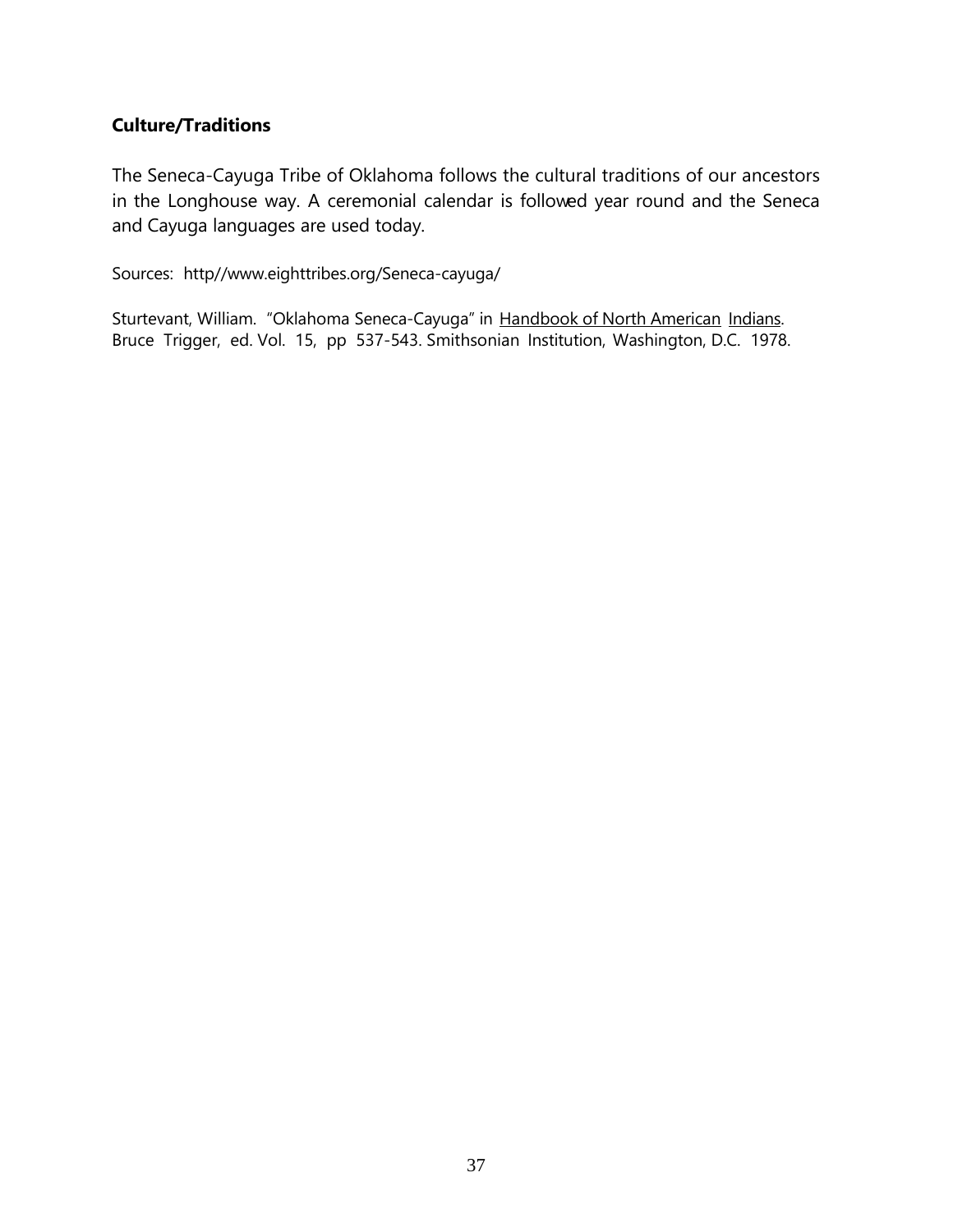## **SHAWNEE TRIBE**

P.O. BOX 189 29 SOUTH 69A HIGHWAY MIAMI, OK 74354 PHONE: (918) 542-2441 [www.shawnee-tribe.com](http://www.shawnee-tribe.com/)



#### **Government**

The Shawnee Tribe is constitutionally organized and governed by an elected Business Committee. The Tribal Chairman, other officers, and Committee members are elected to two-year terms.

#### **Cultural Resource Infrastructure**

The current cultural resources contact is the Shawnee Tribe Tribal Historic Preservation Officer. The Historic Preservation Department is staffed by the THPO and two assistants. The THPO works directly with the Tribal Chairman, who is available on a daily basis, and reports to the Tribal Business Committee. At times, the THPO will need Business Committee approval for a decision. The Business Committee meets on the first Monday of each month. In special situations, decisions may require consultation with the elder members of the Shawnee community, in which case additional time for consultation should be expected.

The Shawnee Tribe, which currently lacks storage space and also has a paper reduction policy, prefers email and digital report formats. The Chairman does not require a separate copy of reports; he prefers copies of all correspondence, however.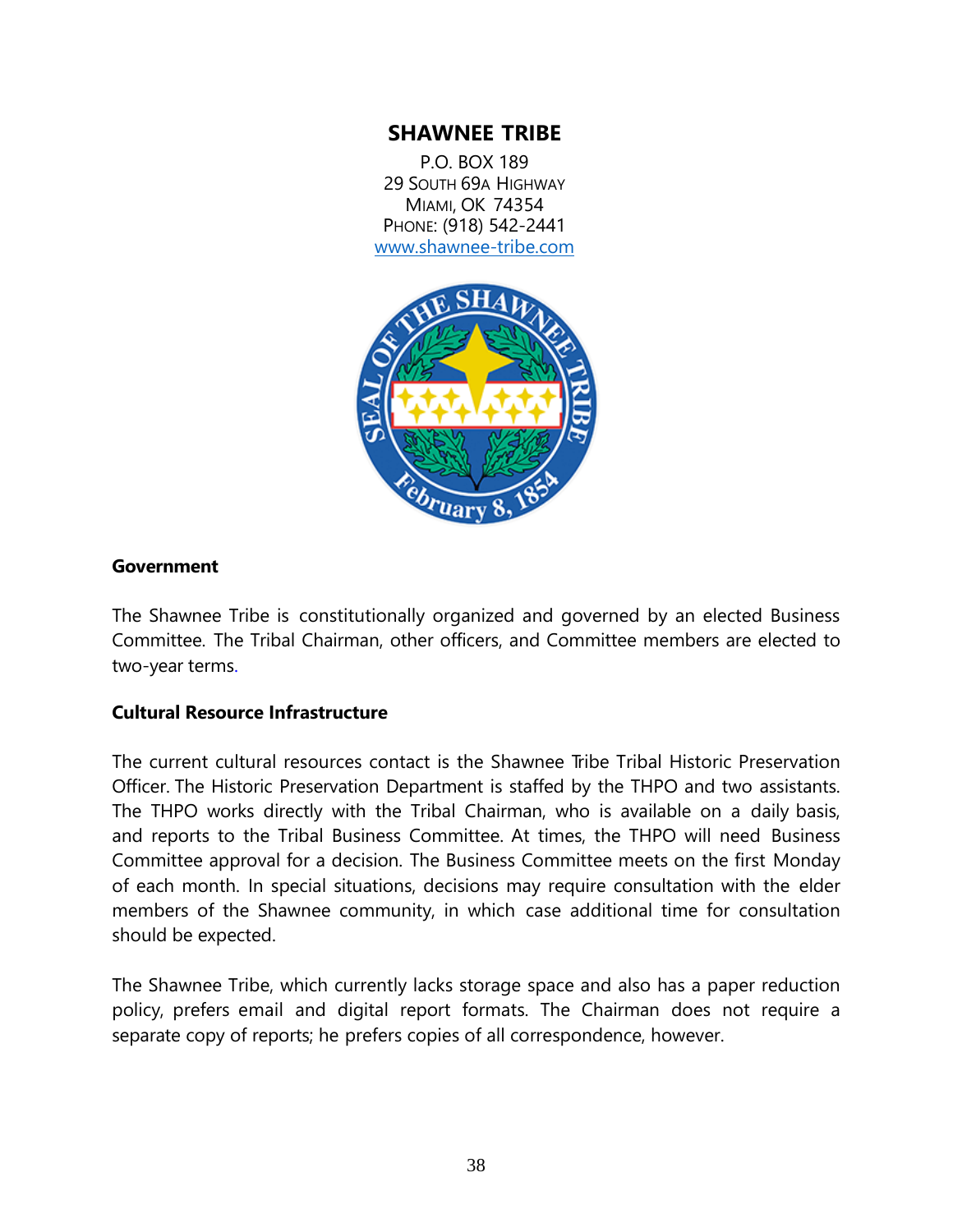#### **Current Territory and Enrollment**

The Shawnee Tribe has offices in Miami, Oklahoma, and in both DeSoto and Shawnee, Kansas. The tribe owns and leases lands in northeastern Oklahoma and eastern Kansas; some tribal members still have restricted status allotments in both states. The Tribe's legal jurisdiction is the Shawnee Reservation in Johnson County, Kansas, which was established with the Maypenny Treaty of 1854. The Tribe considers parts of northeastern Oklahoma, Missouri, and Arkansas – together with much of the eastern United States – as historical and aboriginal jurisdiction.

About 1,500 members are currently enrolled; another 5,000 individuals are eligible to enroll and do so at the average rate of 20 per month.

## **Background**

The Shawnees are an Eastern Woodlands tribe pushed west by white encroachment. In 1793, some of the Shawnee Tribe's ancestors received a Spanish land grant at Cape Girardeau, Missouri. After the 1803 Louisiana Purchase brought this area under American control, some Cape Girardeau Shawnees went west to Texas and Old Mexico and later moved to the Canadian River in southern Oklahoma, becoming the Absentee Shawnee Tribe.

The 1817 Treaty of Fort Meigs granted the Shawnees still in northwest Ohio three reservations: Wapakoneta, Hog Creek, and Lewistown. By 1824, about 800 Shawnees lived in Ohio and 1,383 lived in Missouri. In 1825, Congress ratified a treaty with the Cape Girardeau Shawnees ceding their Missouri lands for a 1.6 million-acre reservation in eastern Kansas. After the Indian Removal Act of 1830, the Ohio Shawnees on the Wapakoneta and Hog Creek reservations signed a treaty with the US giving them lands on the Kansas Reservation. The Lewistown Reservation Shawnees, together with their Seneca allies and neighbors, signed a separate treaty with the federal government in 1831 and moved directly to Indian Territory (Oklahoma). The Lewistown Shawnees became the Eastern Shawnee Tribe of Oklahoma, while their Seneca allies became the Seneca-Cayuga Tribe of Oklahoma.

In 1854, the US government decimated the Kansas Reservation to 160,000 acres. This, coupled with the brutal abuses perpetrated against them by white settlers during and after the Civil War, forced the Kansas Shawnees to relocate to the Cherokee Nation in northeastern Oklahoma. The 1854 Shawnee Reservation in Kansas was never formally extinguished, and some Shawnee families retain their Kansas allotments today.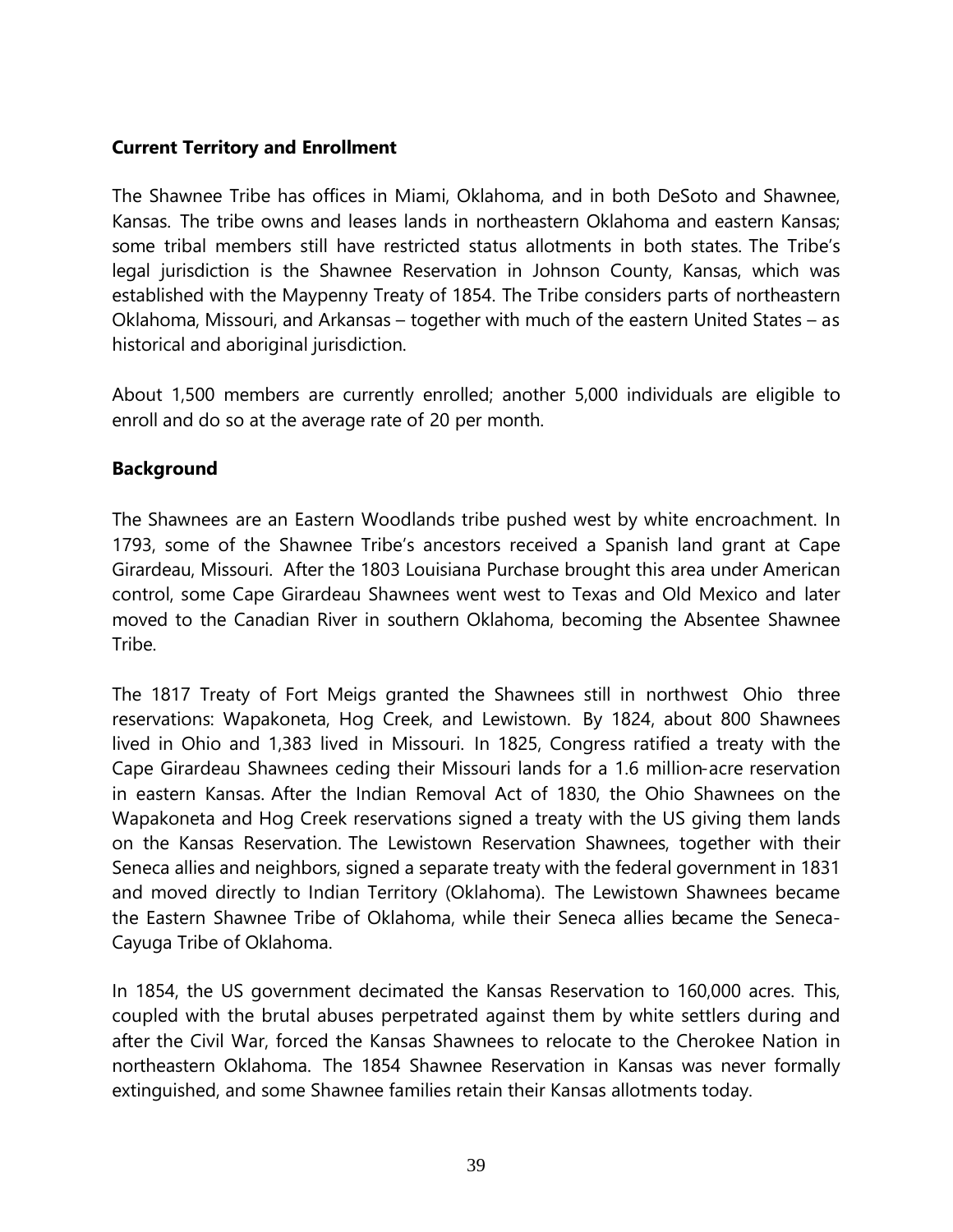The federal government caused the former Kansas Shawnees and the Cherokees to enter into a formal agreement in 1869, whereby the Shawnees received allotments and citizenship in Cherokee Nation. The Shawnees settled in and around White Oak, Bird Creek (Sperry), and Hogan Creek (Fairland), maintaining separate communities and separate cultural identities. Known as the Cherokee Shawnees, they would also later be called the Loyal Shawnees, signifying their loyalty to the Union during the Civil War.

Initial efforts to separate the Shawnee Tribe from Cherokee Nation begun in the 1980s culminated when Congress enacted Public Law 106-568, the *Shawnee Tribe Status Act of 2000*, which restored the Shawnee Tribe to its position as a sovereign Indian nation.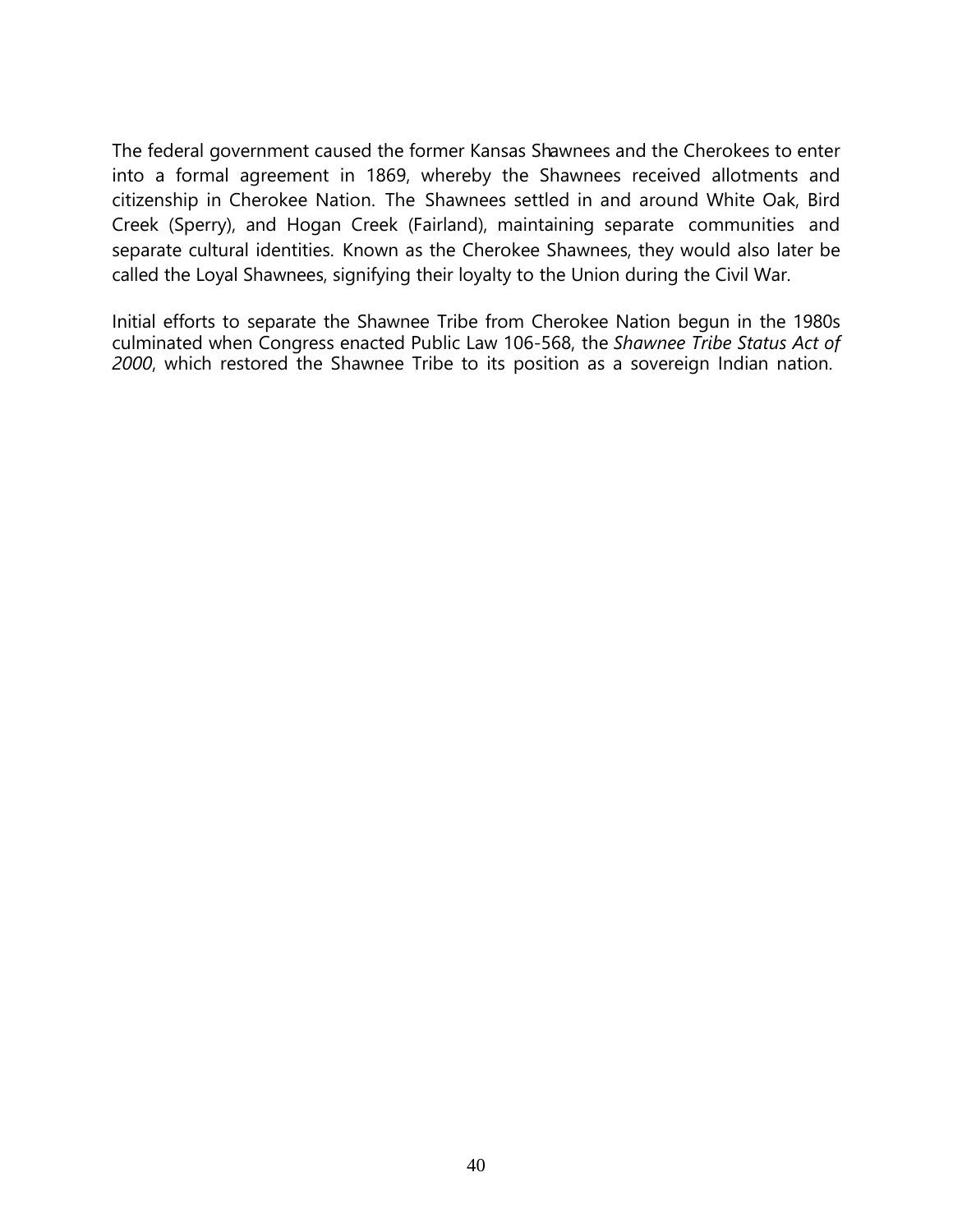## **STOCKBRIDGE MUNSEE COMMUNITY, WISONCONSIN**

N8476 MohHeConNuck Road Bowler, WI 54416 PHONE: (715) 793-4111 [WWW.MOHICAN.COM](http://www.mohican.com/)



*"People of the waters that are never still"*

#### **Government**

Today, on Shawano County Road A in northeastern Wisconsin, a new sign announces the reservation of the MOHICAN NATION. Circling the Many Trails symbol are the words "Stockbridge-Munsee Band of Mohican Indians." The term "Mohican Nation" acknowledges the tribe's sovereignty and its government-to-government relationship with federal, state, county and township governments. The words "Stockbridge-Munsee Band of Mohican Indians" acknowledge the people's history.

The Stockbridge-Munsee community is led by an elected Tribal Council which includes the President, Vice President, Treasurer and four council members. The president serves a two-year term.

#### **Cultural Resource Infrastructure**

The cultural preservation office deals with all Section 106 and NAGPRA compliance and consultation issues. The tribe also employs a Museum Director and a Librarian. The tribe's interests include areas of Wisconsin, New York, Massachusetts, Connecticut, Vermont, Indiana, Pennsylvania, Ohio, Illinois, and Kansas. The office webpage of the Stockbridge-Munsee cultural preservation office can be found at:

[www.mohican-nsn.gov/TribalOffices/CulturalPreservation.htm.](http://www.mohican-nsn.gov/TribalOffices/CulturalPreservation.htm) Regular mail, email,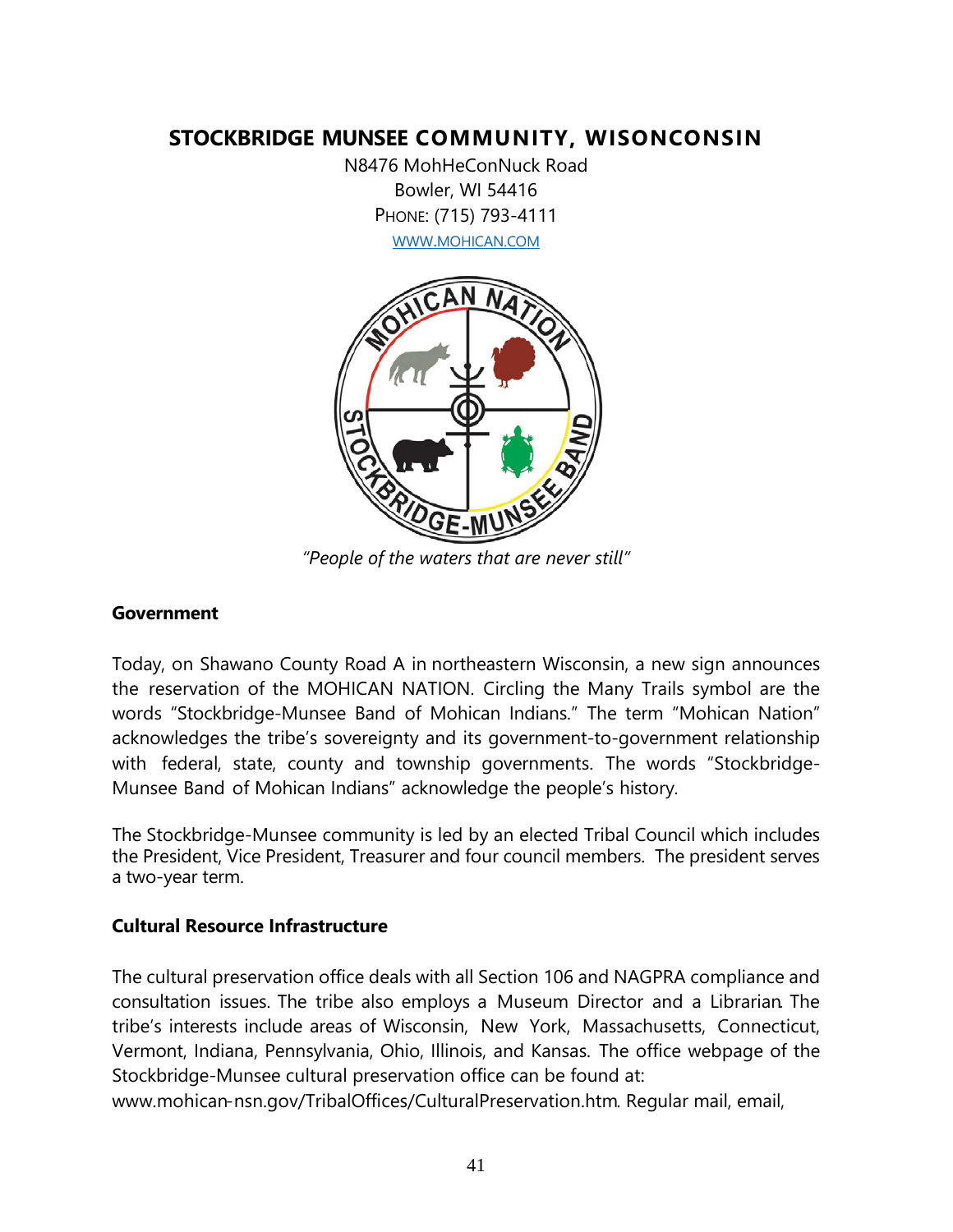and telephone contact are all acceptable.

The cultural preservation officer may need to consult with the Tribal Council, the legal department, and/or the Historical Committee. The Tribal Council meets on the 1<sup>st</sup> and 3<sup>rd</sup> Tuesday of each month. The legal department is available on at least a weekly basis. The Committee meets at least once a month, dependent on the cultural preservation officer's schedule.

#### **Current Territory and Enrollment**

The Stockbridge-Munsee Community of the Mohican Nation is located on the Mohican Nation reservation of approximately 16,000 acres in Wisconsin. The enrolled population of the tribe is approximately 1,500 members. Some of the tribe's families live on trust land which is assigned to tribal members for their use. Others live on privately-owned lands within the reservation boundaries, as do some non-Indians. Approximately half of the tribal population lives on or near the reservation. The reservation boundaries encompass the two townships of Red Springs and Bartelme. The Stockbridge-Munsee are a band of the Mohican Indians. During the 1700's, when European missionaries began the formation of mission villages, they established a mission community called Stockbridge in western Massachusetts. The Mohican and other Indians who settled there became known as the Stockbridge Indians. In the 1800's, the Stockbridge Indians migrated to Wisconsin and some Munsee families from New York joined them. In 1837, more Munsee came from Moraviantown in Ontario remaining there while others migrated to Kansas. This union is when the tribe began referring to themselves as the Stockbridge-Munsee.

#### **Cultural Background**

By the late 1800's, almost every Native nation in the United States had been assigned to reservations. The reservation land of the Stockbridge-Munsee was mostly covered with pine forest. Farming was attempted but the land was sandy and swampy and so forestry became the base of the economy. In 1887 the General Allotment Act was passed by Congress. This law divided up reservation lands and allotted portions to individual people. This was not new to the Stockbridge Mohicans, whose lands had been allotted in Massachusetts, New York, Kaukauna, and "down below" in Stockbridge. The policy proved to be a very successful way of removing land from tribes by making it possible to deal with individuals who had little experience with private ownership. Some people who needed money sold their allotments to business dealers who wanted the forest for lumbering. Some dealers connived to get the land, and some elements were built into the Act of 1887 allowing lumber barons to secure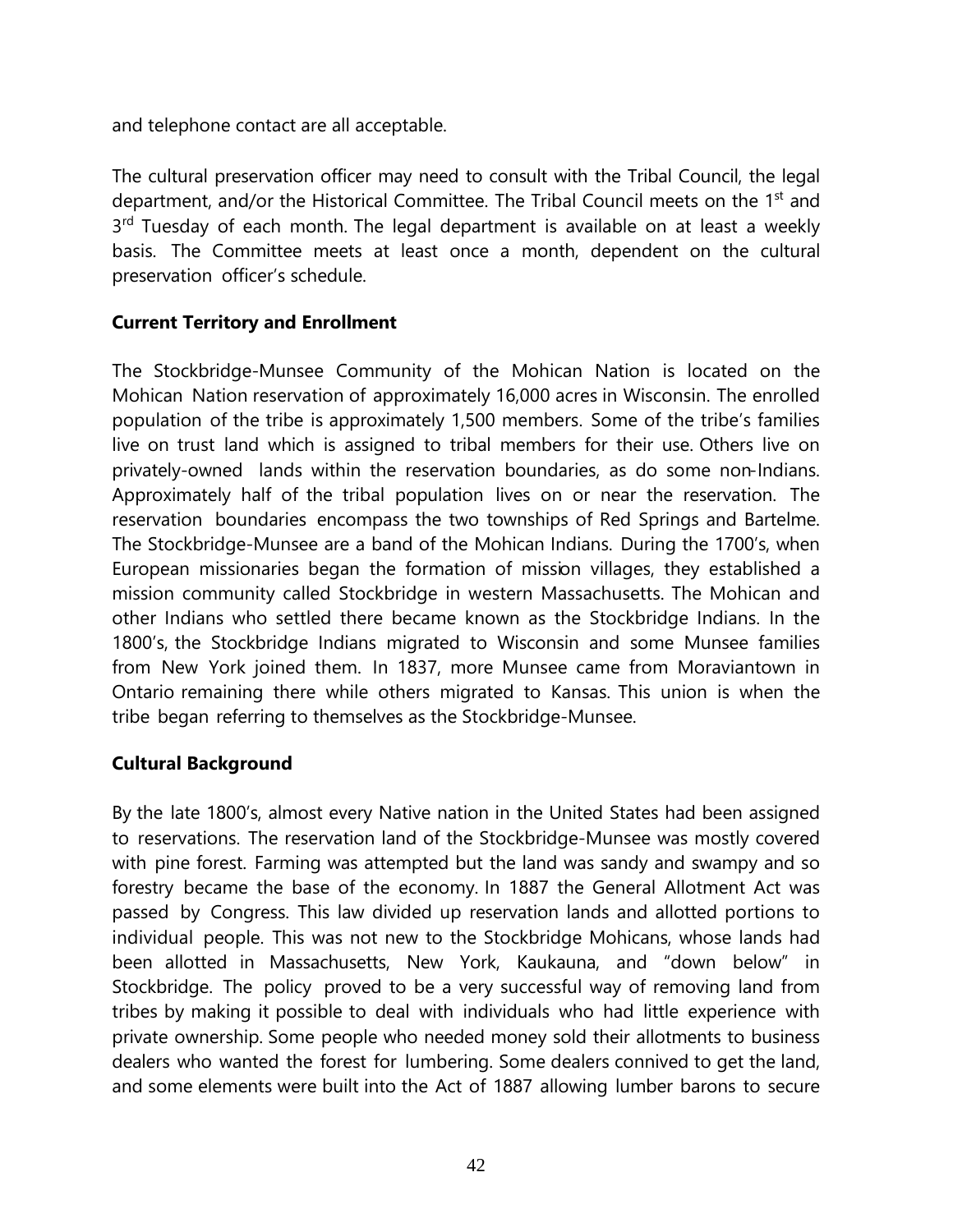unallotted lands. This happened on the Stockbridge Reservation. The lumbering companies cut down the trees and moved out, leaving land with little economic value.

Some families sold lakeshore property in order to make their mortgage payments on land they had purchased or to which they held title. Other Indian individuals lost their allotments because they were unable to meet tax or loan payments. Thus, the tribe began to see its reservation land disappear. Hard times continued and grew even worse during the Great Depression in the 1930's.

Congress passed the Indian Reorganization Act (IRA) in 1934. This law made it possible for Indian communities to get funds from the federal government to reorganize their tribal governments and retrieve some of the lands which they had lost. The IRA, along with the tenacity of dedicated tribal leaders during the hard years of the late nineteenth and early twentieth centuries made possible the continuation of the Stockbridge-Munsee people as a nation.

Sources: <http://www.mohican.com/history/oeh.htm>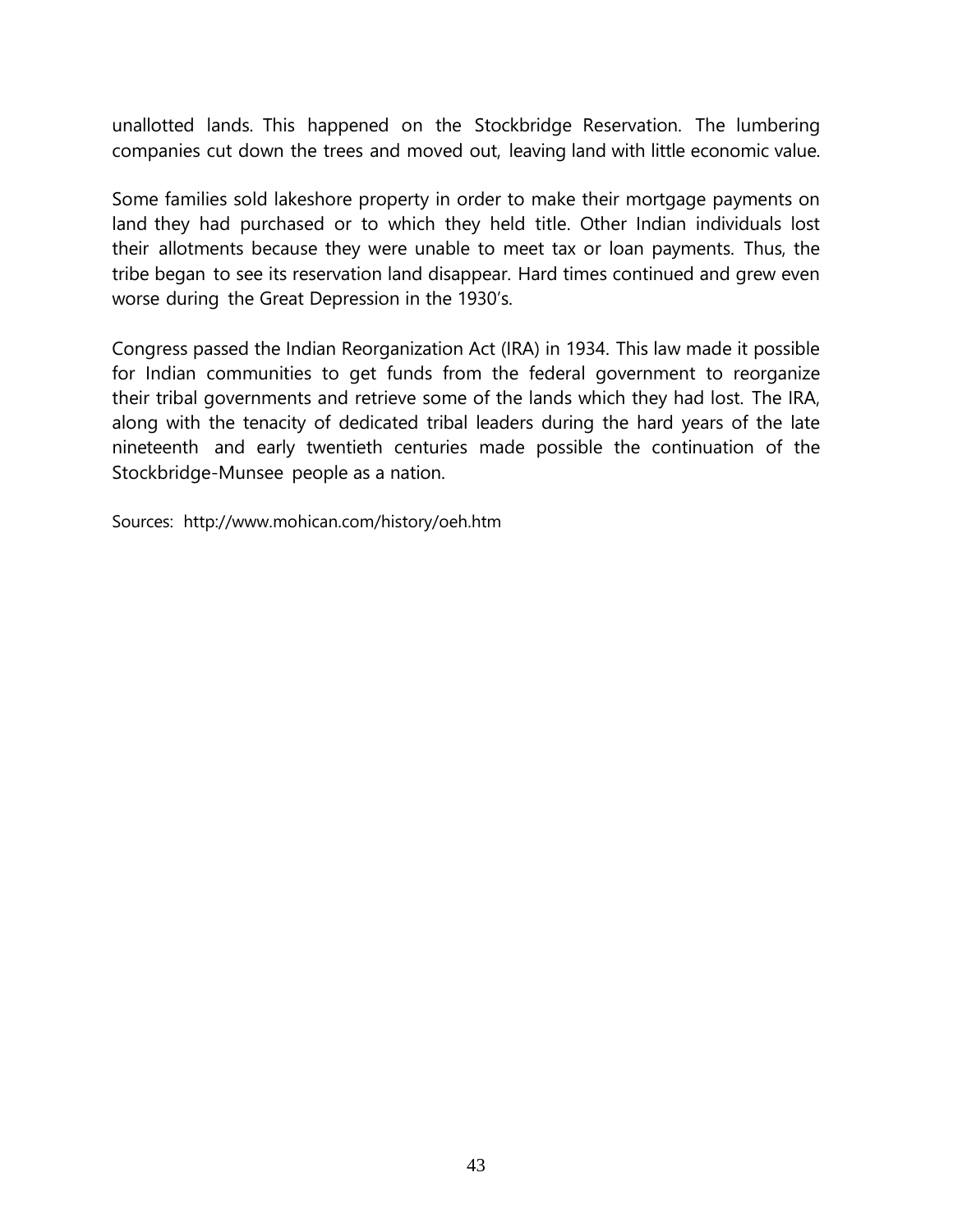## **TONAWANDA BAND OF SENECA**

P.O. BOX 795 7027 MEADVILLE ROAD BASOM, NEW YORK 14013 PHONE: (716) 542-4244

*\*NO INFORMATION SUPPLIED*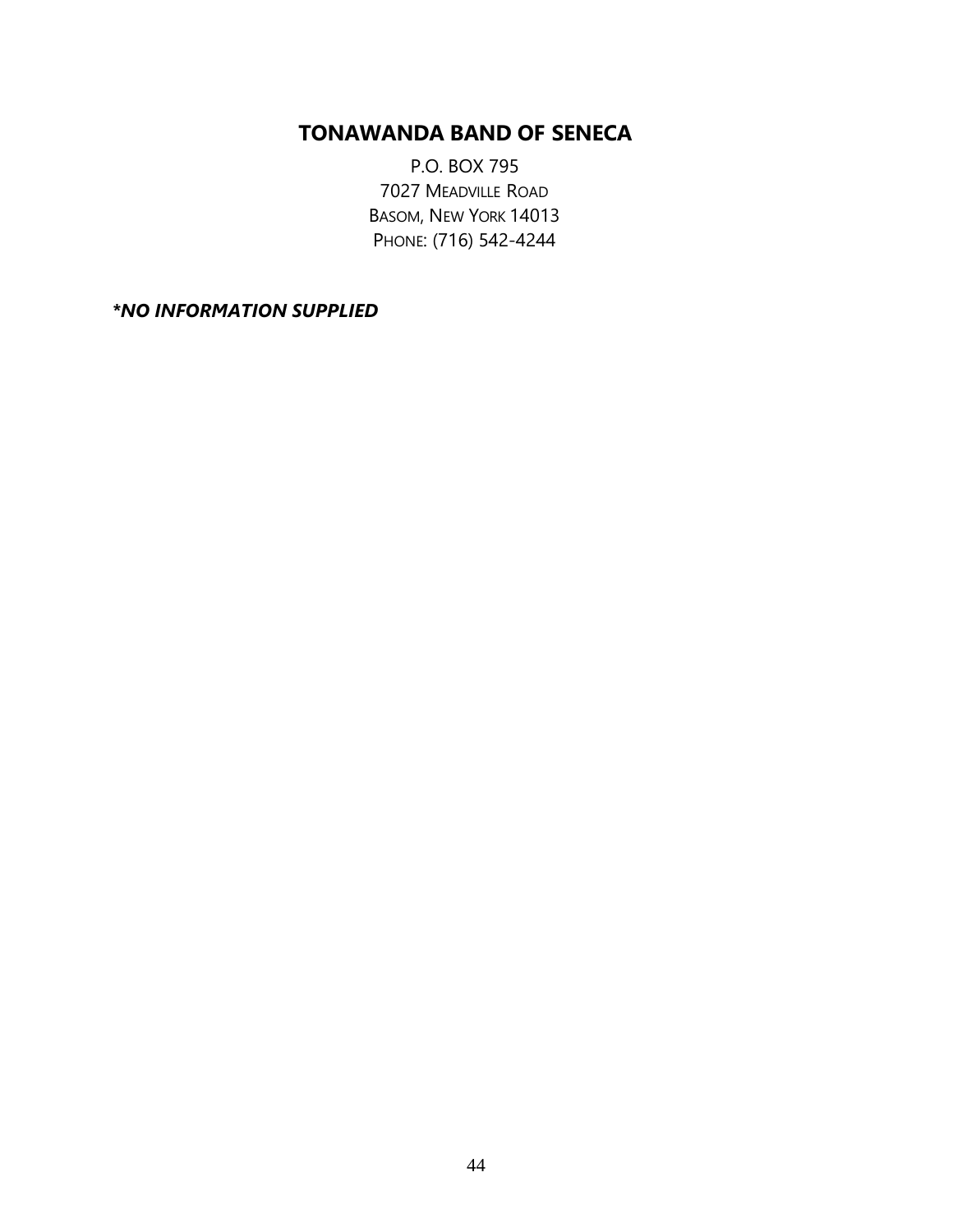## **TUSCARORA NATION**

5226 WALMORE ROAD LEWISTON, NY 14092 PHONE: (716) 264-6011



#### **Government**

The Tuscarora Nation is governed by a traditional Council of Chiefs and Clan Mothers. Additionally, the six (6) Tuscarora chiefs sit on the Haudenosaunee Grand Council. Chiefs from each of the Six Nations meet regularly at Onondaga.

#### **Cultural Resource Infrastructure**

The cultural resources information for the Tuscarora Nationis sent to the Chiefs Council, care of one of the chiefs. This chief acts as clerk for the Chiefs' Council and any information sent to him is taken to the Council. Some issues may also be taken before the Clan Mothers. The Chiefs' Council meets at least once a month, but the contact chief can contact each of the members directly if a quick decision is absolutely necessary. Mail and telephone contact is preferred.

#### **Current Territory and Enrollment**

Today, the Tuscarora Nation territory of approximately 5,700 acres is located about nine miles northeast of Niagara Falls in Niagara County, New York. In 1957, the Tuscaroras lost 550 acres to New York State Power Authority for use as a reservoir. Membership of approximately 1,200 resides within the Territory.

#### **Background**

The Tuscarora homeland was located in present-day North Carolina and southern